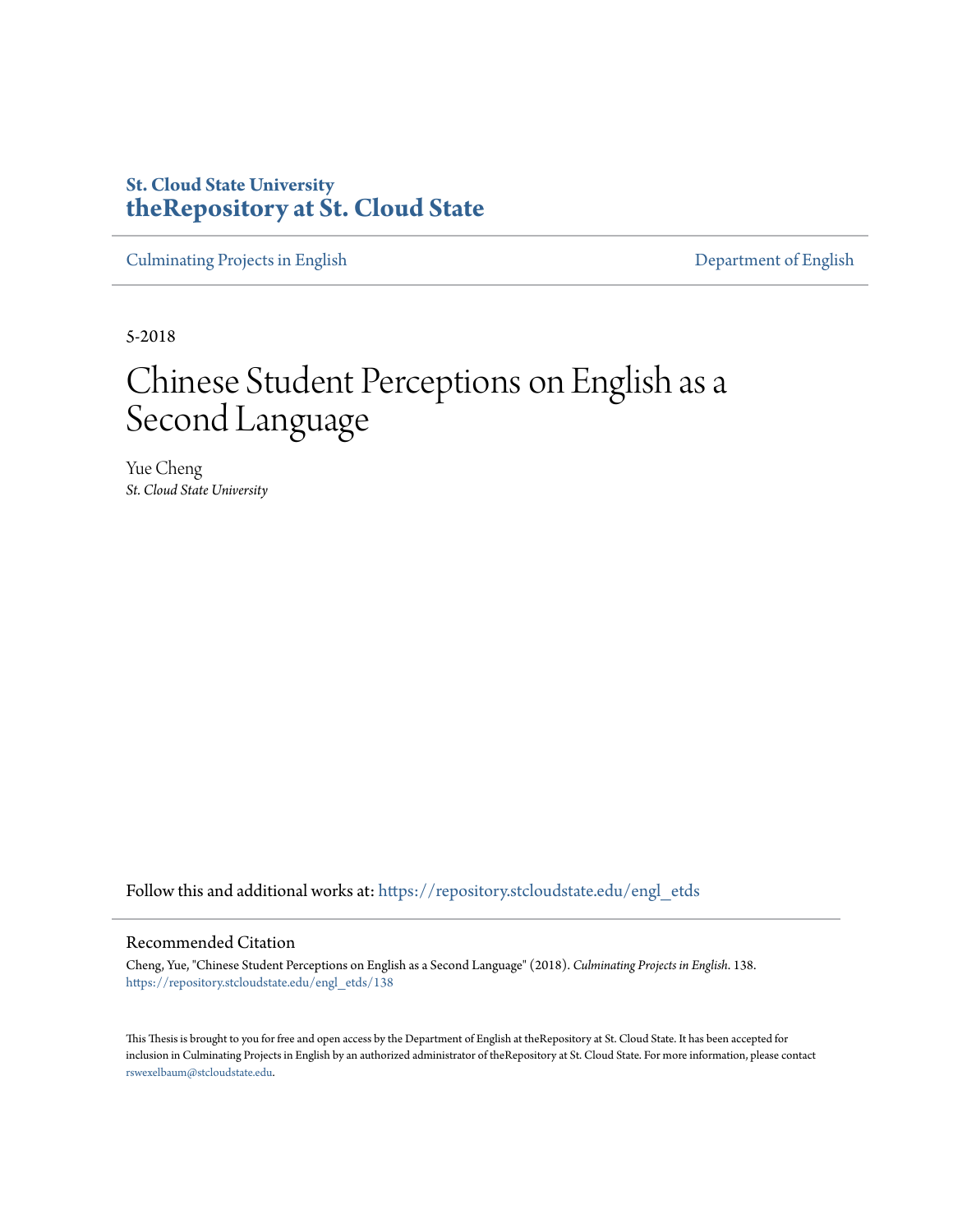# **Chinese Student Perceptions on English as a Second Language Teachers**

by

Yue Cheng (程玥)

## A Thesis

Submitted to the Graduate Faculty of

St Cloud State University

in Partial Fulfillment of the Requirements

for the Degree

Master of Arts in

English: Teaching English as a Second Language

May 2018

Thesis Committee: James H. Robinson, Chairperson Shawn C. Jarvis Marc A. Markell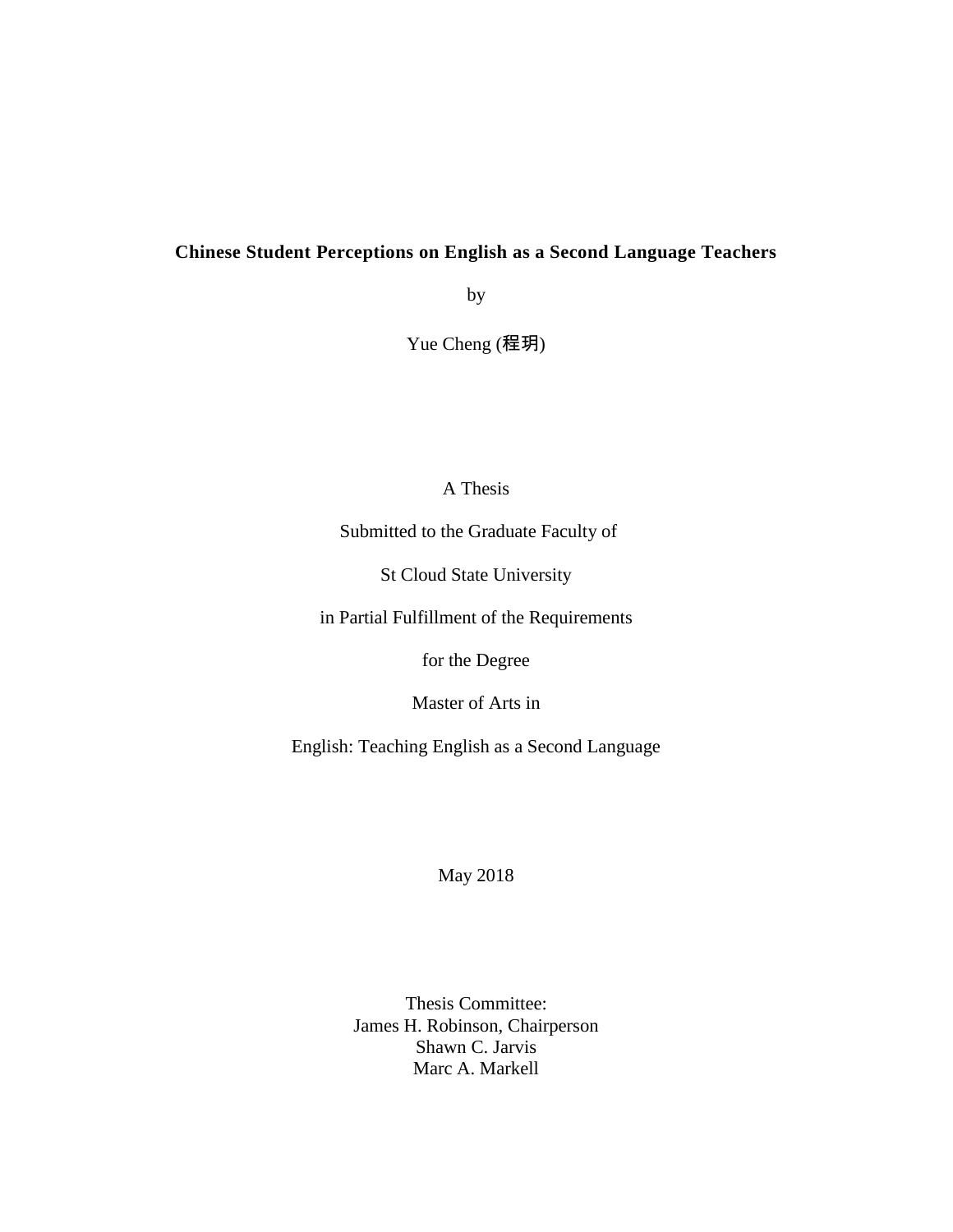#### **Abstract**

Job descriptions in China oversimplified hiring requirements for English as a second language (ESL) or foreign language (EFL) teachers. Anyone with a passport from any Englishspeaking core countries could be more qualified for the teaching jobs in China than someone with years of teaching experience, but without a passport from English speaking core countries. As the main body of learning, students' perceptions of ESL teachers play an important role in regulating the hiring process. Besides their nationalities and being native speakers, are there any other essential requirements for being an ESL teacher in China?

The aims of this study were to explore student perceptions on ESL or EFL teachers in China in terms of native languages, countries or regions, whether TESL degrees were earned, the presence of English teaching experiences, and races. The researcher predicted that the biased job qualifications could be the results of students' bias to teacher candidates. However, the researcher found that the student perceptions based on the survey does not perfectly match the job qualifications for ESL teachers in China.

*Keywords*: English teachers, student perceptions, hiring practices, China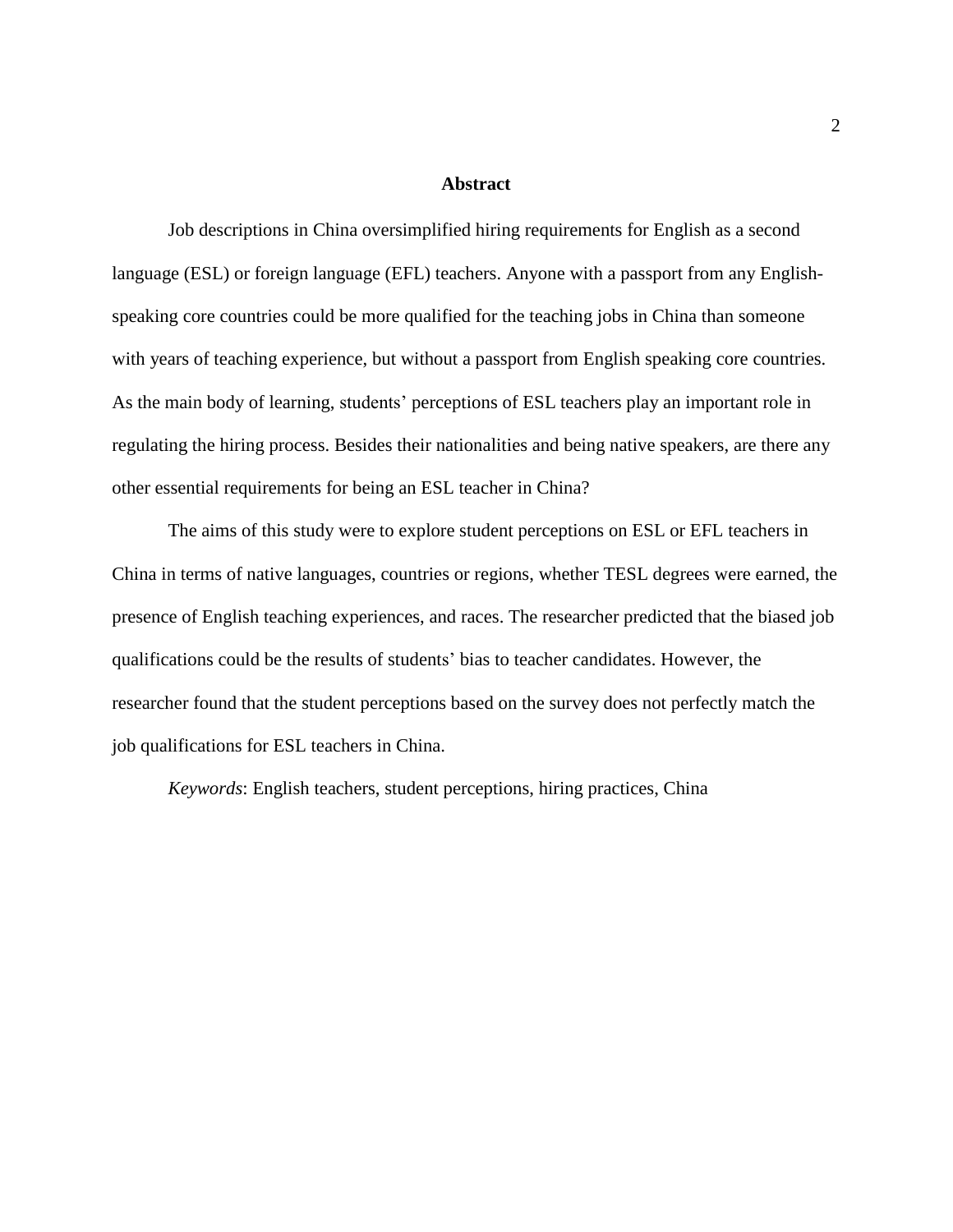#### **Acknowledgements**

I would like to extend my earnest appreciation toward Dr. James H. Robinson for supporting this project. I am grateful for his valuable advice, constructive criticism, and positive encouragement, which led to the successful completion of the research work.

No research is possible without the effort of Ms. Jing Guo, who helped conducting the survey for this thesis in China.

I thank my parents and my husband for their continued, unfailing love and support during my pursuit of this Master's Degree, which, in turn, made the completion of this thesis possible. I greatly appreciate their belief in me.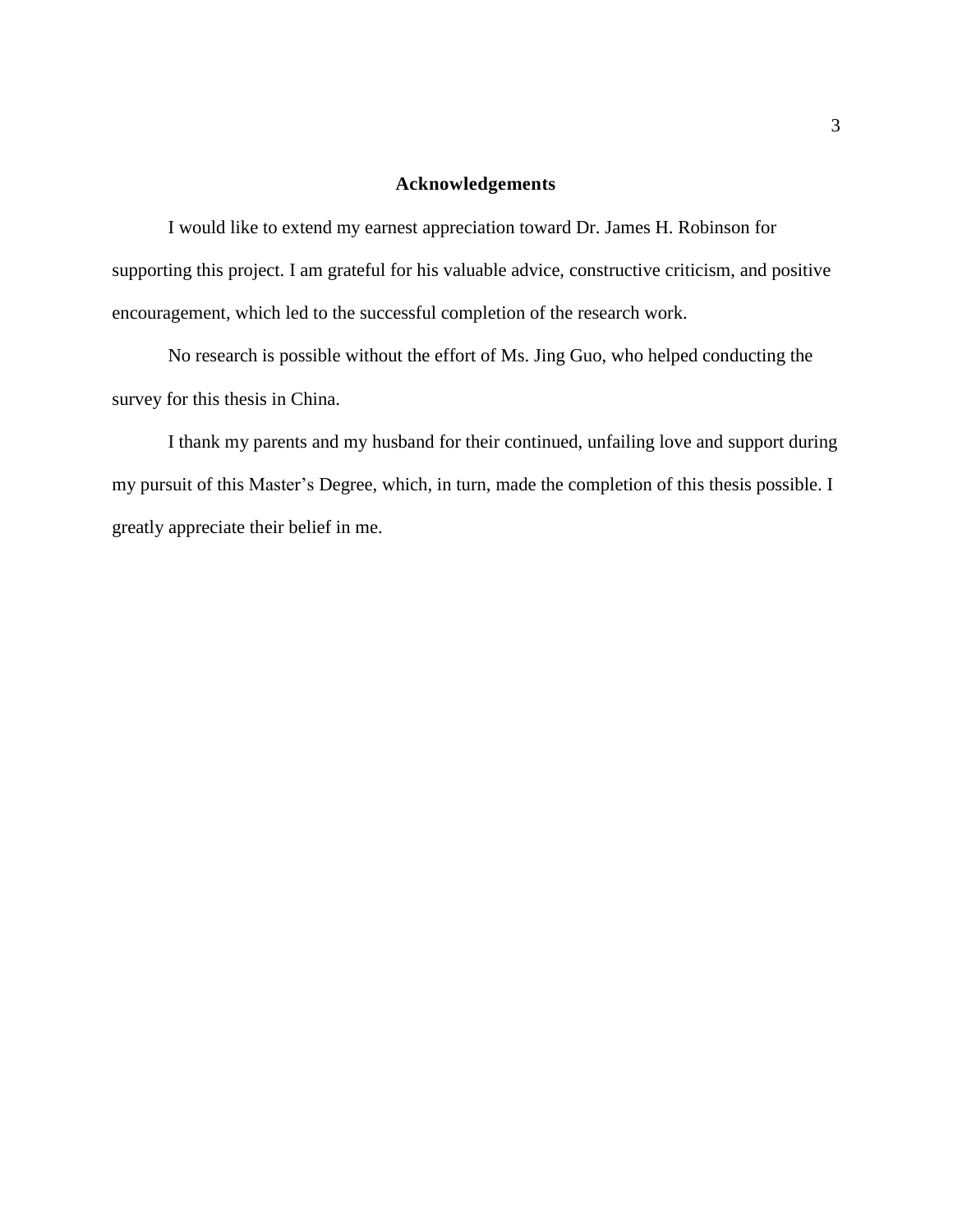"Teachers are made, not born"

-- David Wees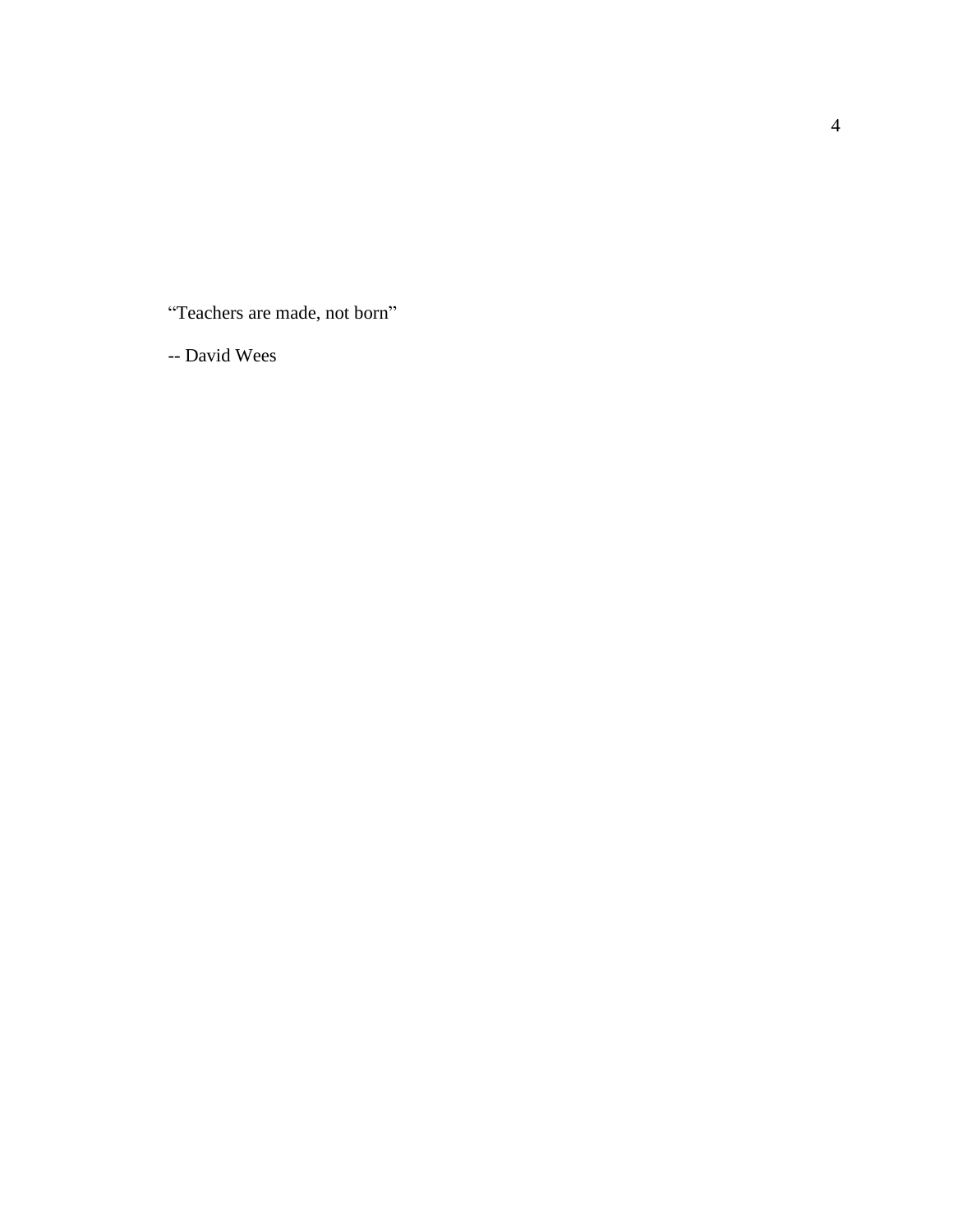# **Table of Contents**

| Page                                        |
|---------------------------------------------|
|                                             |
|                                             |
| Chapter                                     |
|                                             |
|                                             |
|                                             |
|                                             |
|                                             |
|                                             |
| Background Information About NEST in China: |
|                                             |
|                                             |
|                                             |
|                                             |
|                                             |
|                                             |
|                                             |
|                                             |
|                                             |
|                                             |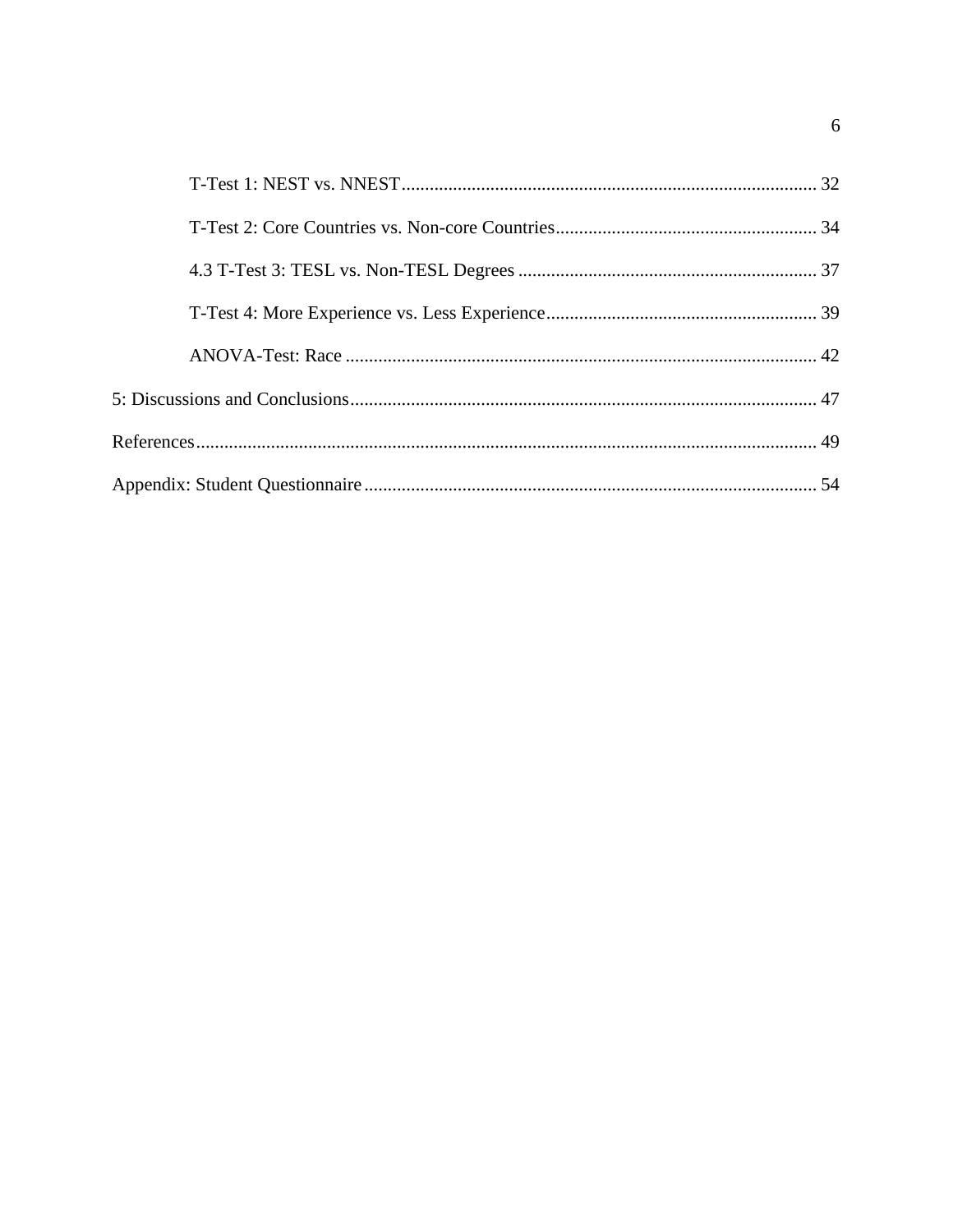# **List of Tables**

<span id="page-7-0"></span>

| Table | Page |
|-------|------|
|       |      |
|       |      |
|       |      |
|       |      |
|       |      |
|       |      |
|       |      |
|       |      |
|       |      |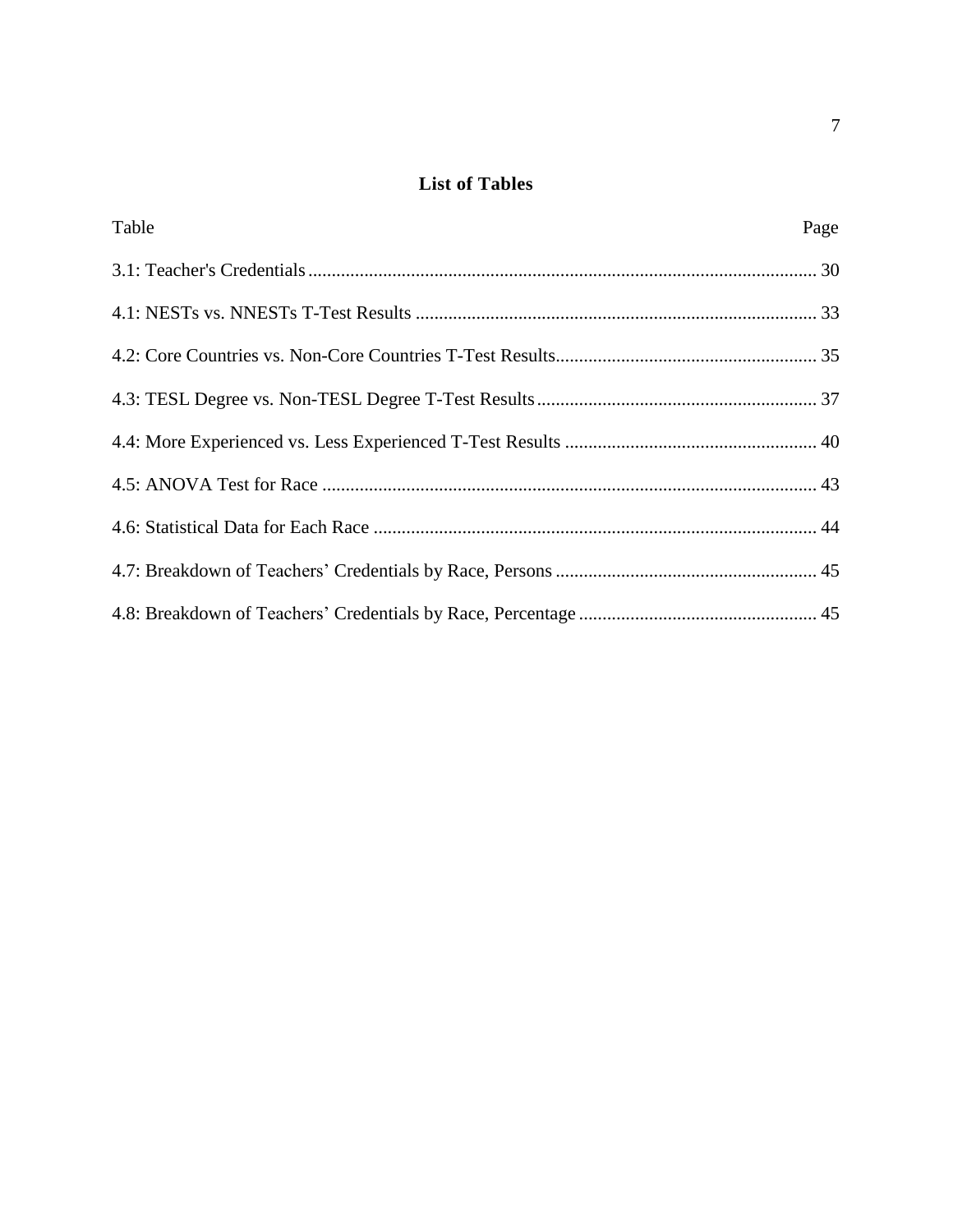# **List of Charts**

<span id="page-8-0"></span>

| Chart | Page |
|-------|------|
|       |      |
|       |      |
|       |      |
|       |      |
|       |      |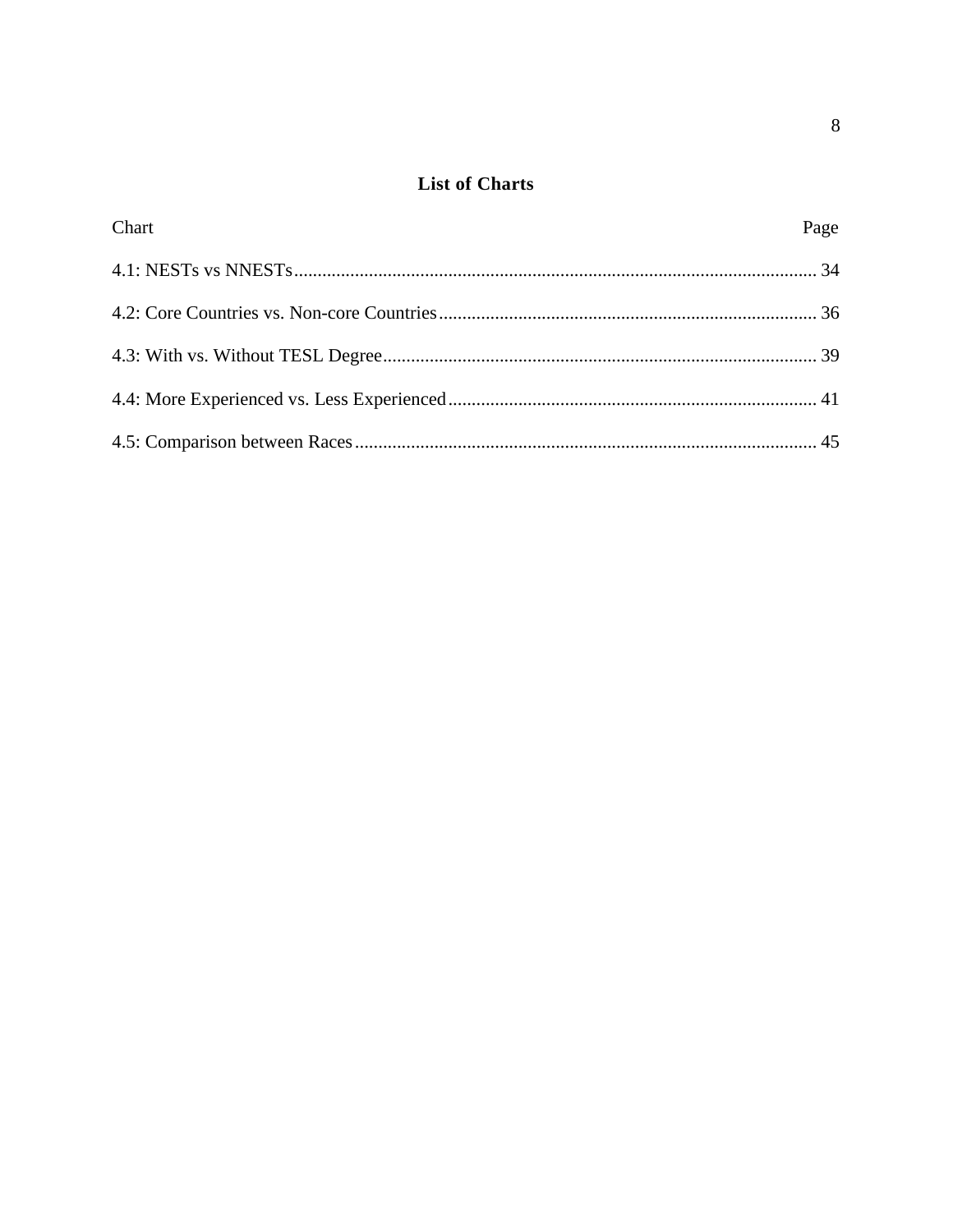#### **Chapter 1: Introduction**

#### <span id="page-9-1"></span><span id="page-9-0"></span>**Introduction and Problem Statement**

A general preference on native language educators over non-native language teachers persist currently while the debate of NNESTs (Non-native English-speaking teachers) and NESTs (Native English-speaking teachers) has continued over the decades. The discussions of linguistic discrimination have not succeeded in influencing the hiring practice of language educators in regions in East Asia, such as China, Japan, Korea, Taiwan, etc. Most of the English teaching positions in the region have been known to heavily prefer NESTs. Meanwhile, school administrators believe that the key competencies for a language teacher are their first languages, as opposed to their linguistic experiences or their classroom management skills. On February 23rd, 2015, the following two job offers were found by the researcher in *www.tealit.com*, a popular language learning and teaching forum in Taiwan.

1) Position: ESL (English as a Second Language) teacher Location: Taipei, Taiwan. We are looking for experienced teachers who are capable of both lower and higher-level teaching for the Spring Semester […]. All qualified Native English-Speaking teachers may apply; Western, American-born Chinese, Canadian-born Chinese etc…; 2) Position: Native English teacher. Location: Taipei City & Taipei County. Native English Judge Wanted. Well-Established schools […]. Teachers must have a passport from a native speaking country, be flexible in their teaching methods, have good classroom and time management skills.

While searching for English teaching jobs on a website regarding teaching in Taiwan, the researcher found out that there are 26 out of 54 positions that require NEST candidates. The requirements as detailed in the 26 advertisements oversimplified the process of selecting ESL teacher candidates, using languages e.g.: "Passport holders from USA, CAN, UK, IRE, SA, AUS, or NZ, bachelor's Degree (in any discipline) …whose first language IS ENGLISH… ALL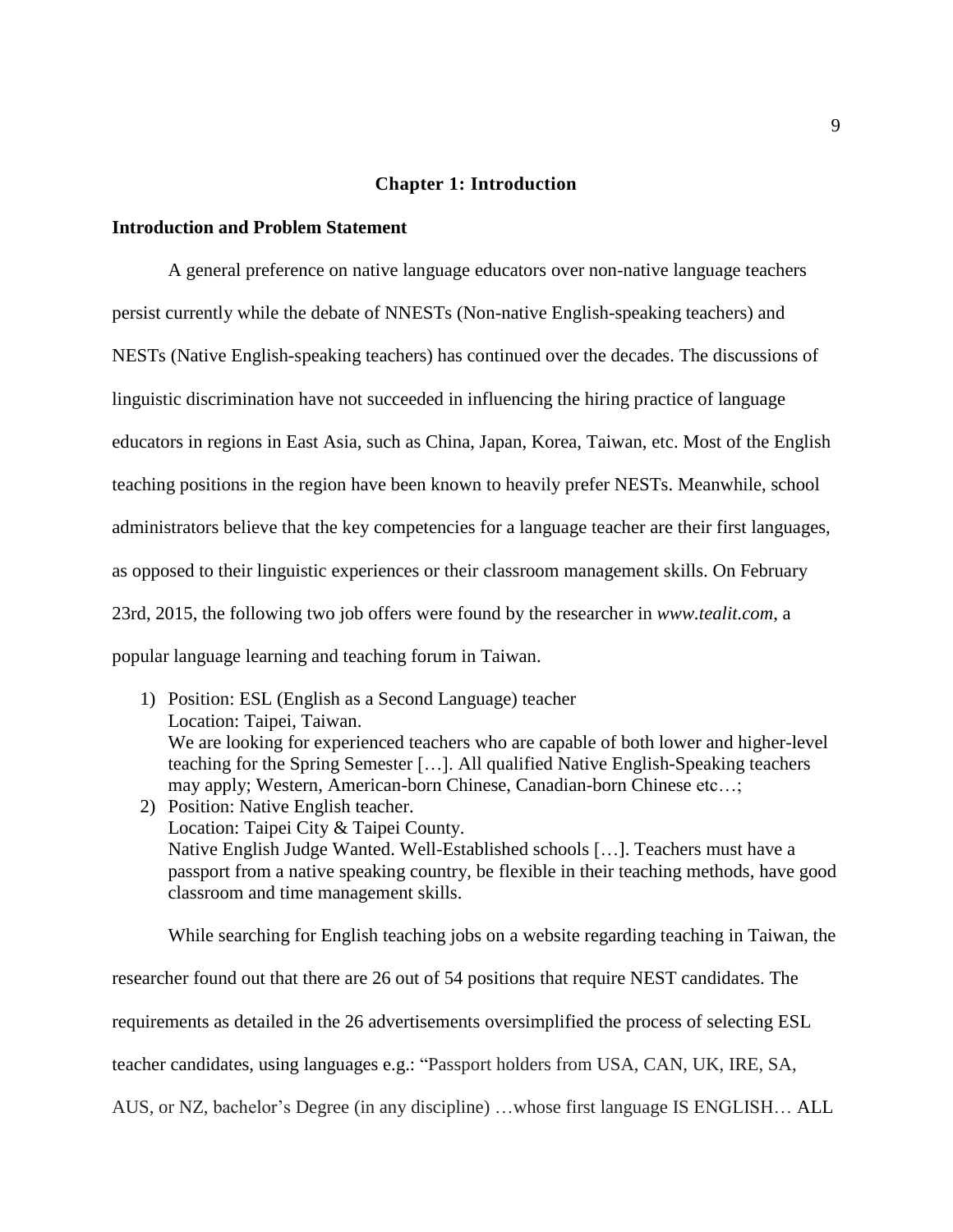Native English-speaking Accents WELCOME!" (Current, 2015) These requirements have raised doubts on the evaluation process of teacher candidates. Some of which are detailed subsequently.

To begin with, passport holders from the U.S.A. could possibly grow up in a community where English is not the language primarily spoken. In fact, English is not an official language at the federal level, as well as in many states of the U.S.A. "A majority of Americans support the idea of making English the official language. In some states this support has been translated into policy, while in others it has not." (Schildkraut, 2001, p.445) "Many US citizens do not speak English natively" according to U.S. Census Bureau (Detailed Language Spoken…for States: 2009-2013, 2015). The 2011 American Community Survey (ACS) released by the U.S. Census Bureau provides some basic information about speakers of non-English languages and their English-speaking ability. "Of 291.5 million people aged 5 and over, 60.6 million people (21 percent of this population) spoke a language other than English at home" (Ryan, 2013, p2-3). As a result, a passport holder of the U.S.A., who may not be fluent in English, can fulfill the requirements of teaching English in the job postings above.

Secondly, according to respective laws of the countries, a person eligible for passports of the U.S.A., Canada, the United Kingdom, Ireland, South Africa, Australia, or New Zealand could possibly be raised in another country where English is not used at all, and therefore, does not speak English natively.

Consequently, "native" English accents could be hard to define. Some desired passport countries have multiple official languages. For example, South Africa has 11 official languages ("The World Factbook: SOUTH AFRICA", 2017). In Canada both French and English are official (Official Languages Act, 1974). As a result, many passport holders of those countries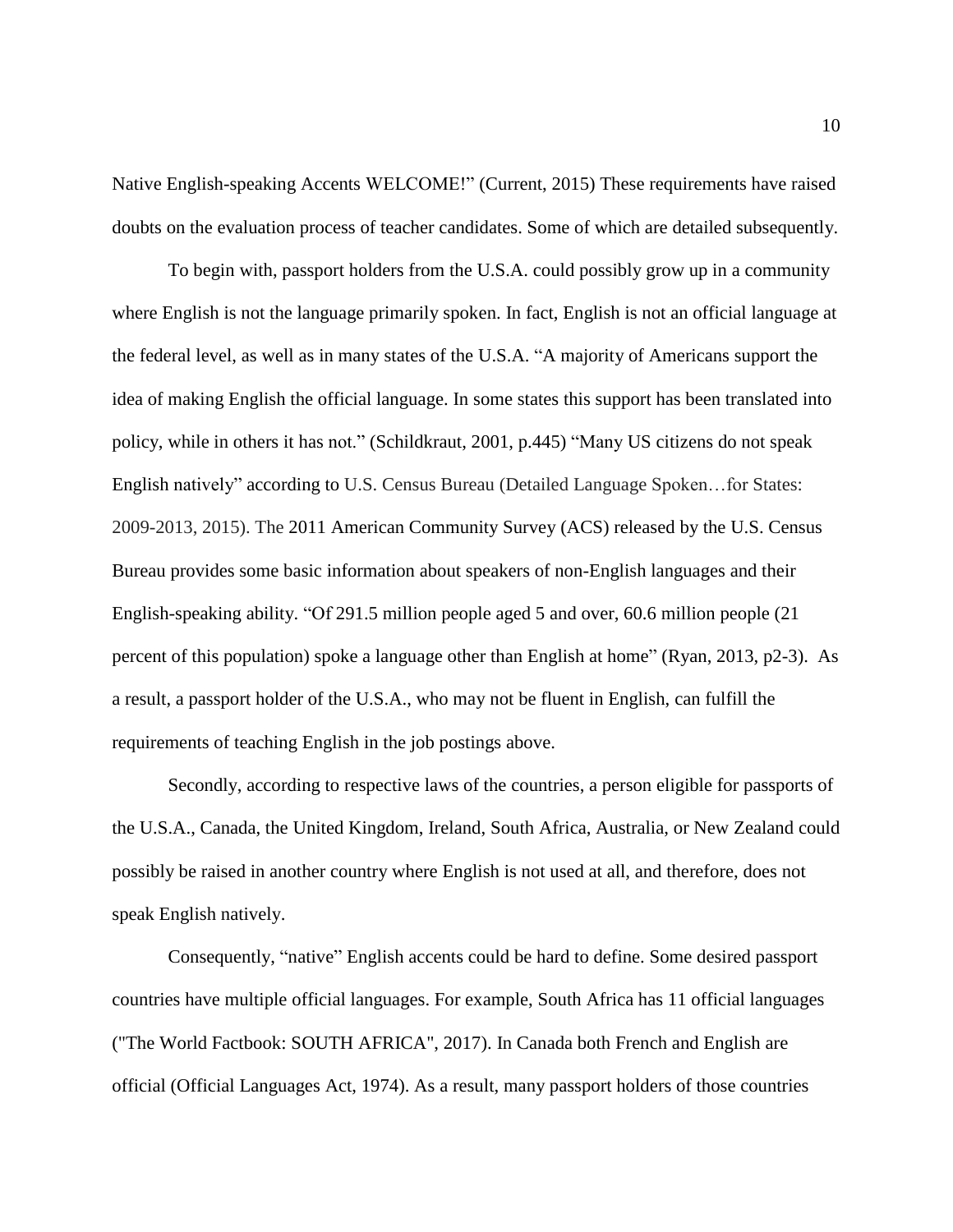may be proficient in multiple languages and speak a variant of English influenced by other languages they speak. Could the English they speak considered "native"? If so, why are proficient English speakers from other countries excluded? If not, how could one justify the English speakers of the passport countries as being "native" speakers?

The researcher holds an opinion that NNESTs should not be considered disadvantageous due to their first languages. The TESOL International Association strongly opposes discrimination against non-native English speakers in the field of English language teaching. As a result, all educators should be assessed under an objective criterion. The TESOL Statement on Nonnative Speakers of English and Hiring Practices (TESOL, 1992) states:

Whereas TESOL is an international association concerned with the teaching of English to speakers of other languages and composed of professionals who are both native and nonnative speakers of English, and whereas employment decisions in this profession which are based solely upon the criterion that an individual is or is not a native speaker of English discriminate against well qualified individuals, […] therefore be it resolved that the Executive Board and the Officers of TESOL shall make every effort to prevent such discrimination in the employment support structures operated by TESOL and its own practices, [and shall work] toward the creation and publication of minimal language proficiency standards that may be applied equally to all ESOL teachers without reference to the native-ness of their English. (p. 23)

Instead of requiring "native English speakers" in the job postings, a more objective criteria would be leveraging other assessment options, such as the TOEFL iBT test or other English proficiency level tests.

Moussu (2006) identified the problem ten years ago on the website of the Chronicle of Higher Education on October 9, 2004. Requirements on non-teaching positions were also found to discriminate non-native English speakers, utilizing phrases such as "Any college graduate or student (native English speakers only) may apply", or "Be a native speaker of English." Conversely, on Feb. 25, 2015, while researching job openings on the website of the Chronicle of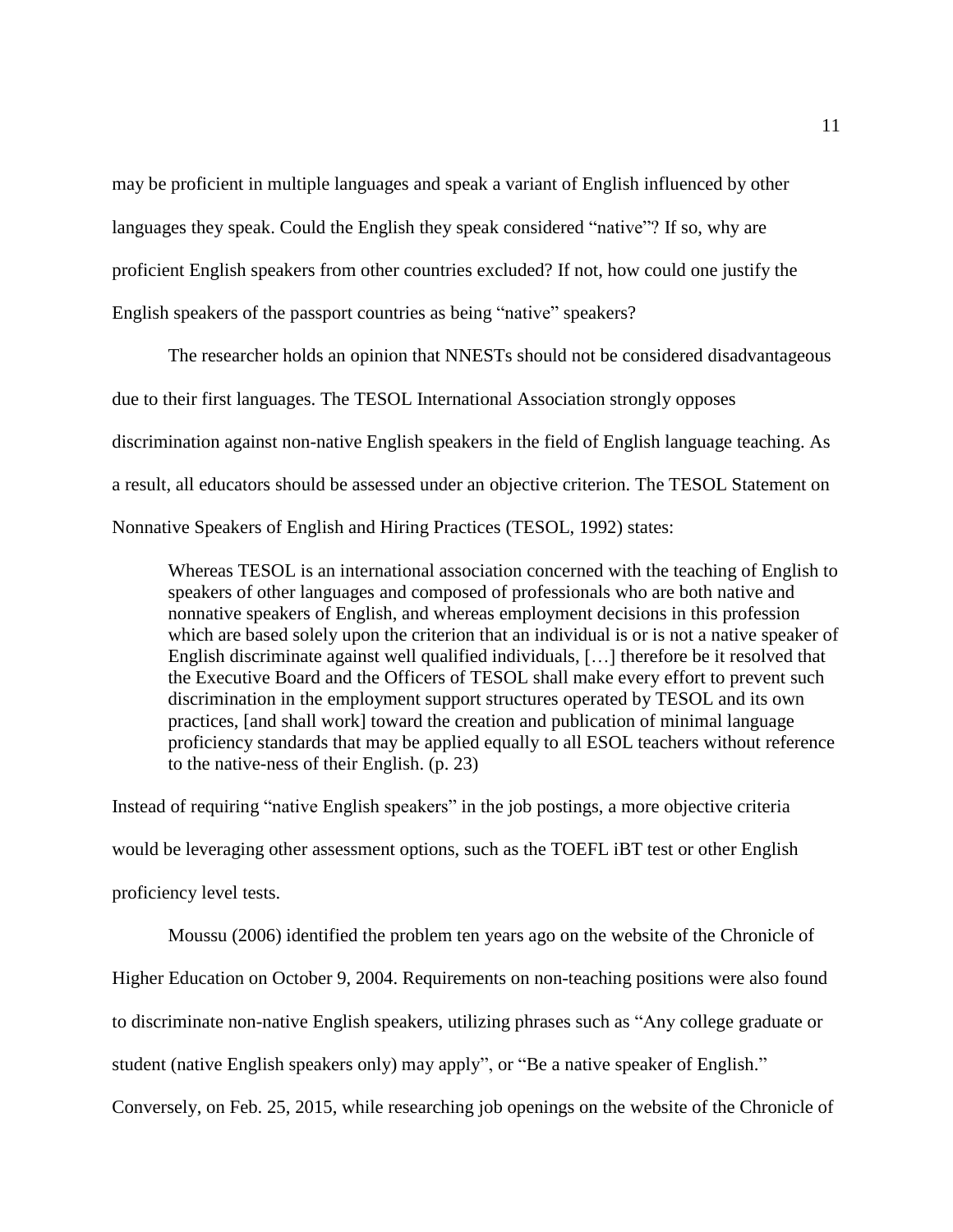Higher Education utilizing "native speaker" as a keyword, "Possession of native-speaker fluency in spoken and written English" is found under the requirement of job postings rather than "native speakers or passport holders".

The author acknowledges the significant achievements toward an equal opportunity for TESOL job applicants in the U.S over the years. It is now easier for NNESTs to access the job markets in the U.S. However, whether a teacher candidate speaks English as their first language is a significant factor in hiring English teachers in East Asia.

The objective of this study is to investigate students' perceptions on NESTs and NNESTs in China. The research will explore the students' preferences and attitudes towards NESTs and NNESTs. Students are chosen to be the participants since they are the recipient of English teaching. To discover the rationale behind the requirements preferring native English speakers, a Likert scale is involved in the questionnaires.

#### **Research Question**

<span id="page-12-0"></span>The research focuses on students' perspectives on:

What are some of the Chinese students' perceptions of what makes a good English Teacher?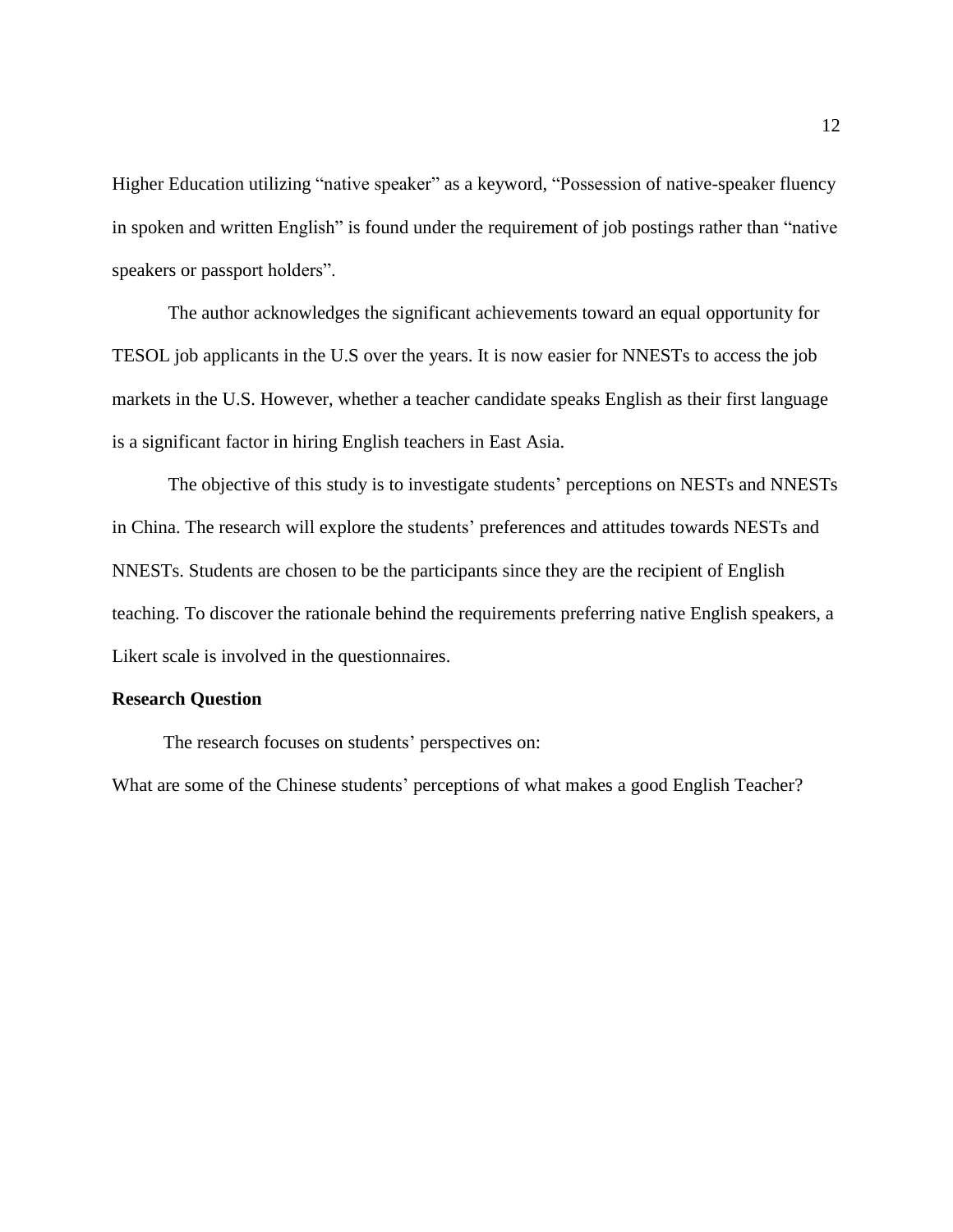#### **Chapter 2: Literature Review**

<span id="page-13-0"></span>Chapter two defines the terms non-native speakers (NNSs) and native speakers (NSs). This chapter also elaborates on the connection between racism and language discrimination. Next, the history of English teaching in China from pre-1919 to now is introduced by dividing the timeframe into four periods. The chapter also elaborates on the current hiring practices of non-native English-speaking teachers (NNESTs) in China, and the student perceptions of NNESTs in the U.S.A., Spain and Hong Kong. Finally, this chapter introduces the concept of "core countries" and "non-core countries".

#### <span id="page-13-1"></span>**Definition of NNS and NS**

Crystal's (2003a) *Dictionary of Linguistics and Phonetics* provides a simple definition of the native speaker:

A term used in linguistics to refer to someone for whom a particular language is a first language or mother tongue. The implication is that this native language, having been acquired naturally during childhood, is the one about which a speaker will have the most reliable intuitions, and whose judgments about the way the language is used can therefore be trusted. (p. 308)

Nayar (1994) provides further details to the definition above. He describes the defining features of a native speaker as "any or all of the following in any combination, with different components assuming prominence according to exigencies and demands of the particular context" (p.1): Sequence, Competence, Culture, Identity, Environment, and Politics. Liu (1999b) supplemented Nayar in the following ways:

- Sequence (is English learned first before other languages?)
- Competence (is English our most competent language as compared to other languages?)
- Culture (what cultures are we most affiliated with?)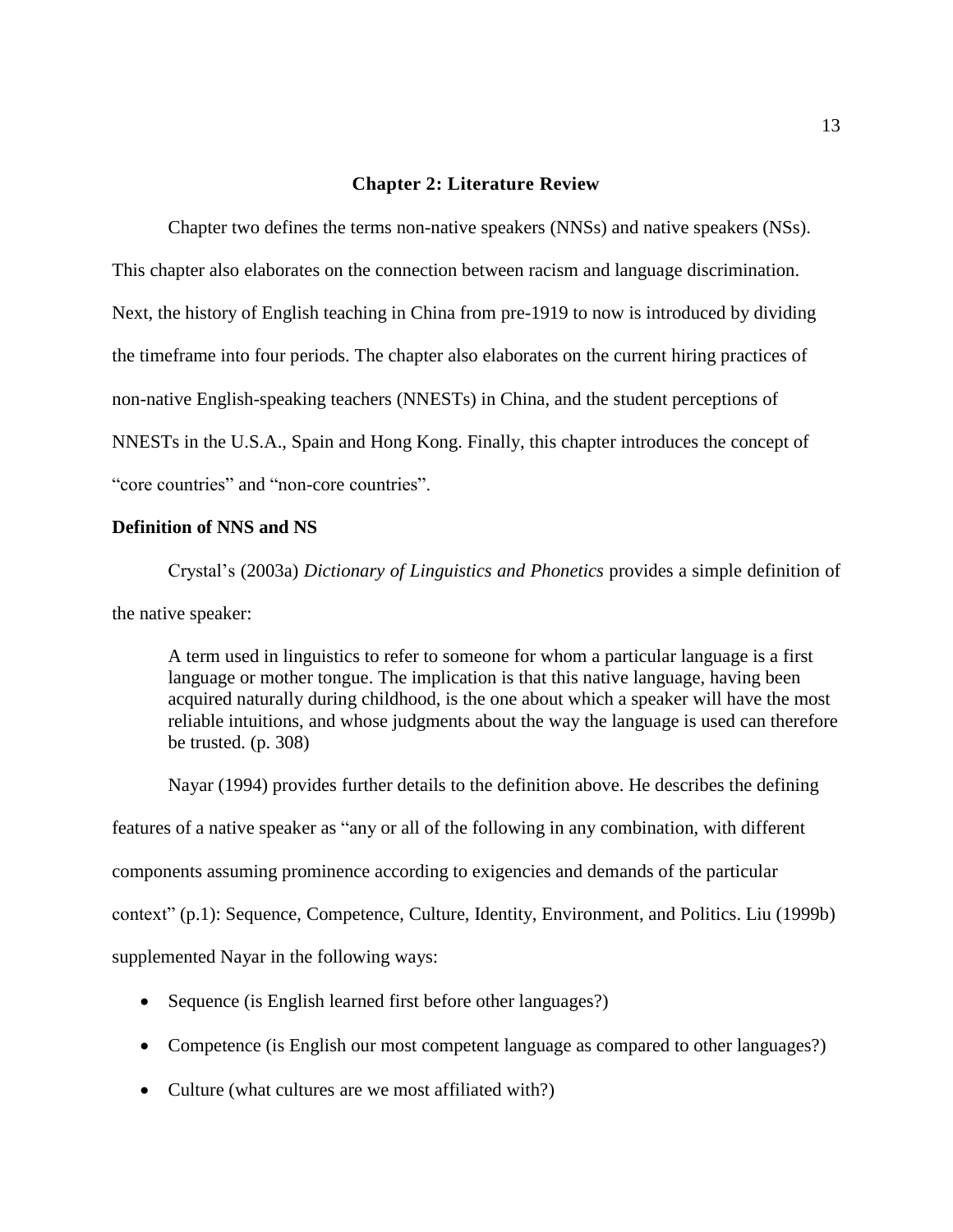- Identity (who do we prefer to be recognized as under different circumstances?)
- Environment (did we grow bilingually or trilingually?)
- Politics (why should we label NNSs and NSs in a dichotomy instead of viewing it on a continuum?). (pp. 163-4)

The key differentiation to NNS and NS is based on their personal history as brought up by Liu: "We cannot distinguish the non-native speaker from the native speaker except by autobiography" (p. 213). He identified the following characteristics:

- Native speaker by birth (that is, by early childhood exposure),
- Native-speaker (or native-speaker-like) by being an exceptional learner,
- Native speaker through education using the target-language medium (the lingua franca case),
- Native speaker by virtue of being a native user (the post-colonial case), and
- Native speaker through long residence in the adopted country. (p. 214)

## **Racism and Language Discrimination in TESL**

*The Merriam-Webster online dictionary* (2017) defines racism as "racial prejudice or discrimination".

<span id="page-14-0"></span>The Legal Aid Society (2002) mentions the definition of language discrimination as:

Language discrimination occurs when a person is treated differently because of that person's native language or other characteristics of that person's speech. In an employment situation, for example, an employee may be being subjected to language discrimination if the workplace has a "speak-English-only" policy but the employee's primary language is something other than English. The employee may also be the victim of language discrimination if he or she is treated less favorably than other employees because he or she speaks English with an accent, or if the employee is told he or she does not qualify for a position because of a lack of English proficiency. Outside the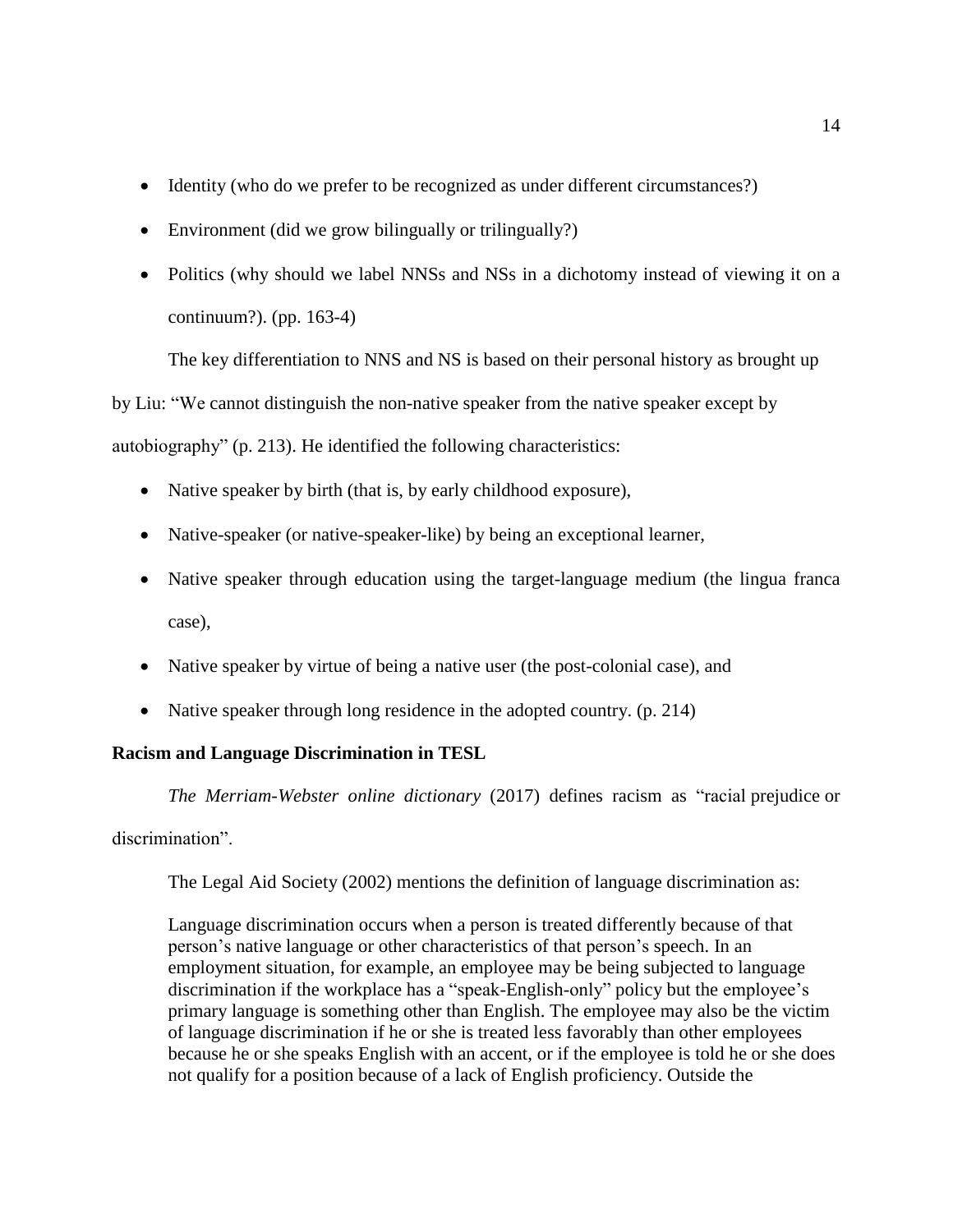employment context, language discrimination may also occur if a person is denied access to businesses or government services because he or she does not speak English.

Many researchers pointed out the privilege of NSs and the oppression to NNSs in hiring practices: "An example of racism is the practices of hiring English teachers worldwide. It has been pointed out that native speakers of English have a privileged status in employment, a privilege that is increased by having White skin." (Kubota and Lin, 2006, p479) The perception that NSs are the dominant linguistic model, as well as the perception that they are the only ideal teachers of English is a major problem acknowledged in the TESOL field.

Another issue brought up by Kubota and Lin (2006, p481) is "the essentialized dichotomy (i.e. native speaker = standard English speaker = White, versus nonnative speaker = nonstandard English speaker = non-White) has tended to blind us to the discrimination experienced by teachers who do not fit this formula (e.g. Asian or Black native speaker of English, White native speaker with southern U.S. accent)". Walelign's (1986) "Non-Native Speakers Need Not Apply" documented that the hiring processes NNSs face have been unfair for as long as 30 years.

Ganagarajah (1999) states that 80% of the world's English language teachers are NNSs. In 1996, the colloquium titled "In Their Own Voices: Nonnative Speaker Professionals in TESOL" at the 30th Annual TESOL Convention held in Chicago marks the beginning of the NNS movement which is a significant change for NNESTs in TESOL.

Braine (2010) pointed out two ironic phenomena in English language teaching. First, NNESTs with rich multicultural experience are barred from the same classes where multiculturalism brought by ESL students is highly praised. Second, upon returning to their countries or regions, such as Japan, Korea, and Hong Kong after obtaining degrees and teacher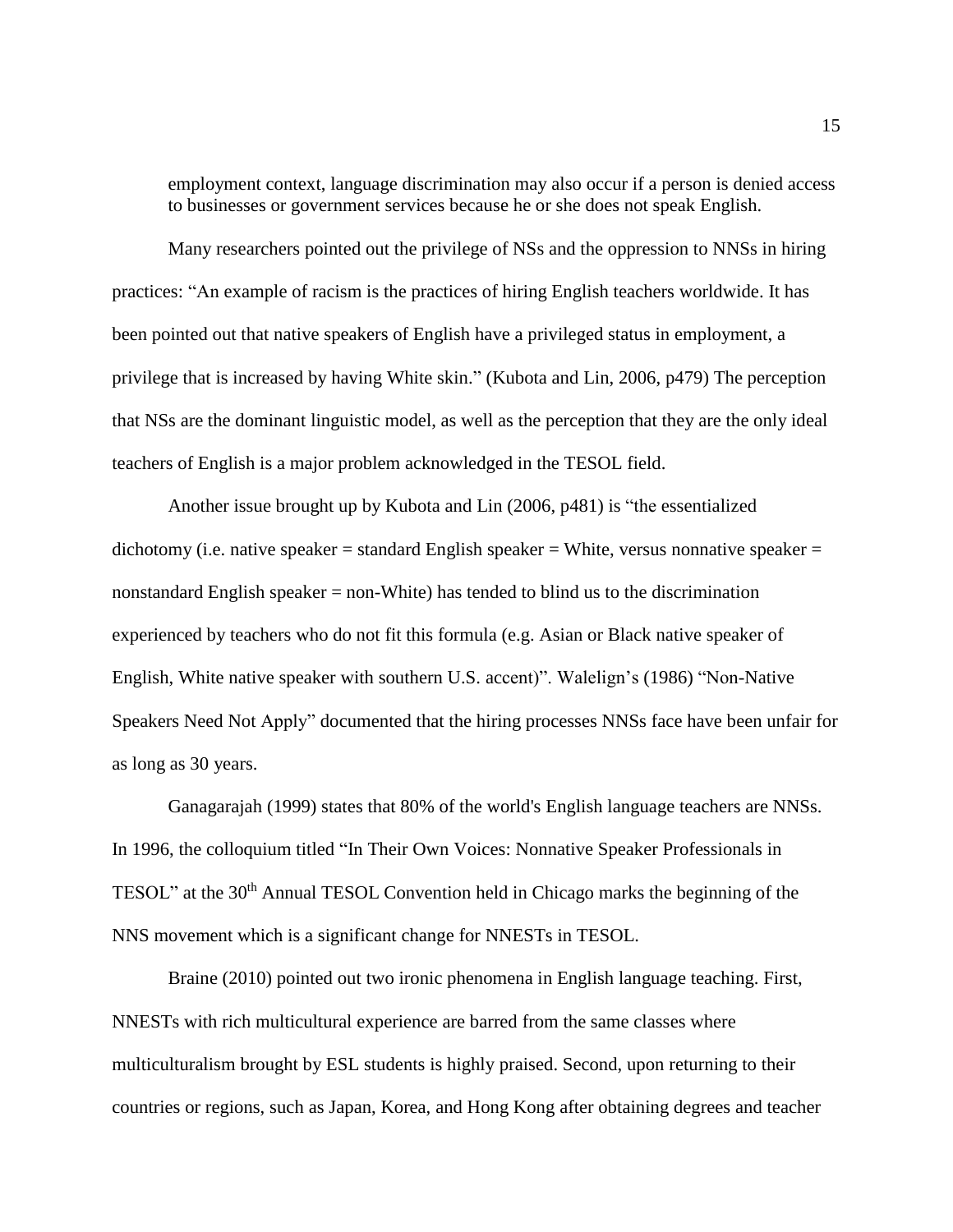qualification professional development in the English-speaking, NNESTs find themselves in an awkward situation where they could not find teaching jobs, as language program administrators would rather hire unqualified NESTs than qualified NNESTs.

In 1998, George Braine, Jun Liu and Lia Kamhi-Stein established the Non-Native English Speakers in TESOL (NNEST) Caucus (Kamhi-Stein, 1999). The first formal meeting of the Caucus was held in 1999. According to Braine (2010), the goals of the meeting were to create a "nondiscriminatory professional environment" for NNEST, and to strengthen effective teaching and learning English around the world while respecting individuals' language rights.

Ten years later, a surge in academic research and publications on NNEST-related issues, as well as a growth of leadership in TESOL reflect the achievement of NNESTS. The surge also demonstrates a rise of self-esteem among NNESTs. Though, in 2017, NNSETs are still facing the same challenges. A safe and non-discriminatory working environment can only be created after the keys to the problem are found.

#### <span id="page-16-0"></span>**Background Information About NEST in China: History of Teaching EFL in China**

**English teaching before 1919.** "Formal education in EFL was initiated by two groups of people in the late Qing Dynasty: Western missionaries' and Chinese reformers. They worked separately with totally different aims in mind. The English-speaking missionaries regarded English as the essential path through which they could bring the souls of Chinese to God." (Yang, 2002, p 1) "Another group of people who promoted EFL training in China was the reformers of the Qing Government as a result of the Opium Wars." (Yang, 2002, p 2) "By 1915, the United States had gradually become the most important site for Chinese students seeking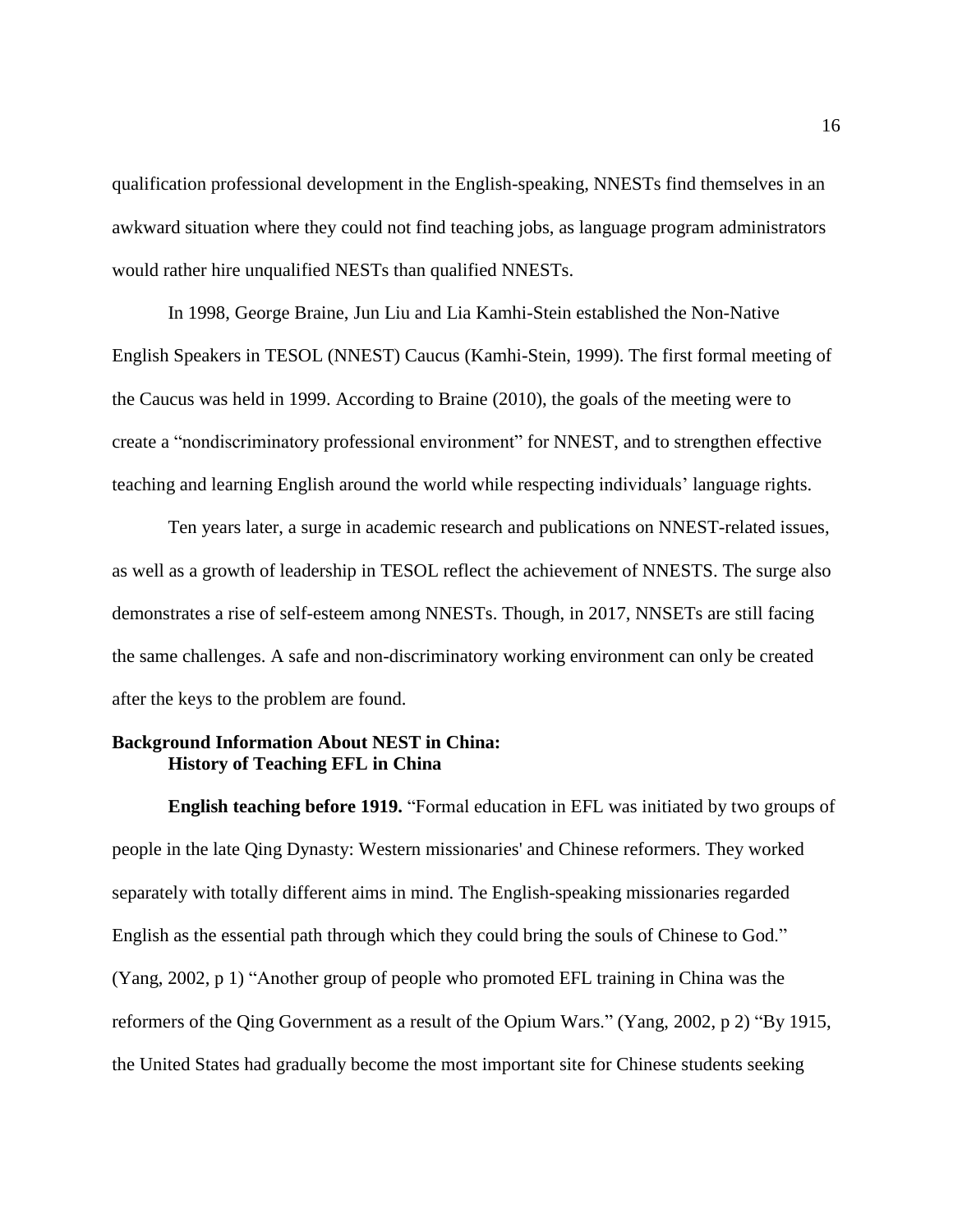modern academic training abroad. Many Chinese professors had received their academic training abroad and had returned to transmit their knowledge acquired in the West." (Yang, 2002, p 3)

**English teaching in the Republican Period (1919-1949).** A considerable number of Westerners, missionaries or non-missionaries, were also invited to teach in China. In 1923, statistics showed that the Chinese faculty to foreign faculty ratio in the Chinese universities was 1:1. (Porter, 1990). The Kuomintang, Chinese Nationalists Party's success in uniting China in 1927 created an upsurge of nationalism across the country. Time allotted to foreign language study was reduced in the national curriculum as foreign languages were considered an element of disunity. However, urban students were still willing to spend time and money learning English for the economic benefits and opportunities that English could bring (Ross, 1993).

"In mission colleges, there was an emphasis on conversation and composition. English was almost always taught by native speakers." (Yang, 2002, p 5) "English teaching during this period varied greatly across the country. The objectives set in the curriculum revealed, to some extent, the objectives of the new educational system, e.g., building up students' interests and learning English through daily practice." (Yang, 2002, p 7) Teaching methods and instructional materials in the coastal areas, especially in missionary schools, helped to bring authentic language use to students.

**English teaching in the Socialist Revolutionary Period (1949-1978).** English teaching during these 30 years yielded very low quality in students' overall language proficiency owing to politics and ideology that dominated the entire curriculum at all levels of schooling.

By 1952, all foreign-run schools and higher institutions were taken over by the communist government, merged or dissolved in the reorganization process. Few Westerners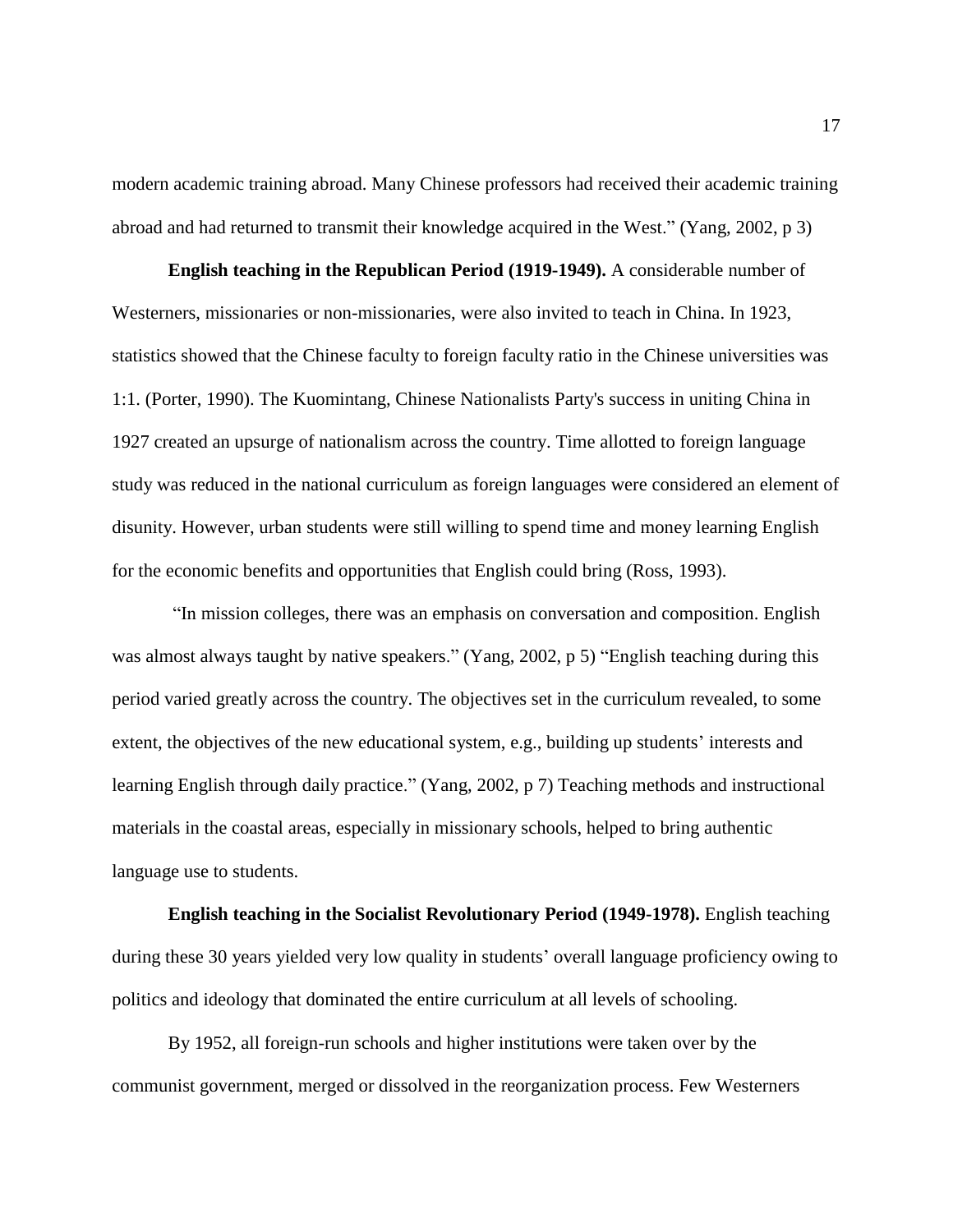remained to teach in China (Yang, 2002, p 8). English teaching was mainly limited to some specialized foreign language institutions (Zhang, 1984).

The teaching of English experienced a short period of revival in the early 1960s (Fu, 1986). In 1964, English was designated to be the first foreign language in China. However, it did not last very long. Most schools stopped teaching English after Mao Zedong launched the unprecedented Great Proletarian Cultural Revolution in 1966. Foreign classic literature was burned or stored away; contemporary literature was banned from importing; foreign newspapers, radio, and movies were considered forbidden (Fu, 1986).

After the Cultural Revolution, English became a popular foreign language in 1977 when foreign language took its place in the school curriculum as a required course (Zuo, 2008). As revealed in the national college entrance examination: the vocabulary required was only 600-800 words. The exam tests only on the skills of grammar selection, reading comprehension, and translation. Skills of speaking and writing communication are not included in the exam (Barendsen, 1979). Chinese students and teachers were described as having more competence in grammar and reading comprehension than oral communication as a foreign teacher has commented (Porter, 1990, p.49).

**Foreign English teachers teaching in China today.** During the 1978-2007 period, China's policy steered toward reforming and opening up. "Bringing in" and "going out" policies are both carried out. Joint or sole foreign ventures parachuted what are called foreign experts into the country. State-sponsored study trips of large numbers of key personnel and talent in the areas of science and technology were directed toward the developed world. According to the data on April 2, 2008 from education department in China, 1.21 million people have studied abroad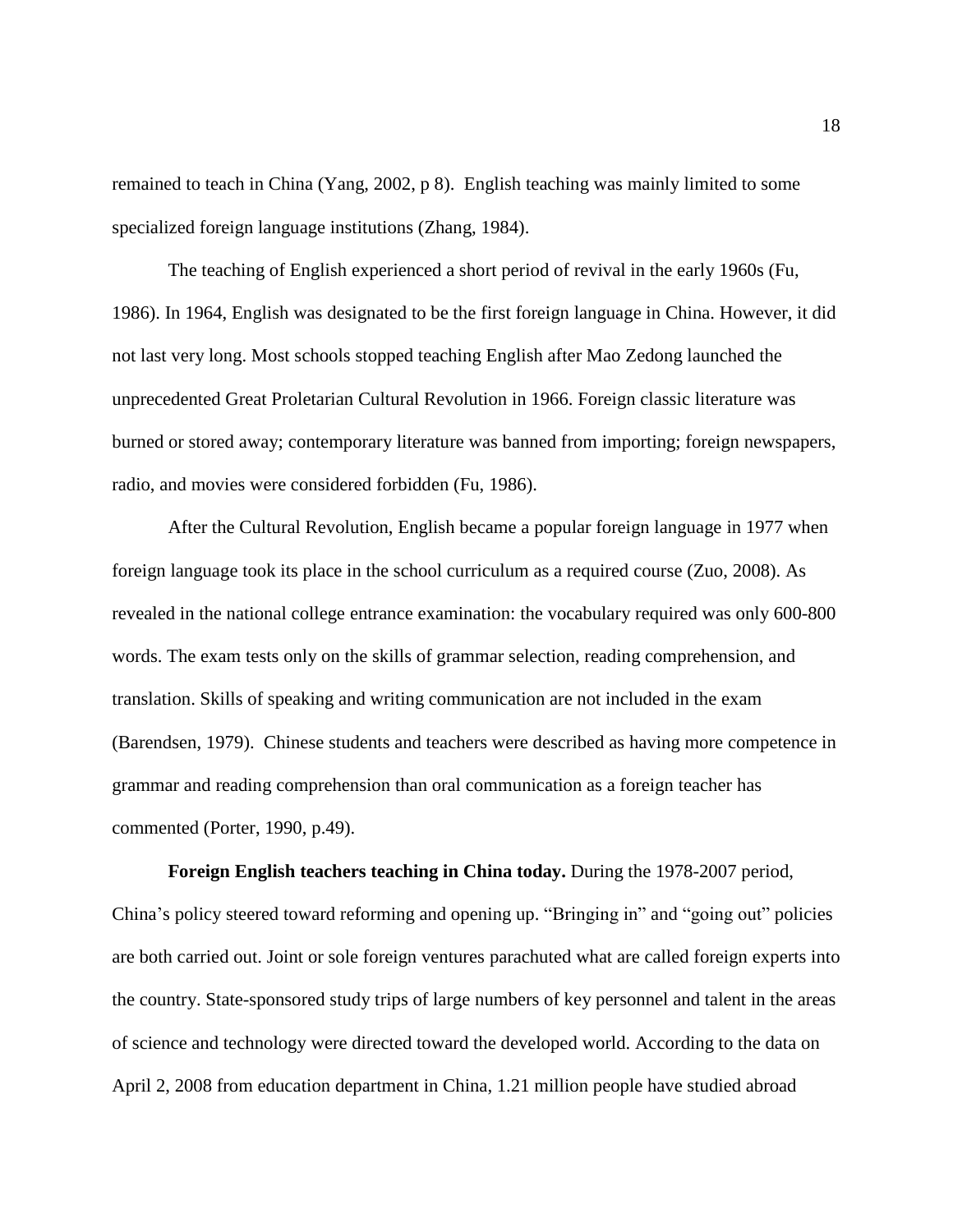during 1978-2007 (Cheng, 2009). English language education has followed a similar trend. For instance, hundreds of ELT (English Language Teaching) specialists from Western Englishspeaking countries have been invited to teach at universities and schools across the country (Ouyang, 2003). The significant number of English language teachers have joined the exodus of the million strong Chinese students and scholars to study aboard due to their English language advantage. (Cheng, 2009).

Huhua Ouyang (2003) found that university students from Guangdong University of Foreign Studies in Guangzhou, China had much criticism about their native English-speaking foreign teachers and their teaching. "The most frequent complaint was the lack of systematic organization and linearity in the foreign teachers' classes, which resulted in a lack of a sense of achievement for the students (pp. 127). "A department head remarked: The most common complaints from students is that foreign experts like to talk wild in their teaching, from the south of the earth to the north of the sky; they improvise too much, and this makes it difficult for students to prepare for their teaching. This is especially frustrating for those good students; we all know that they want to take detailed notes from the lessons. Without that, they felt they had not got anything useful (pp. 128)." Students also complained about the "fun" style of teaching. They were not comfortable or felt humiliated by the singing and dancing activities in foreign teachers' class, which they typically do in kindergarten (pp. 129).

Another complaint from students was that the foreign teachers were not devoting much time on correcting their writing mistakes. The foreign teachers usually distanced themselves from textbooks, which play a centric role in learning and teaching in China. "Our teachers like to use materials composed from only they know where, in bits and pieces, and we get worried about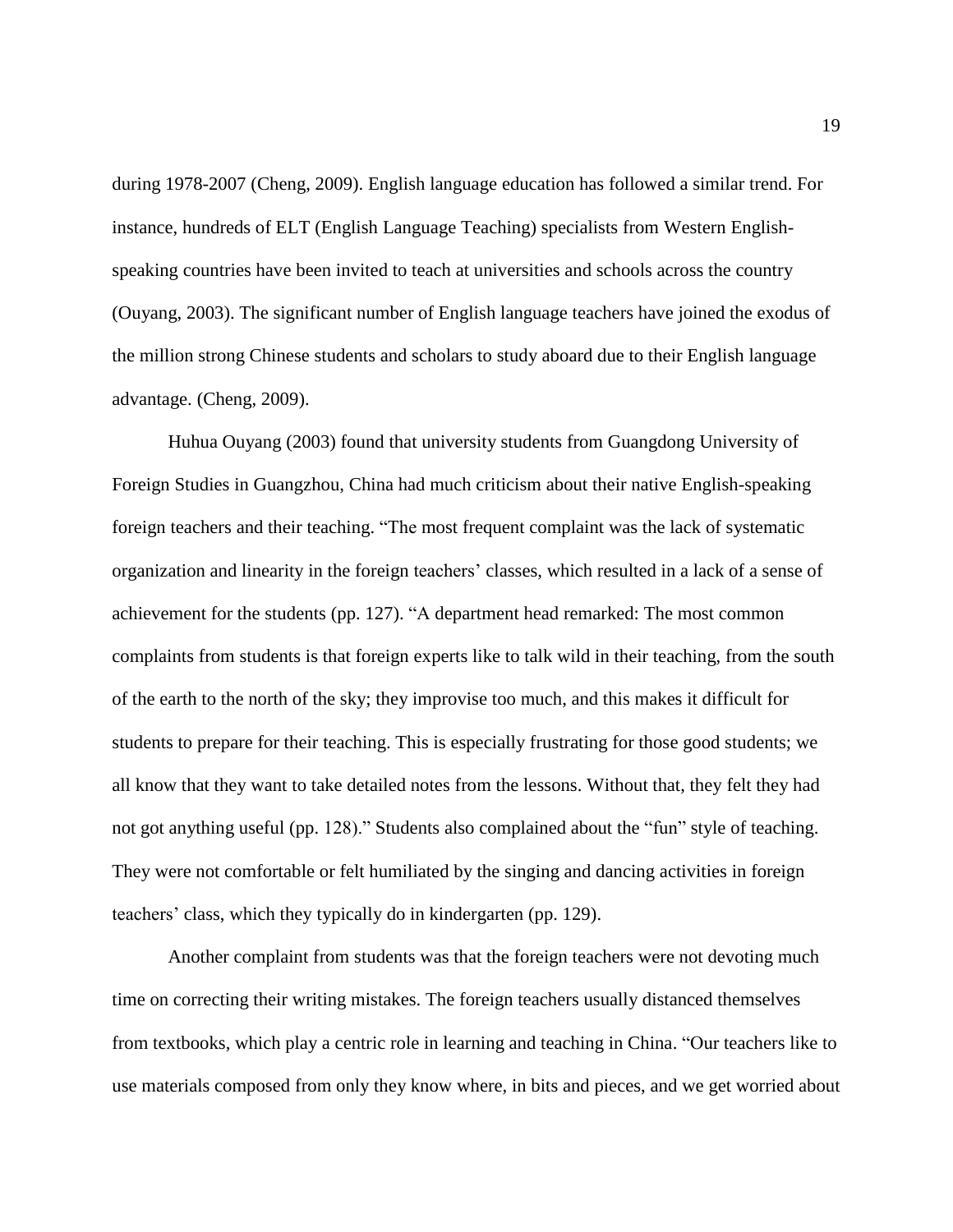what can be learned from such materials since most of them don't seem to have a coherent or consistent theme or subject. In fact, very often they are just what the foreign teachers are interested in themselves" said by a student in the research by Ouyang (2003, pp. 131).

The one most strongly expressed by the informants from Guangdong University of Foreign Studies was the "biased" grading criteria. As explained by a student participant, some foreign teachers give grades in writing courses by the subject criteria, e.g., "creative", "interesting", "lack of opinions", and "not critical enough".

In reality, the quality of teaching and their results varies. According to a study in Beijing Language and Culture University, the number of teachers from other countries teaching languages in the Chinese University is raising specially after the 2008 Beijing Olympic Games. The researchers interviewed 20 foreign teachers from the United States, the United Kingdom, Australia, Germany, French, Spanish, Italy, Japan, and South Korea. All of the foreign teachers including NESTs earned bachelor's degrees. At the same time, 10 Chinese teachers are interviewed on their perceptions towards foreign teachers. The researchers analyzed 182 valid questionnaires from student participants. The conclusion from the results is as followed:

- 1. The criteria of hiring foreign teachers is simpler than hiring local teachers. Professional knowledge is not required. Often, being a native speaker is the only important criteria. The researchers suggest reconsidering the standard of hiring teachers.
- 2. Some forms of communication, for example, staff meetings, or online forums, between local and foreign teachers will greatly benefit the student population. Foreign teachers expressed the needs of more frequent and more channels of communication with other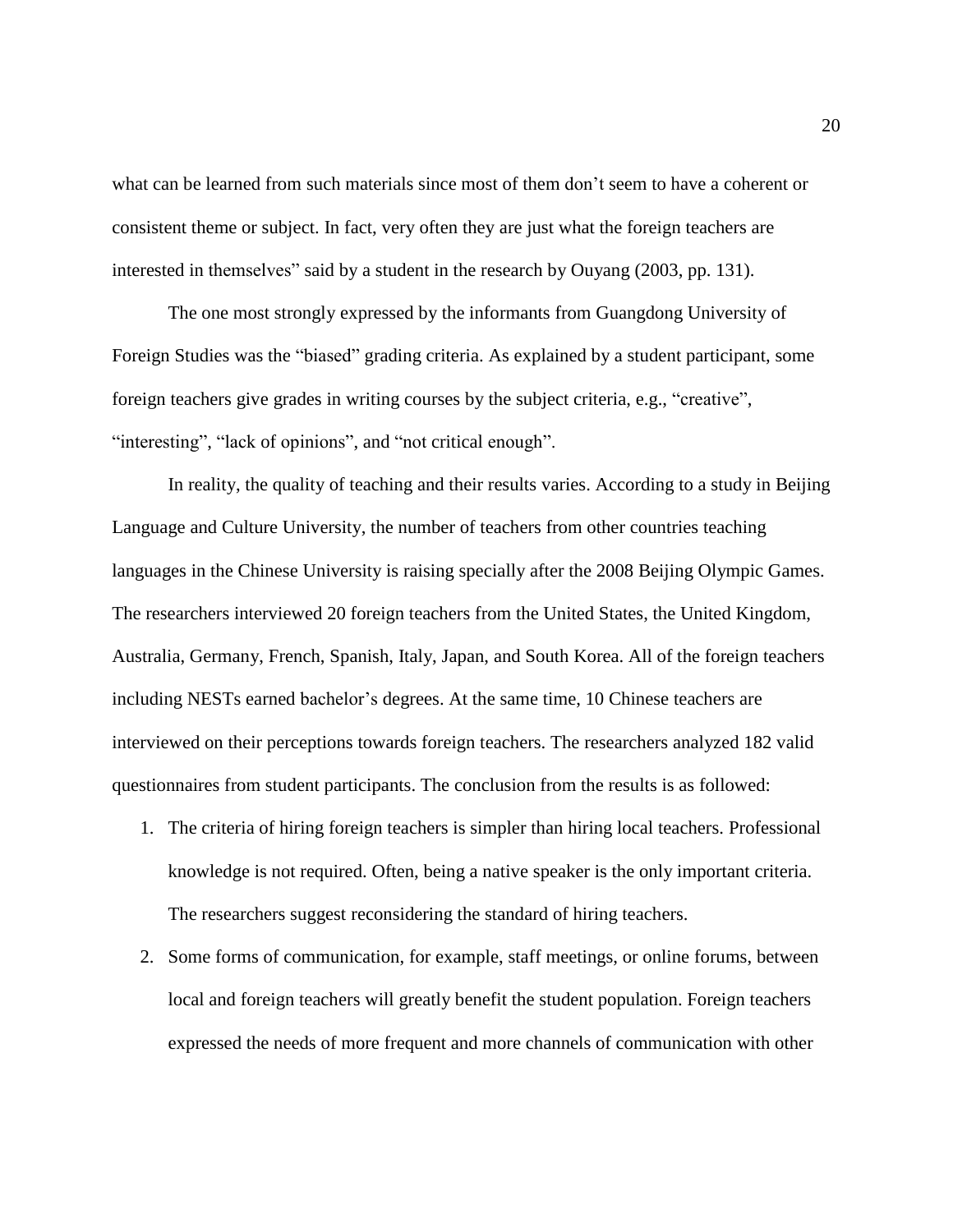teachers. According to the teachers, the local cooperating teachers cannot be the only resource for supporting foreign teachers.

- 3. More guidelines, resources, and knowledge of students during staff orientation would be helpful to foreign teachers. Some of the teachers adapt well with the total freedom of teaching, whereas others who do not have a background in teaching are highly unprepared and unorganized.
- 4. Improved curriculum design with cooperation among teachers. According to the study, the lesson plans, learning goals, as well as textbooks are determined by the foreign teachers themselves. As a result, students occasionally ended up with repeated topics, contents, or activities, and often found themselves lacking supporting instructions to complete assignments. (Gong, Dai & Tan, 2014).

At the same time, there are a number of foreign language teachers who teach English for the intent of earning travel expenses. A great amount of them do not have any TEFL credientials or degrees in Linguistics before they teach. Zhang & Wang (2005) state that as high as 59.5% of NESTs in the higher education system of Shaanxi province do not have any language learning or teaching experiences. 54% of NESTs earned bachelor's degrees. However, they are coming from non-related professions e.g. football coaches, business management, etc. Only 5.4% of them earned teaching licenses. The author pointed out that they are mostly teaching for working experiences or for covering their travel expenses. Among these teachers, 51.4% have not committed to a time to teach in China, and 32.4% plan to teach for only one year. The job positions have high turnaround rates. The article concluded that NESTs in China do not have much career planning and do not stay in the same position long term (2005).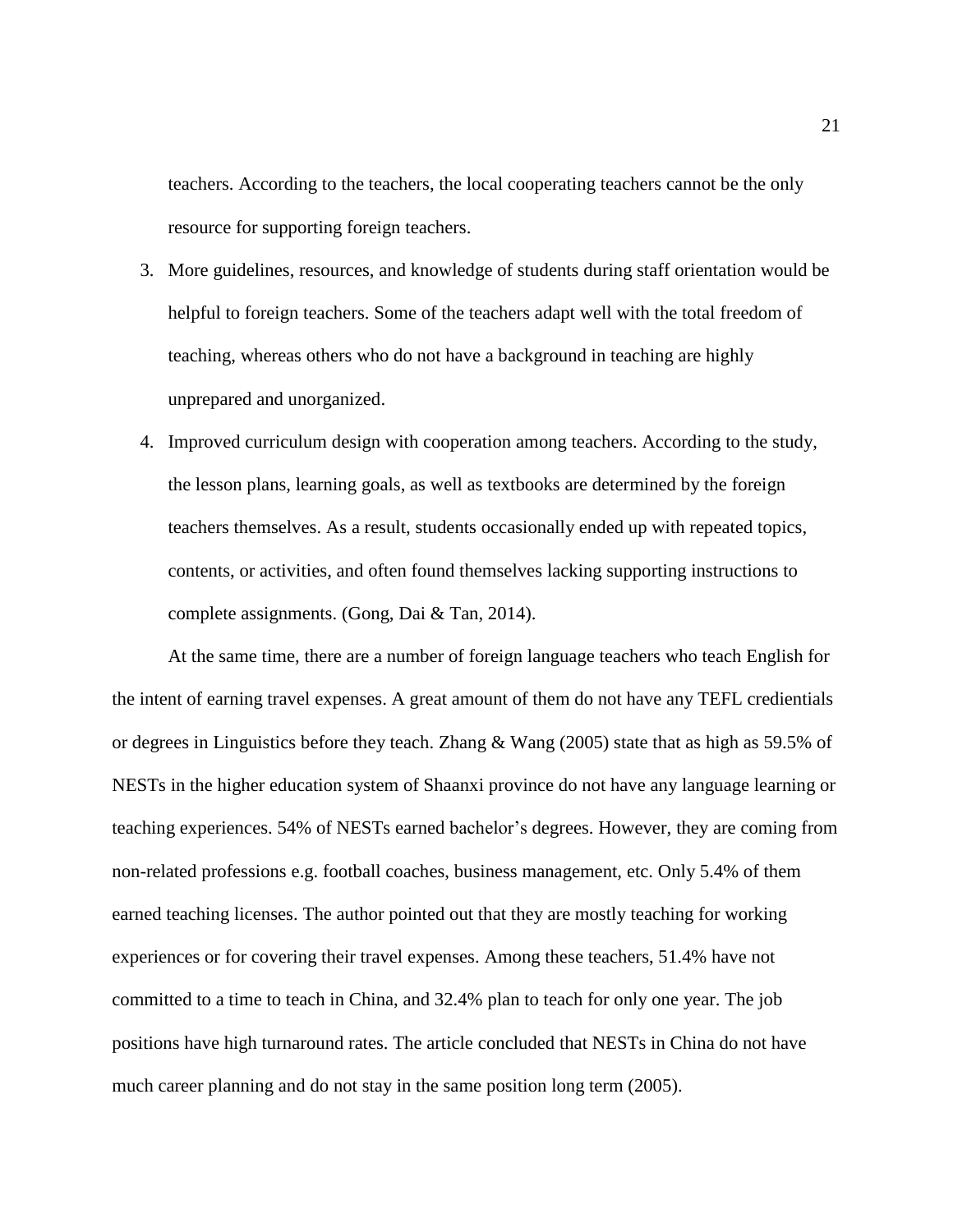The fact has been echoed by an article: "What Do Foreign Oral English Teachers in China Actually Teach?" on a website called Foreign Teachers' Guide to Living and Working in China. Foreign oral English teachers are often left alone to design their curriculum and lesson plans. College and university administrators often do not support nor supervise what is being taught in the classroom. For example, it is acceptable for a foreign English Teacher to ramble about his Chinese girlfriend in class as long as he reports to work regularly, appear relatively sober and not being complained by students. As a result, the basic standard for being a foreign language teacher is not actively being complained (Middle Kingdom Life, 2010, November 06).

According to a study by (Yang, 2013, pg.37), students reported that some foreign teachers do not act professionally while teaching. For example, some teachers organize too many naïve games that take much time in class. Students also feel that attending their classes is a waste of time because of the casualness of content, which is irrelevant to teaching materials.

#### <span id="page-22-0"></span>**Hiring Practices and Compliance to Regulations in China**

The problematic and questionable hiring practices call for the research and reforms of the requirements for foreign teacher employment in China. In the article (Zoe L. & Aaron L., 2015), many schools require that their foreign teachers to earn bachelor's degrees since the Chinese government requires it. However, the article states that in 2012, a Canadian man called David received the job offer from a teaching agency in Qingdao, China even though he had made it clear that he has not earned a bachelor's degree. The agency responded that the degree was not necessary to secure a teaching position.

Nonetheless, David was rejected by the Qingdao school the agency applied on his behalf on the grounds that he lacked proper qualification. Being a for-profit agency, the loss of teacher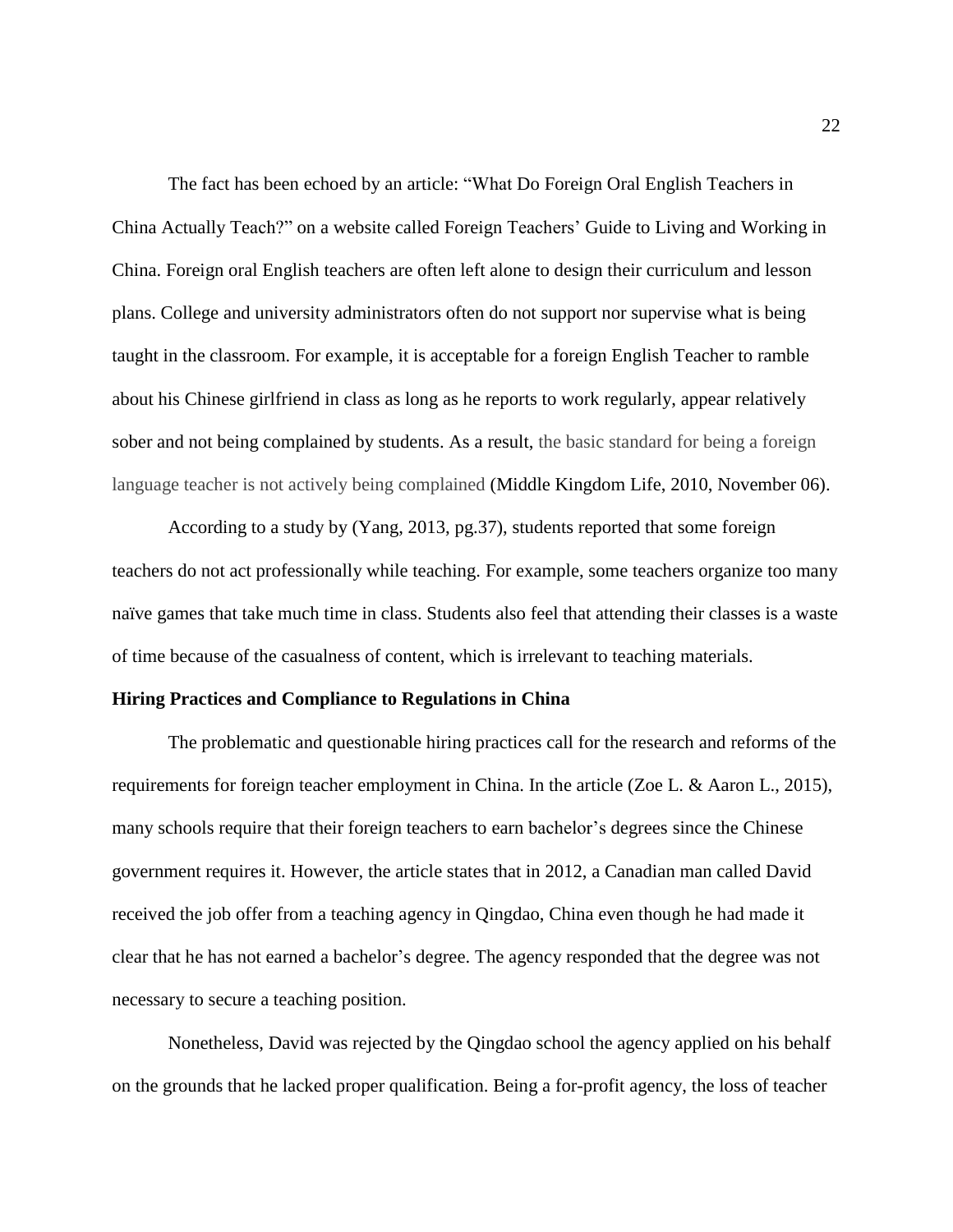would mean the loss of potential profit. David was sent to Shanghai where he was able to teach illegally with a tourist visa.

Many English teachers in Chinese schools sign contracts with for-profit hiring agencies instead of directly with their schools. A commission would be paid to the agencies for each teacher placement. Since some provinces require ESL teachers to be native English speakers, the placement agencies often hire NNESTs from countries such as France, Germany, or Cuba, and then pressure the teachers to lie about their countries of origin.

The following is what Zoe Leavitt and Aaron Lee found about on reality of English teachers working in China (2015):

"In one school we have to be American, in another Canadian," said Nadia, a South African who has taught illegally in China for four years. "Our identity gets taken away from us." "In order to work as a teacher in China you need certain documents... I didn't have either, so [the agency] helped me to make it up. It was fake, of course," wrote Arthur, a Russian who teaches at several public schools in Shanghai. "I'm not a native English speaker, so I have to pretend that I am." Rooney says his company employed only two native speakers out of approximately 20 people on staff – and the agencies often force even native English speakers to lie, to fill the gap between the type of teacher the company promised it would provide and the less-qualified teacher who shows up. Nadia's boss forged a college diploma for her without her knowledge, and Doug, the Canadian teacher, said that his agency requires him to tell the school that he had a linguistics degree. Doug, who had never taught before a company placed him in a Shanghai elementary school, was also instructed to inform the school that he had extensive experience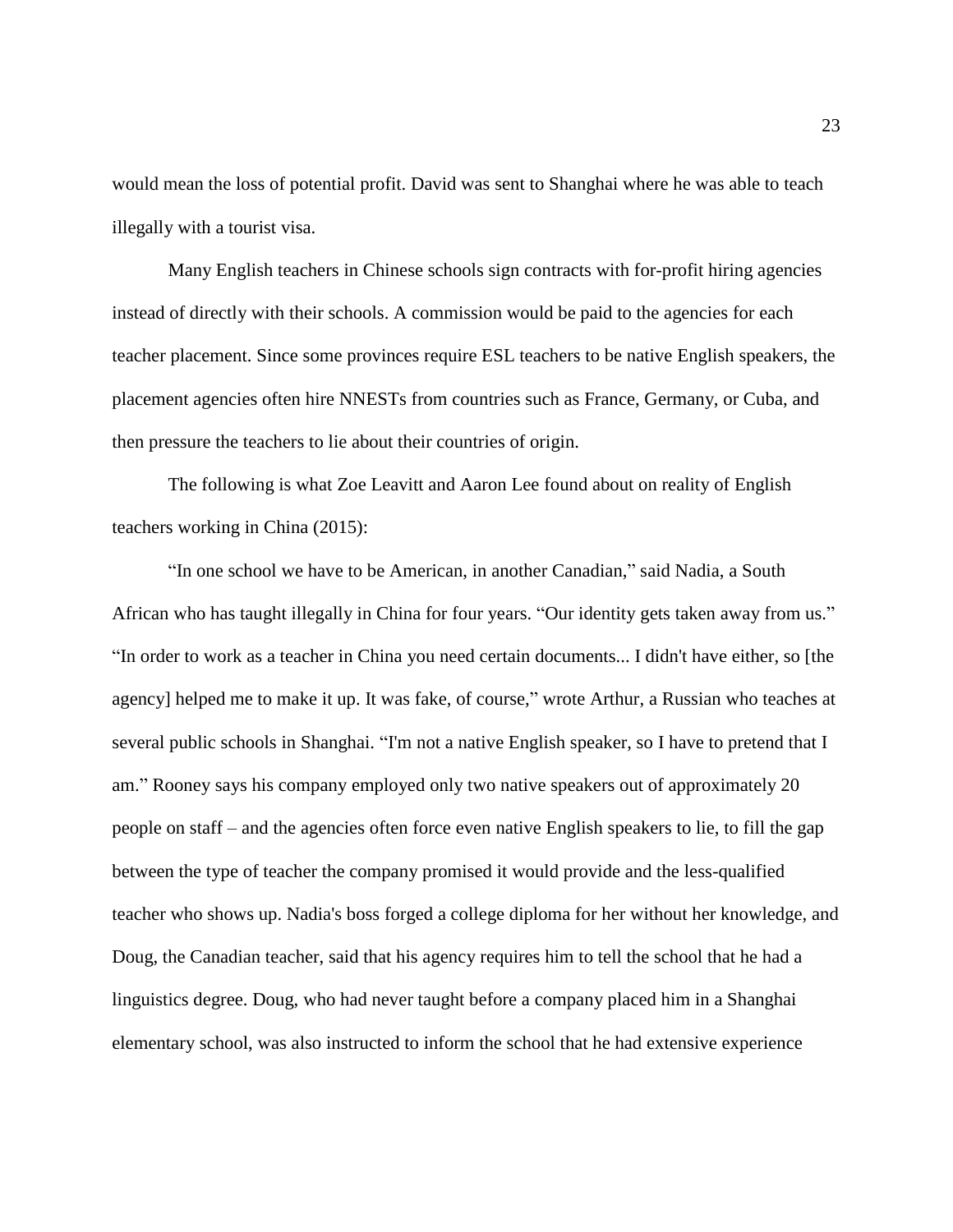teaching high-schoolers, "so that would explain why I wasn't as good" at teaching in his firstgrade classroom. (Leavitt & Lee, 2015).

The current hiring practices have not place enough emphasis to background checks. According to Alex who teaches at an International school in Beijing, he has never submitted any documents other than a resume to the employer. Some schools focus more on their foreign looks than their resume – as long as that person speaks English and looks like they are somewhat from the West. He said most of the foreign teachers in Beijing he knows never had background checks as part of a hiring procedure. A retired teacher from a middle school in Beijing reveals that many public and private schools see foreign teachers as a selling point to attract potential students and their parents (Liu Z., 2013, pg.35). It leads to a problem: persons linked to criminal cases would have no problem teaching English in China. In April 2013, South China Morning Post reported that a British man who had been wanted for questioning by the UK police in connection with child sex offences had been employed by Beijing World Youth Academy, an international school in Beijing (Luo, 2013).

#### <span id="page-24-0"></span>**Students' Perceptions in Other Countries and Regions**

According to *Encyclopedia Britannica*, "perception" is "the process whereby sensory [stimulation](https://www.britannica.com/science/stimulus-response-theory) is translated into organized experience in humans. That experience, or percept, is the joint product of the stimulation and of the process itself. Individual differences in perceiving are based on age, sex and cultural influences (Dember, West, & Epstein, "Perception", 2018)".

Previous studies focused on student perceptions of native English speakers and nonnative English speakers in the U.S.A., Spain, and Hong Kong. In a study conducted by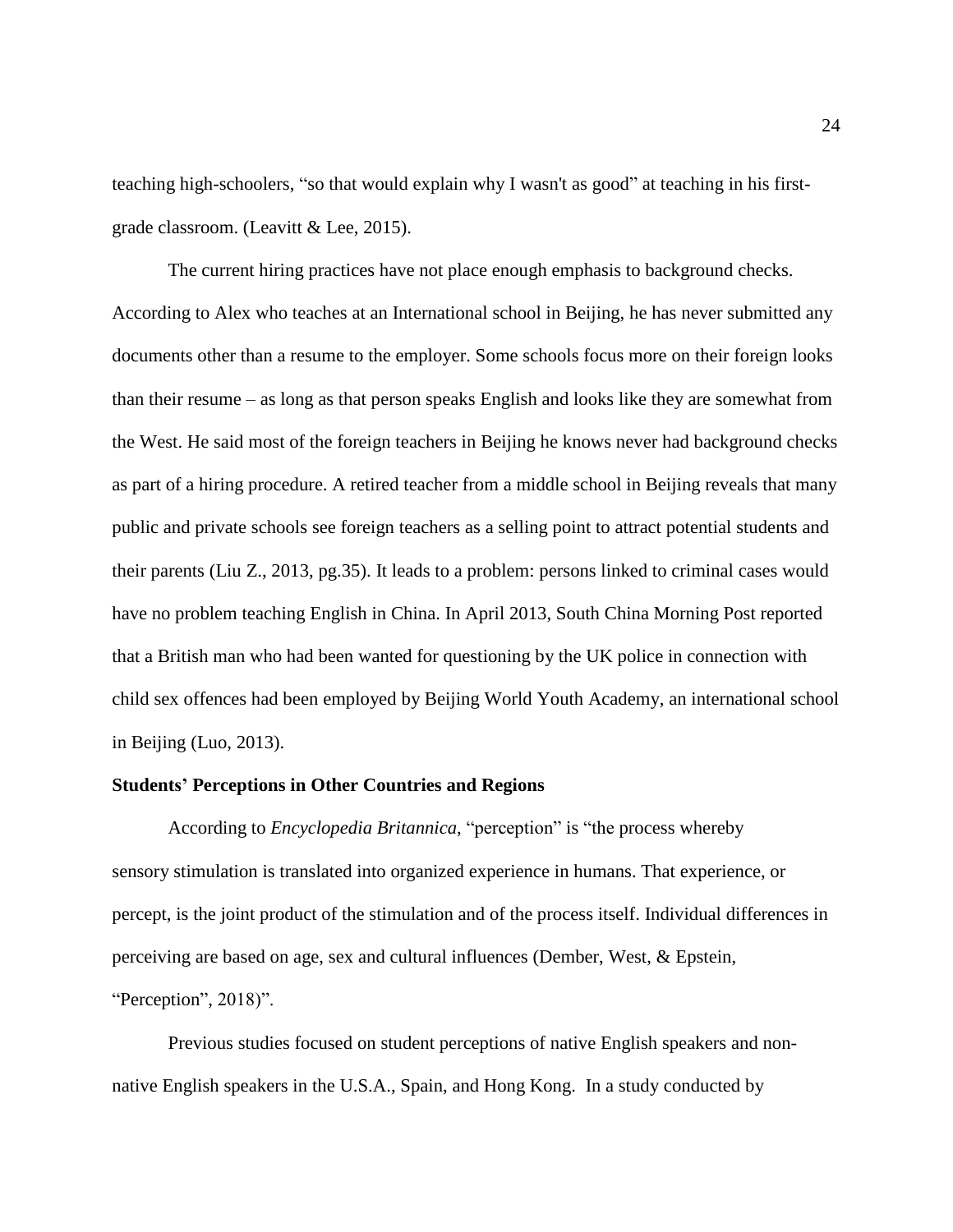Lasagabaster, D and Sierra, J.M. (2002) in a university in Spain, participants clearly prefer NESTs in most areas including pronunciation, writing, reading, and speaking. In other areas such as grammar assessment, students feel that NESTs' teaching styles could be detrimental to them since there is a higher tolerance among NESTs in grammatical errors unless they impede communication. Students indicated that the relative tolerance of NESTs will not be helpful for grammar learning. (Sierra & Lasagabaster, 2002, pp.132-143)

Another study was conducted by Cheung (2002) over a ten-month period from May 2001 to February 2002 in seven universities in Hong Kong with 420 undergraduates and 22 teachers of English participating in the research. The findings: when it comes to English language learning, most students prefer to have NESTs. Others do not show any preferences towards the NESTs or the NNESTs. In addition, no students expressed directly that they would prefer to have the NNESTs.

<span id="page-25-0"></span>The study of student perceptions in the United States by Moussu (2006) revealed a slightly different outcome. The study shows that not all ESL students hold negative attitudes towards NNESTs. In fact, except in a few cases, the positive responses given by students do not differ between the "Native" and "Non-Native" groups. At the same time, students taught by NNESTs appeared less prejudiced against NNESTs in general than students not taught by NNESTs. Third, negative attitudes towards teachers do not necessarily show a relationship with their "non-nativeness". Undeniably, students in the "Native" group do not always hold positive attitudes towards their NESTs either.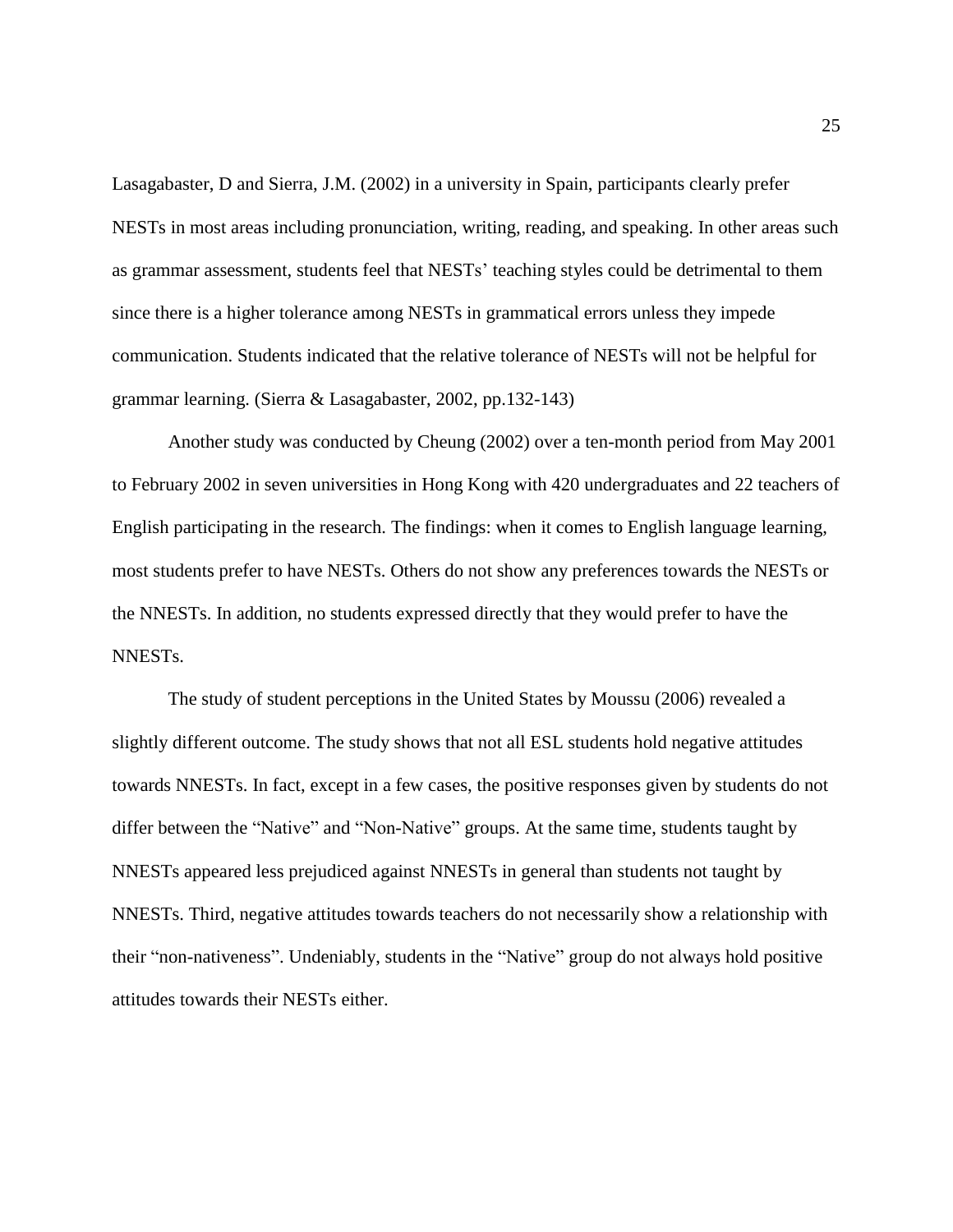#### **Core Country versus Non-Core Country**

The core countries in the research design refers to what Braine (2013) brought up as "inner circle" countries (Kachru, 1985). English as spoken in these countries are particularly considered as native English. Those countries are often listed specifically in the job requirement including the United States, the United Kingdom, Canada, Australia, South Africa, New Zealand, and Ireland (Current, 2015). Conversely, non-core countries in this study refer to countries placed on the "outer circle", e.g. India, Malaysia, and the Philippines, and countries placed on the "expanding circle", e.g. China, Spain, and Italy in the Kachru "Three Circles of English" model.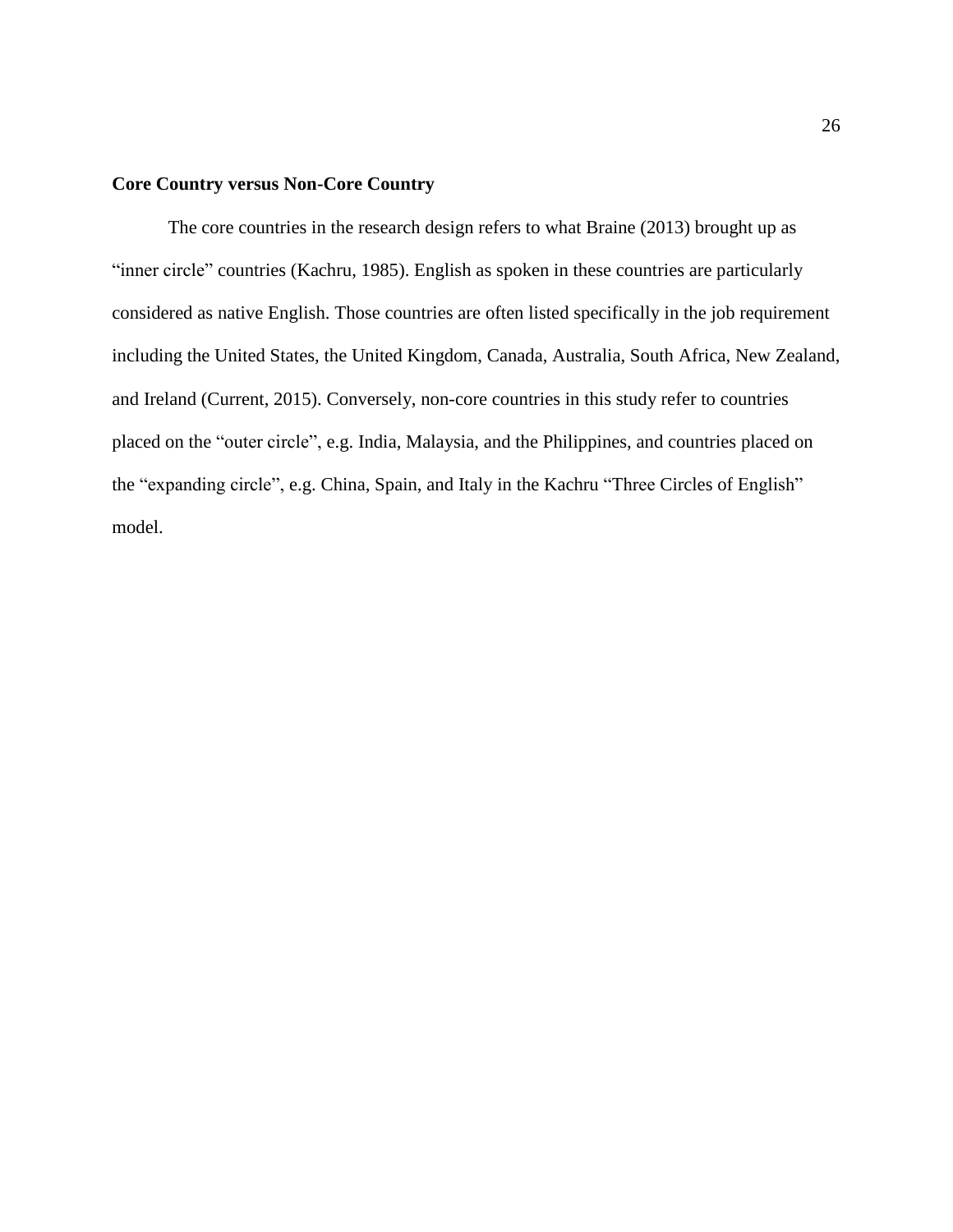#### **Chapter 3: Methodology**

<span id="page-27-0"></span>This chapter will present the background information about the participants, the rationales in designing, conducting the survey as well as analyzing the results.

#### <span id="page-27-1"></span>**Participants**

The participants in this study were 200 students from Shanxi University Business College, Shanxi, China enrolled in English major taught by both NESTs and NNESTs. The university is an independent college, or non-governmental college in a medium sized city in China. The students have been studying English since elementary school and they are intermediate level English learners. All the participants are over 18-year-old.

#### <span id="page-27-2"></span>**Research Design**

The methodology chosen for this project is based on three aspects of the project: the type of problem which is perceptions, attitudes and opinions; the goal of the research project which is to investigate the reasons behind oversimplified EL teacher job requirements and to raise awareness of linguistic discrimination; and the nature of the data which is quantitative. For this research, 200 students participated in a questionnaire, which consists of 16 fictional teacher profiles including a picture of the teachers.

To eliminate discrepancies in results caused by gender, all teachers provided in the questionnaire were females. The questionnaire (See APPENDIX A) is designed by the author based on the resume of 16 teacher candidates. Here is the teacher profile used in the study:

- 1. Education Background:
	- a. Master's degree in Teaching English as a Second Language
	- b. Without Master's degree in Teaching English as a Second Language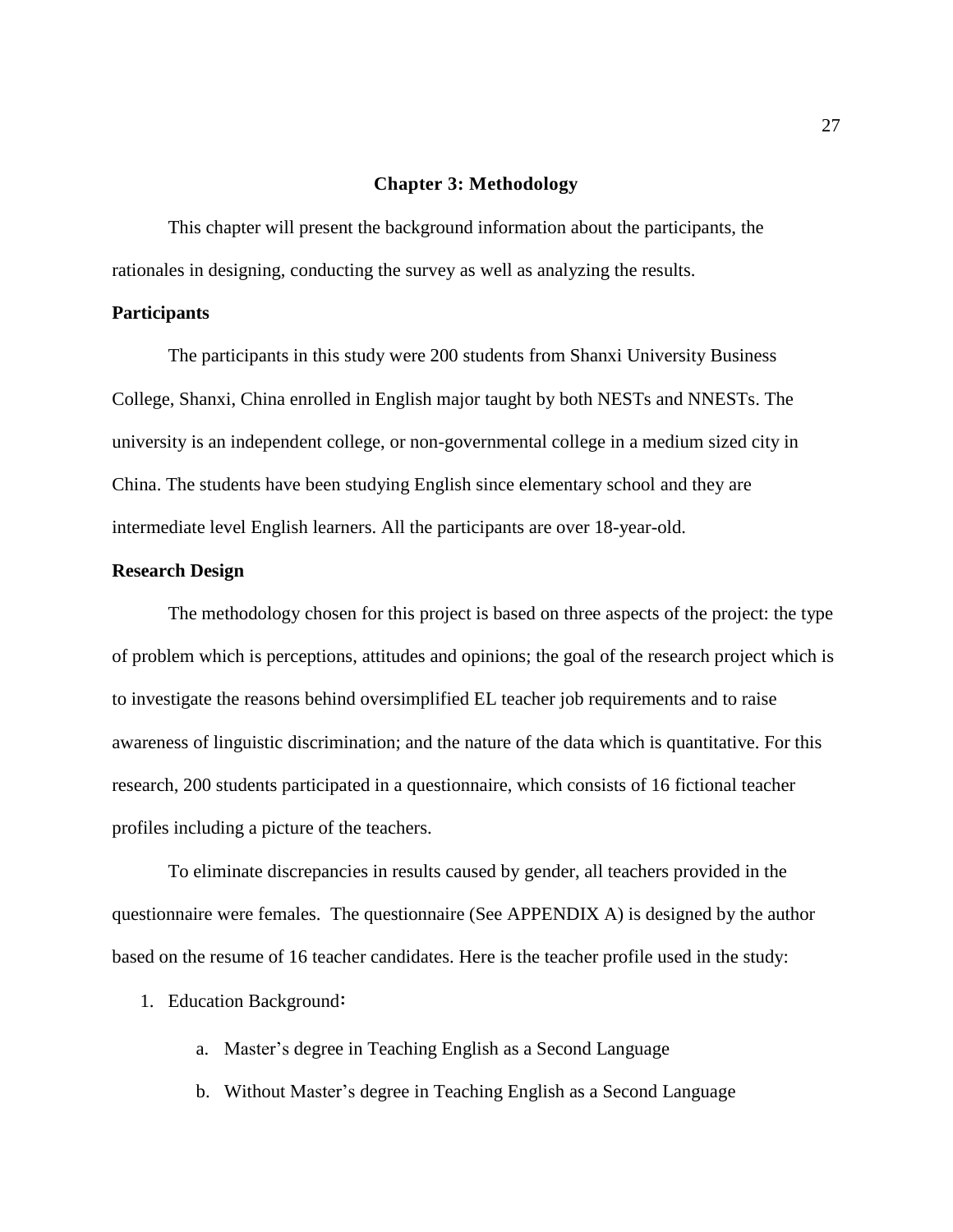- 2. Teaching experience:
	- a. Less than three years
	- b. More than three years
- 3. Nationality:
	- a. Comes from one of the English-speaking core countries
	- b. Does not come from the core countries.
- 4. Native Language:
	- a. English
	- b. Non-English
- 5. Race:
	- a. Chinese Looking
	- b. White Looking
	- c. Others

The questionnaire uses random pictures from Google image search results of "female passport photo" and Chinese translation will be used for the survey since the participants are exclusively native speakers of Mandarin Chinese.

Nevertheless, availability of data collection needs to be considered as well. According to the goal of the research, one group of people will be involved in this research: undergraduate students in China who are learning English. There are also a number of control variables that might influence the outcome of the study. Examples of such variables are: the location and the number of the participants, the willingness of the administrators to help with the project, the time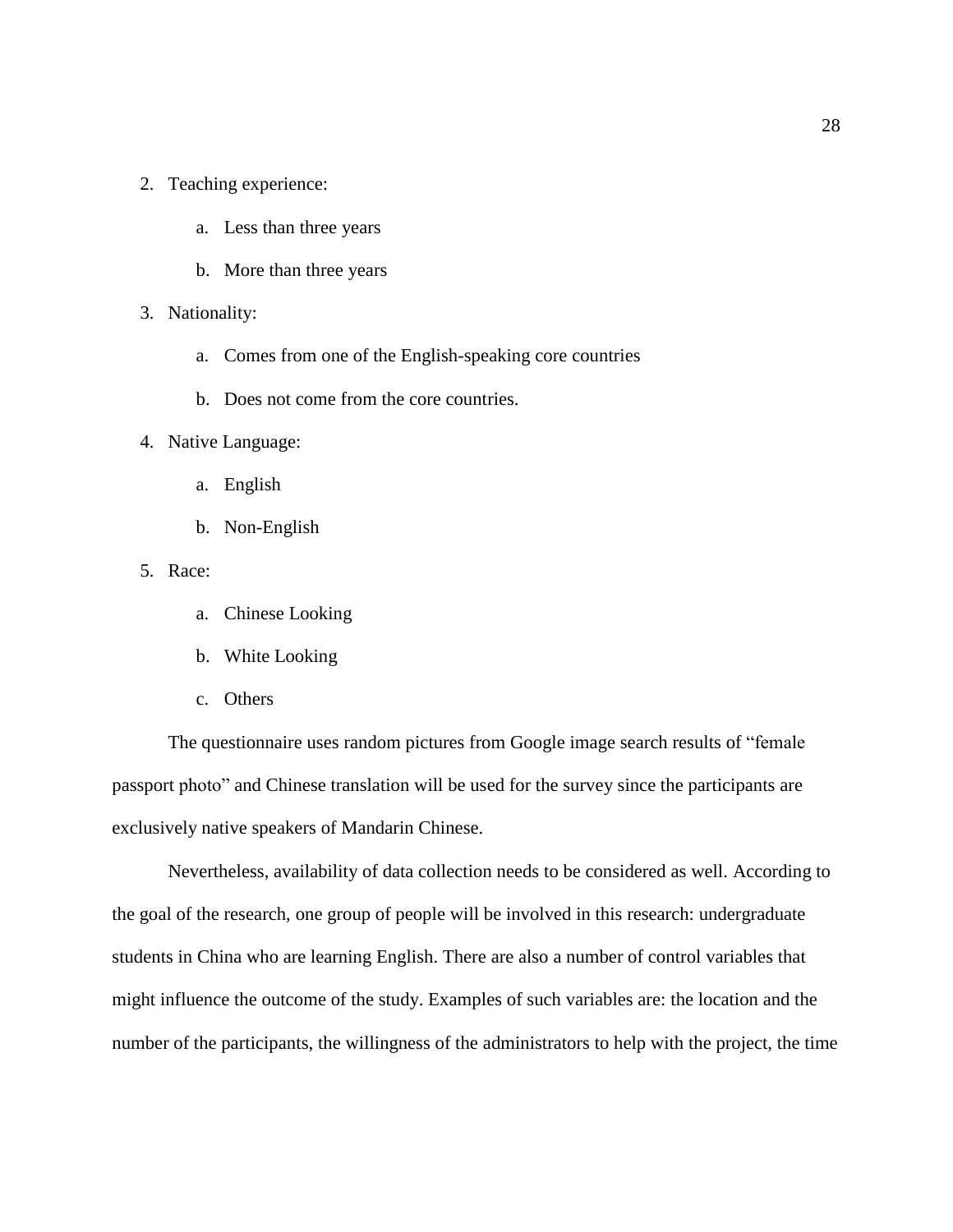and place which the participants have for the survey, the first language of the participants, and any unexpected problems that might occur along the way.

The nature of the data requires large number of participants. It is not feasible to have observations or interviews conducted for 200 people. To compare the responses given by these participants, a methodology is needed. "Quantitative data can be analyzed and displayed. Such data is also provided in helpful graphic displays such as bar graphs and pie charts" (Nunan and Bailey, 2009). The questionnaire was focused on students' feelings about necessary experience and preferred experience as a teacher for English major in the university, including the ability to motivate students and teach test English, study abroad English, as well as conversational and writing skills.

All 7 questions required participants to express their opinion from extremely disagree, disagree, somewhat disagree, somewhat agree, agree, and extremely agree. The results will reflect how those variables influence students' perceptions on NESTs and NNESTs. It will also provide guidelines for teacher development.

#### <span id="page-29-0"></span>**Procedures**

<span id="page-29-1"></span>During the survey, the resumes are posted on the screen in the classroom. Participants gathered in the regular classes were given paper-based answer sheets with the 7 questions and 16 respond sheets for every teacher candidate. Four teachers were requested to conduct the process of responding to the questionnaires in different rooms. Participants are allocated 40 minutes to complete the questionnaires.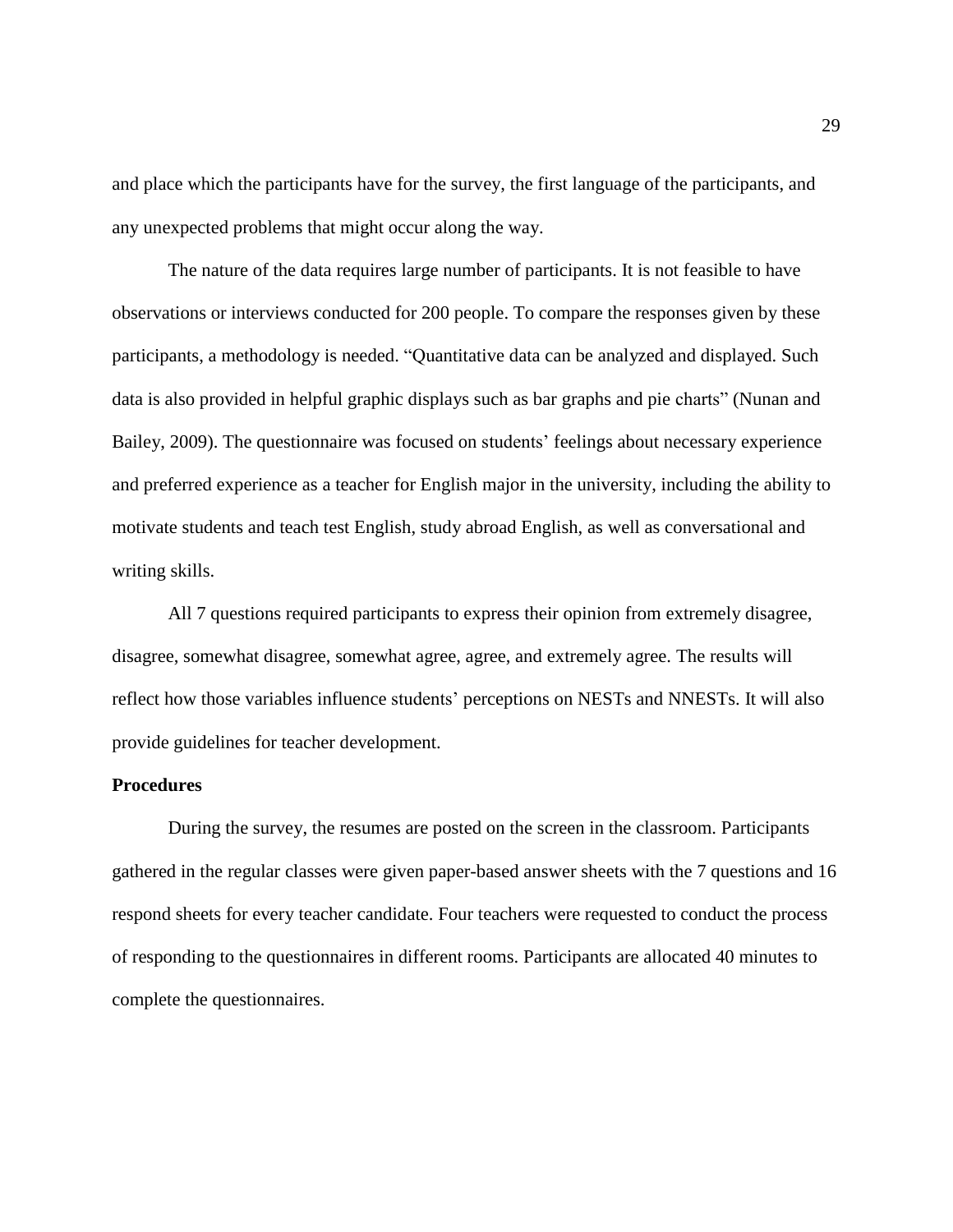#### **Data Analysis**

Personal information of the participants was not collected. "Teacher candidates" were grouped in five different ways, as shown below:

|  |  | Table 3.1: Teacher's Credentials |
|--|--|----------------------------------|
|--|--|----------------------------------|

<span id="page-30-0"></span>

| Teachers 1 2 3 4 5 6 7 8 9 10 11 12 13 14 15 16                                                     |     |       |  |  |           |                |                |              |              |             |
|-----------------------------------------------------------------------------------------------------|-----|-------|--|--|-----------|----------------|----------------|--------------|--------------|-------------|
| $Core\text{-}country$ $\begin{bmatrix} Y & Y & Y & Y & N & N & N & N & Y & Y & Y & Y \end{bmatrix}$ |     |       |  |  |           |                | N              | $\mathbf N$  | $\mathbb{N}$ | – N         |
| Native English   Y Y Y Y Y Y Y Y Y N N N N N N N<br>speaker                                         |     |       |  |  |           |                |                |              |              | $\mathbf N$ |
| TESL Degree   Y Y N N Y Y N N Y Y N N Y Y N N                                                       |     |       |  |  |           |                |                |              |              |             |
| Teaching   Y N Y N Y N Y N Y N Y N Y N Y N<br>$\mathit{Experience} > 3\gamma rs$                    |     |       |  |  |           |                |                |              |              |             |
| $Race \mid C$                                                                                       | W O | W C O |  |  | O W O W O | $\overline{C}$ | $\overline{C}$ | $\mathbb{C}$ | w w          |             |

*Legend:*

*Y: Yes N: No C: Chinese-looking W: White O: Others*

Labeling through race would provide more credit to biological features in this study than to any other factors in the hiring of English teachers. The following racial categories: Chinese-looking, White, and Others were applied to teacher candidates. A Chinese-looking person would be identified as a person with similar facial features as the student participants. A White person would have facial features of a Caucasian, whereas Others would mean people with facial features that could not be placed into either Chinese or White categories.

Based on the literature review, school administrators and teacher recruiting agencies perceive skin color as an important criterion for recruitment. The researcher assumes that the student perceptions would be identical to school administrators and teacher recruiting agencies.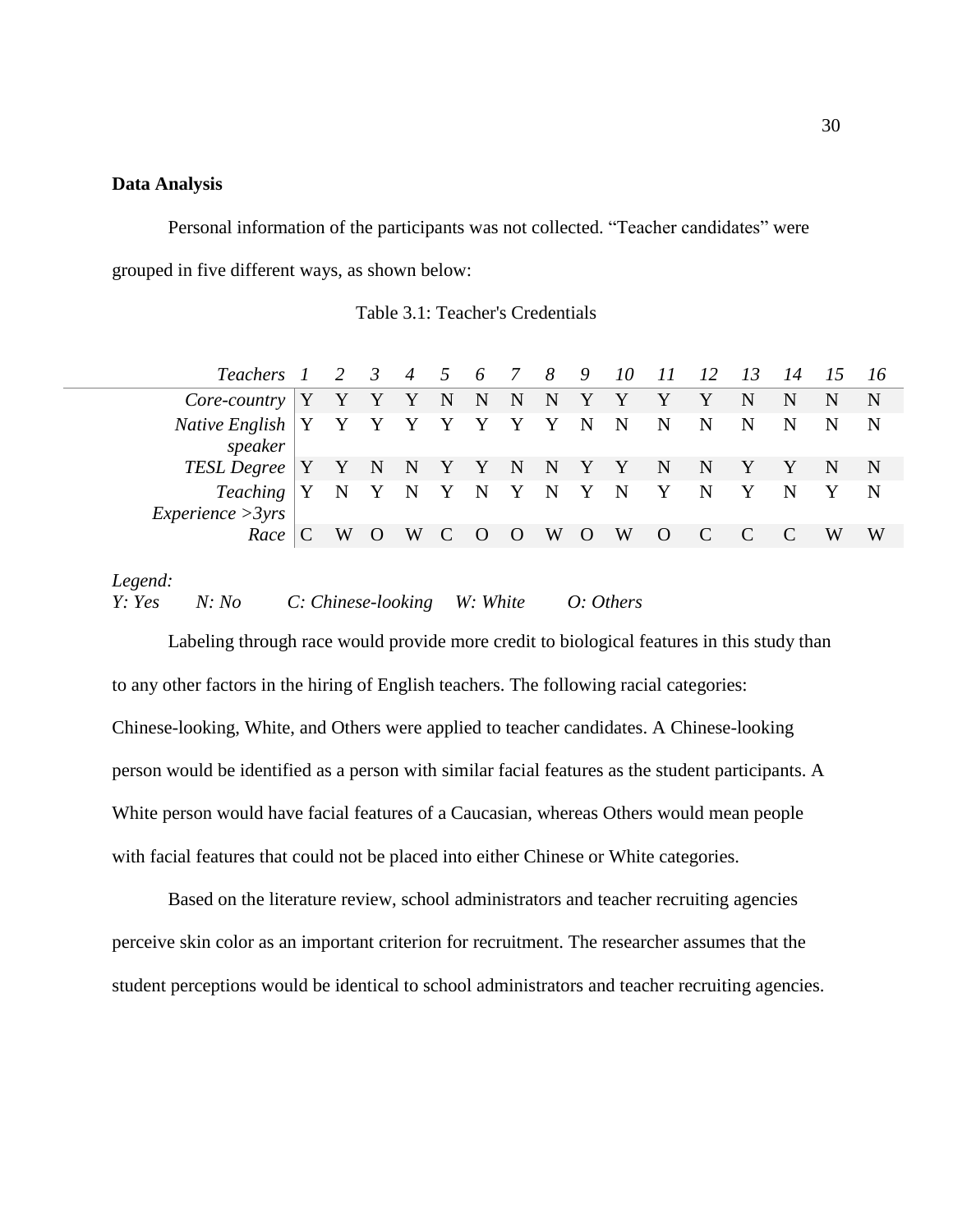#### **Chapter 4: Results**

<span id="page-31-0"></span>In this chapter, several T-test and ANOVA tests are analyzed. The tests are used to determine if there was a significant difference in the means between:

- 1) NESTs and NNESTs,
- 2) The countries of origin of the teachers, whether they are from a core country or a non-core country.
- 3) Whether they have earned a TESL degree,
- 4) Whether they have at least three years of teaching experience,
- 5) The race of each candidates categorized into three categories (Chinese-looking, White, and Others).

There are seven questions  $(Q1-Q7)$  in the survey for each candidate. The questions are as followed:

- Q1: This teacher has the necessary experience as a teacher.
- Q2: This teacher will help prepare me to take English tests.
- Q3: This teacher will help prepare me to speak English abroad.
- Q4: I will be motivated to learn English with this teacher.
- Q5: This teacher will improve my English conversation skills.
- Q6: This teacher will help improve my English writing skills.
- Q7: This teacher is well suited as an English teacher in our university.

An Independent T-test is used to compare the means of two different groups that is, the groups are independent from one another. T-tests were used to determine whether or not the differences in the means from the seven Likert style questions were statistically significant.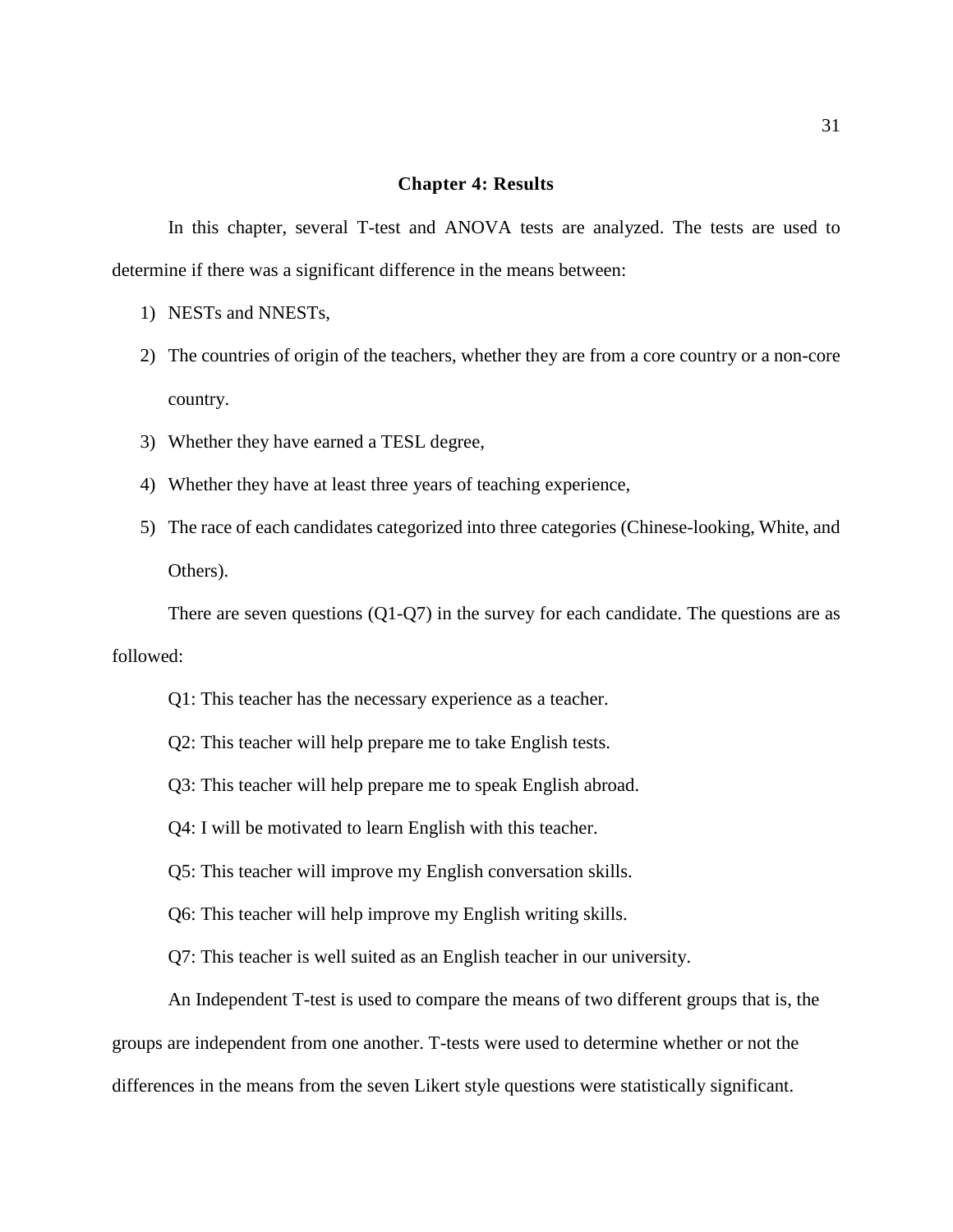For the results to be valid, the means from the survey questions should remain consistent across the different surveys. The two-tailed result is considered in each analysis, as it provides a holistic view of the survey. In order to accept the survey results, a significance level  $(\alpha)$  of less than 0.05 was used.

The null hypotheses  $(H_0)$  and the alternative hypotheses  $(H_A)$  used during the tests are defined as below:

> H0: There are no significance on the results. The results are not useful. HA: There is a significant relationship between the results. The results are useful.

In order to accept the alternative hypothesis, the p-value shall be less than the significance level of 0.05. The value of the mean determines if a variable is significantly greater than the other. The higher mean value shows that the teacher with a particular credential (e.g., NEST vs. NNEST) is perceived as more attractive than the other by the students in the survey.

Twenty-eight T-tests were used to determine if there was a significant difference in the means between NESTs and NNESTs, whether they are from the core English speaking countries or non-core countries, whether they earned a TESL degree, whether they have at least three years of teaching experiences.

At the same time, 7 ANOVA tests were performed to determine if the race of each candidates, categorized into three categories (Chinese-looking, White, and Others), make a significant difference in the participants' preferences.

#### <span id="page-32-0"></span>**T-Test 1: NEST vs. NNEST**

Test 1 is performed to analyze whether NEST and NNEST makes a significant contribution to the survey response in the seven questions above. Table 4.1 shows the results of the T-test.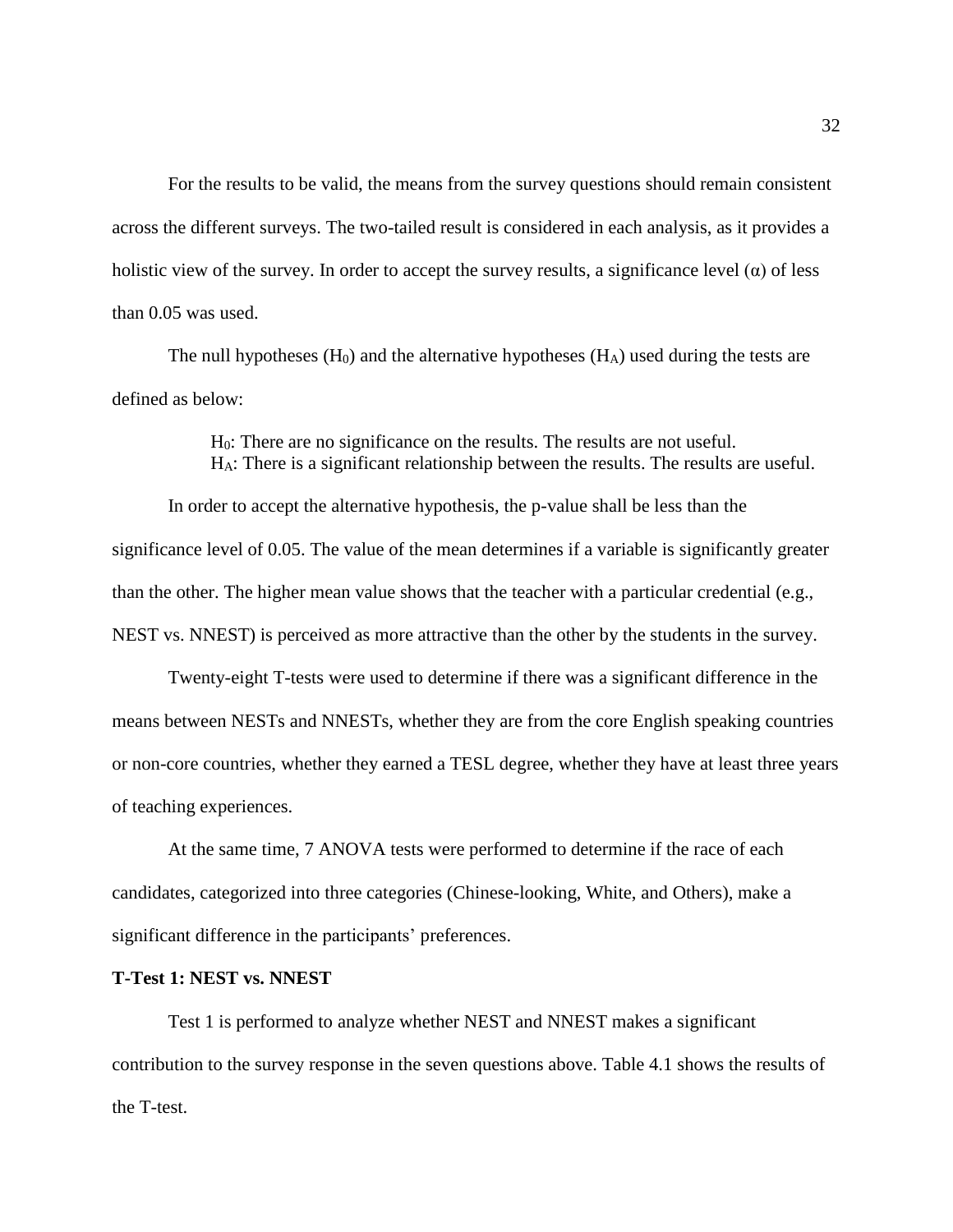<span id="page-33-0"></span>

|                | Native/       |         |      |           |            |              |
|----------------|---------------|---------|------|-----------|------------|--------------|
|                | $Non-$        |         |      | Std.      | Std. Error | Sig.         |
|                | native        | $\it N$ | Mean | Deviation | Mean       | $(2-tailed)$ |
| Q <sub>I</sub> | <b>NESTs</b>  | 1600    | 4.86 | 1.029     | .026       | .098         |
|                | <b>NNESTs</b> | 1595    | 4.80 | 1.085     | .027       | .098         |
| Q <sub>2</sub> | <b>NESTs</b>  | 1599    | 4.59 | .983      | .025       | .001         |
|                | <b>NNESTs</b> | 1595    | 4.47 | 1.015     | .025       | .001         |
| $Q_3$          | <b>NESTs</b>  | 1599    | 4.65 | .993      | .025       | .000         |
|                | <b>NNESTs</b> | 1593    | 4.37 | 1.070     | .027       | .000         |
| Q4             | <b>NESTs</b>  | 1599    | 4.54 | 1.049     | .026       | .000         |
|                | <b>NNESTs</b> | 1592    | 4.38 | 1.070     | .027       | .000         |
| Q <sub>5</sub> | <b>NESTs</b>  | 1600    | 4.73 | 1.057     | .026       | .000         |
|                | <b>NNESTs</b> | 1593    | 4.31 | 1.109     | .028       | .000         |
| Q6             | <b>NESTs</b>  | 1599    | 4.41 | 1.023     | .026       | .001         |
|                | <b>NNESTs</b> | 1594    | 4.29 | 1.072     | .027       | .001         |
| Q7             | <b>NESTs</b>  | 1598    | 4.53 | 1.135     | .028       | .000         |
|                | <b>NNESTs</b> | 1595    | 4.31 | 1.224     | .031       | .000         |

Table 4.1: NESTs vs. NNESTs T-Test Results

The two-tailed T-test results showed that all p-values were less than .05 except for Question 1: This teacher has the necessary experience as a teacher. Therefore, the results for Question 1 are not statistically significant. There were significant differences in the means of survey responses 2, 3, 4, 5, 6, and 7 regarding NEST and NNEST, indicating that the null hypothesis for these questions must be rejected and the alternative hypothesis can be accepted.

From the data collected, participants do not think that being native or nonnative contributes to possess the necessary experience as an English teacher. However, participants believe that NESTs will perform better compare to NNESTs in preparing English tests, assisting participants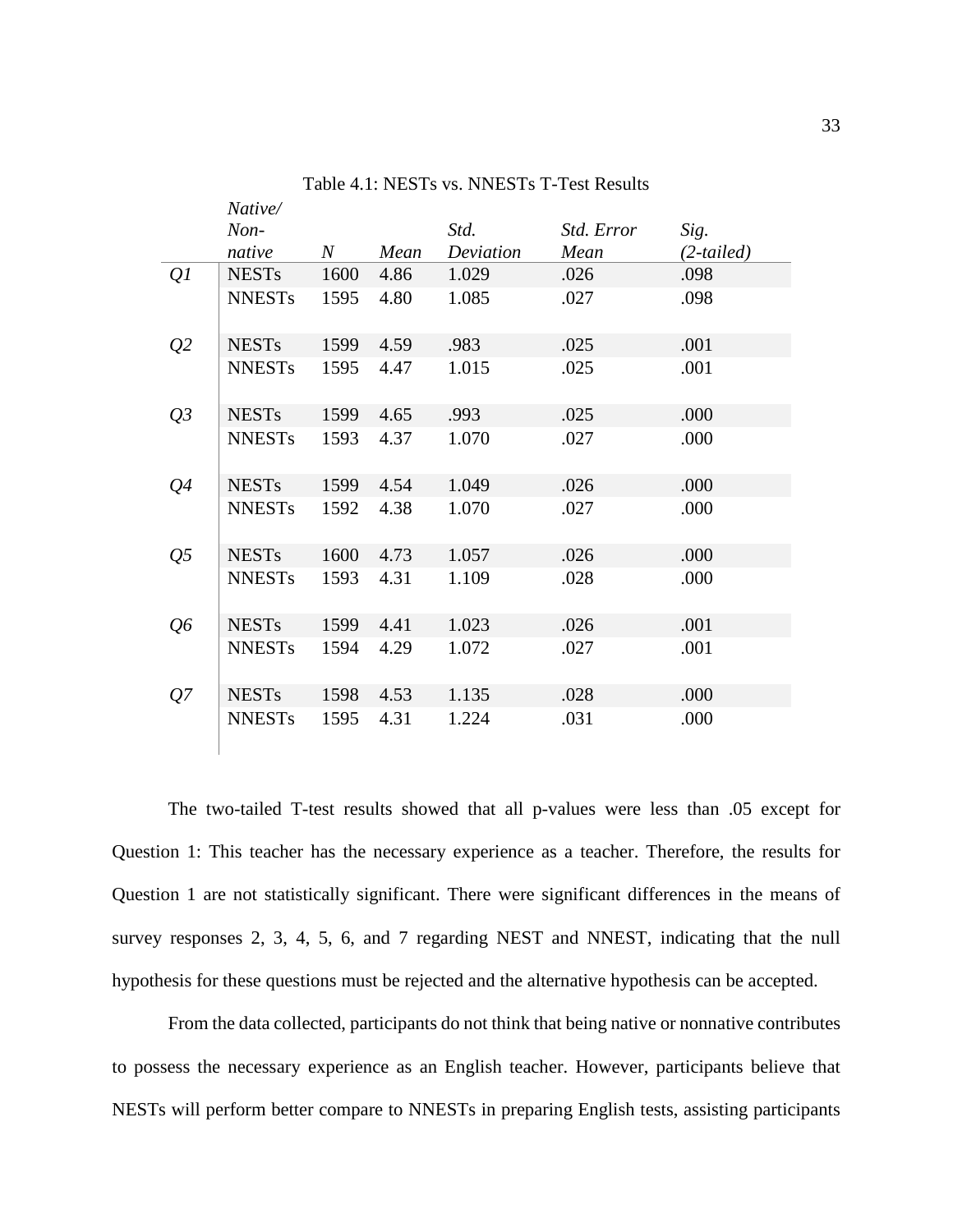to study abroad, inspiring them to learn English, as well as improving communication skills and writing skills. Overall, participants believe that NESTs are better suited as English teachers in their university. The higher mean value shows that being native English speakers is perceived as more attractive than being non-native English speakers by the students in the survey.

# <span id="page-34-2"></span>0 1 2 3 4 5 6 Q1 Q2 Q3 Q4 Q5 Q6 Q7 NESTS NNESTS

#### Chart 4.1: NESTs vs NNESTs

A definite conclusion can be reached from the T-test and Chart 1 above the participants' preferences to native English speakers influence the selection of English teacher candidates. With only the information provided in CVs available to the participants, native English teacher candidates are more favorable among the participants than non-native candidates.

#### <span id="page-34-0"></span>**T-Test 2: Core Countries vs. Non-core Countries**

<span id="page-34-1"></span>Test 2 is performed to analyze whether the candidate's home country contributes to the survey response in the seven questions above. Table 4.2 shows the results of the T-test.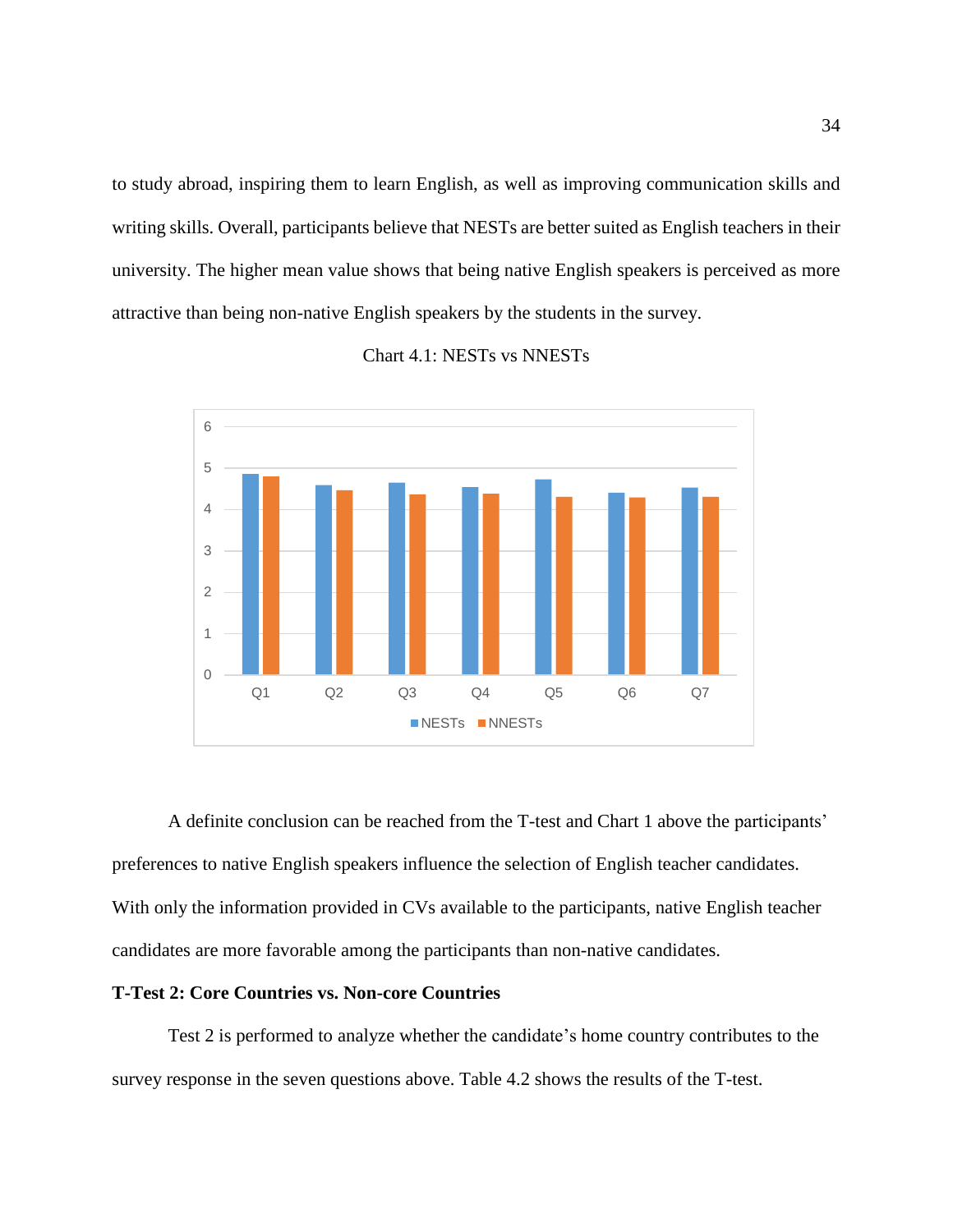|                | Core/<br>Non-Core | $\mathbf N$ | Mean | Std.<br>Deviation | Std. Error<br>Mean | Sig.<br>$(2-tailed)$ |
|----------------|-------------------|-------------|------|-------------------|--------------------|----------------------|
| Q <sub>1</sub> | Core              | 1599        | 4.72 | 1.088             | .027               | .000                 |
|                | Non-Core          | 1596        | 4.93 | 1.016             | .025               | .000                 |
| Q <sub>2</sub> | Core              | 1599        | 4.44 | .999              | .025               | .000                 |
|                | Non-Core          | 1595        | 4.62 | .995              | .025               | .000                 |
| Q <sub>3</sub> | Core              | 1599        | 4.51 | 1.045             | .026               | .838                 |
|                | Non-Core          | 1593        | 4.51 | 1.039             | .026               | .838                 |
| Q4             | Core              | 1596        | 4.45 | 1.068             | .027               | .479                 |
|                | Non-Core          | 1595        | 4.48 | 1.057             | .026               | .479                 |
| Q <sub>5</sub> | Core              | 1599        | 4.57 | 1.114             | .028               | .018                 |
|                | Non-Core          | 1594        | 4.47 | 1.090             | .027               | .018                 |
| Q <sub>6</sub> | Core              | 1599        | 4.27 | 1.046             | .026               | .000                 |
|                | Non-Core          | 1594        | 4.42 | 1.048             | .026               | .000                 |
| Q7             | Core              | 1598        | 4.33 | 1.218             | .030               | .000                 |
|                | Non-Core          | 1595        | 4.51 | 1.145             | .029               | .000                 |

Table 4.2: Core Countries vs. Non-Core Countries T-Test Results

Like the first analysis, the two-tail T-test result was considered for the analysis. The Ttest showed that all p-values were less than 0.05 except for Questions 3 and 4. The null hypothesis for this T-test is accepted for Questions 3 and 4 and rejected for other questions. Which means, the responses for Questions 3 and 4 are not statistically significant.

The participants believe that where teachers come from does not relate to whether or not they will help them with practicing speaking English abroad and their motivation to learn English. Responses to Questions 1, 2, 5, 6, 7 were accepted since the p-values meet the selection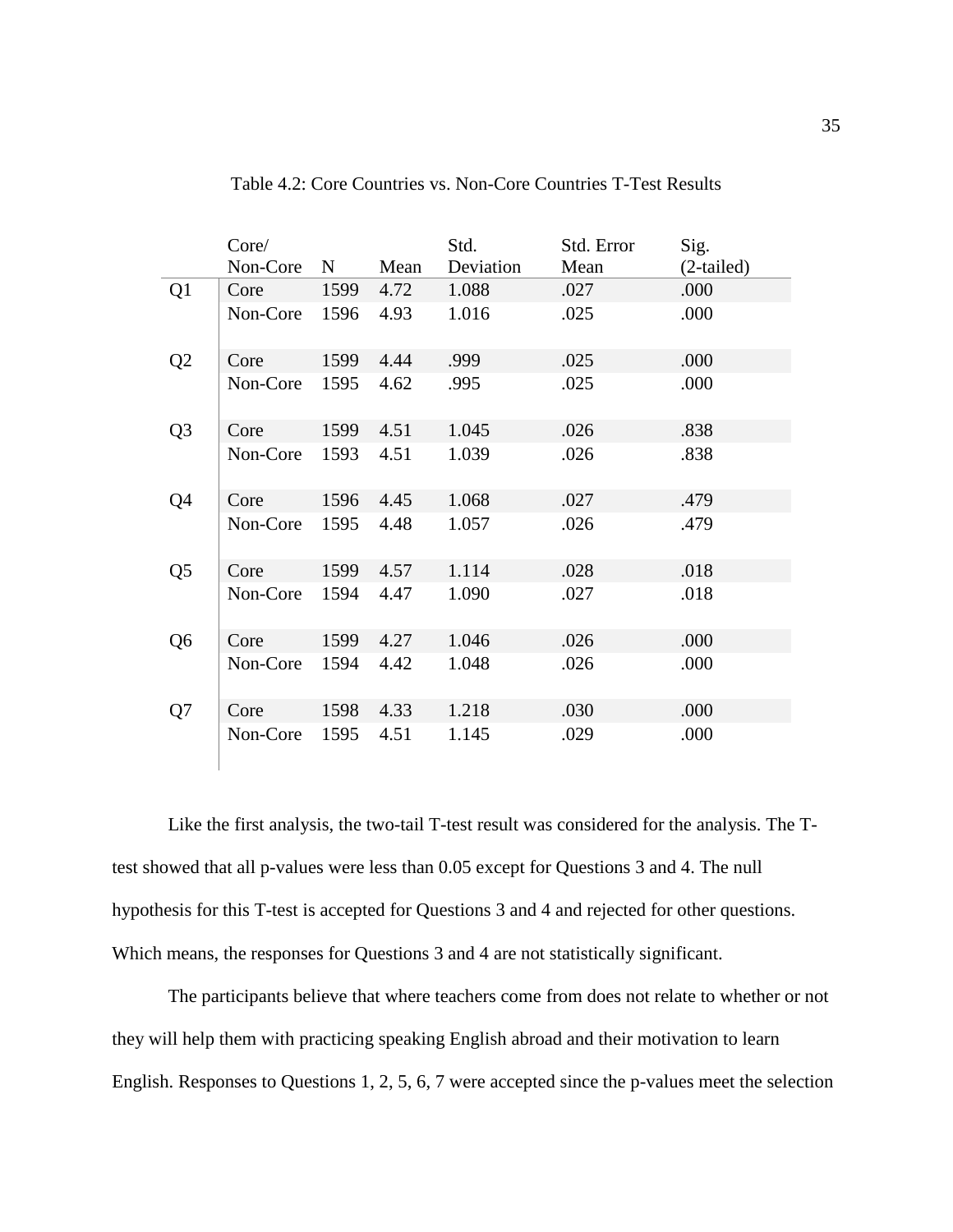criteria. From Question 1, we conclude that compared to teachers who are from core countries, teachers from non-core countries are more likely to have the necessary experience as a teacher. From Question 2, most of the participants agree that teachers from non-core countries will help prepare them to take English tests. Question 6, participants believe that teachers from non-core countries will be more likely to help improve their English writing skills. Questions 7, based on the participants' feedback, teachers from non-core countries are better suited as English teachers in their university. However, Question 5 reveals that teachers from core countries will be more likely to improve the participant's English conversation skills.

<span id="page-36-0"></span>



A conclusion can be reached from the T-test and Chart 2 above, the students' preferences to teacher candidates from the core English speaking countries influences the job requirements for ESL teachers. Based on the information provided on their CVs, the English teacher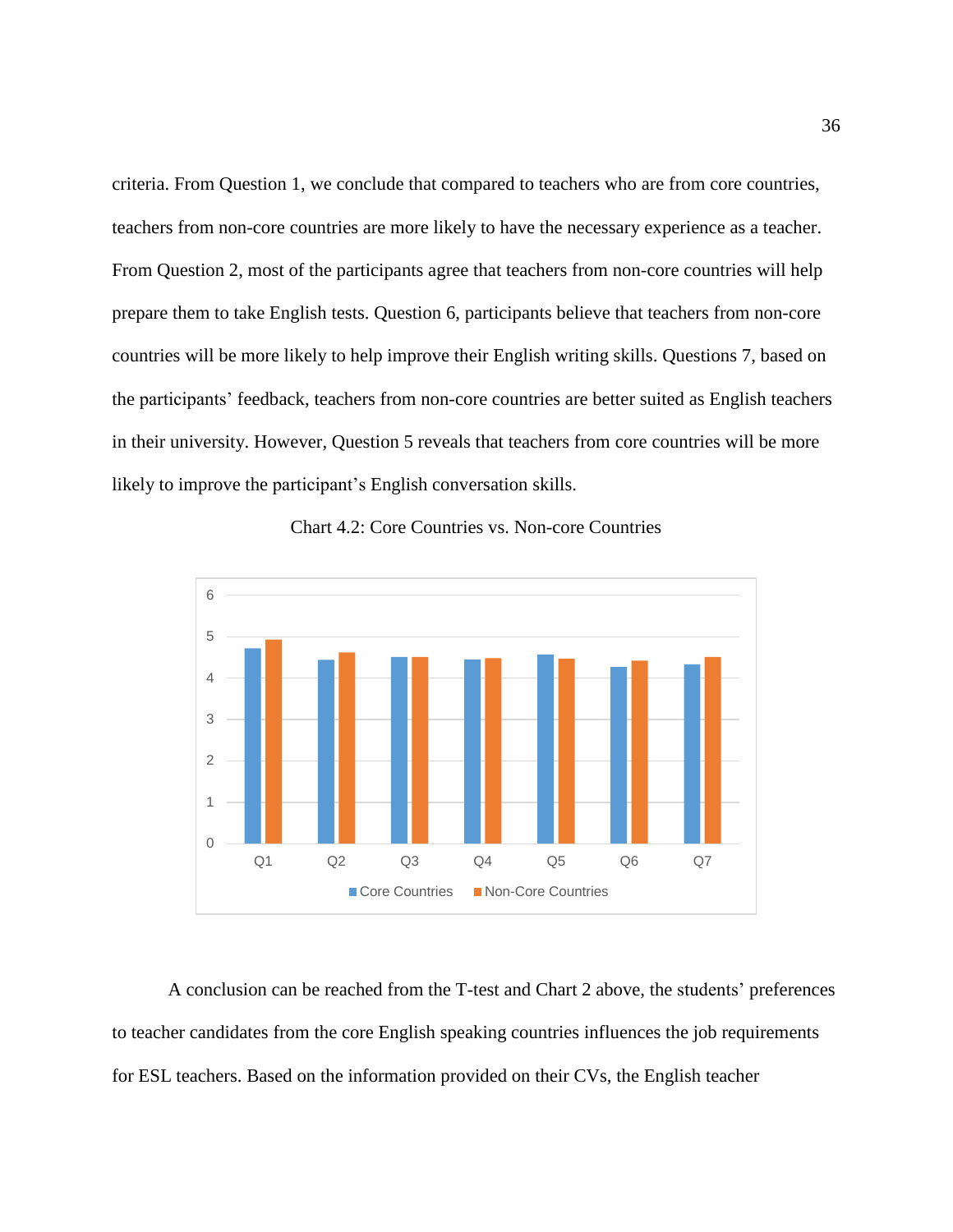candidates from non-core countries received more positive feedback from the participants than the candidates from core countries.

## <span id="page-37-0"></span>**4.3 T-Test 3: TESL vs. Non-TESL Degrees**

Test 3 is performed to analyze whether the candidates with a master's degree in teaching English as a Second Language contributes to the survey response in the seven questions above. Table 4.3 shows the results of the T-test.

|                |                    |                  |      | Std.      | Std. Error | Sig.         |
|----------------|--------------------|------------------|------|-----------|------------|--------------|
|                | <b>TESL Degree</b> | $\boldsymbol{N}$ | Mean | Deviation | Mean       | $(2-tailed)$ |
| Q <sub>l</sub> | Yes-TESL degree    | 1598             | 5.12 | .928      | .023       | .000         |
|                | No-TESL degree     | 1597             | 4.53 | 1.097     | .027       | .000         |
| Q <sub>2</sub> | Yes-TESL degree    | 1597             | 4.82 | .903      | .023       | .000         |
|                | No-TESL degree     | 1597             | 4.24 | 1.008     | .025       | .000         |
| Q3             | Yes-TESL degree    | 1597             | 4.74 | .955      | .024       | .000         |
|                | No-TESL degree     | 1595             | 4.28 | 1.073     | .027       | .000         |
| Q <sub>4</sub> | Yes-TESL degree    | 1595             | 4.69 | 1.007     | .025       | .000         |
|                | No-TESL degree     | 1596             | 4.23 | 1.068     | .027       | .000         |
| Q <sub>5</sub> | Yes-TESL degree    | 1597             | 4.77 | 1.009     | .025       | .000         |
|                | No-TESL degree     | 1596             | 4.27 | 1.134     | .028       | .000         |
| Q6             | Yes-TESL degree    | 1598             | 4.62 | .967      | .024       | .000         |
|                | No-TESL degree     | 1595             | 4.07 | 1.057     | .026       | .000         |
| Q7             | Yes-TESL degree    | 1597             | 4.74 | 1.061     | .027       | .000         |
|                | No-TESL degree     | 1596             | 4.10 | 1.216     | .030       | .000         |

<span id="page-37-1"></span>Table 4.3: TESL Degree vs. Non-TESL Degree T-Test Results

The two tailed T-test result shows that all p-values are less than 0.05, indicating that there are significant differences in means between candidates with TESL degrees and candidates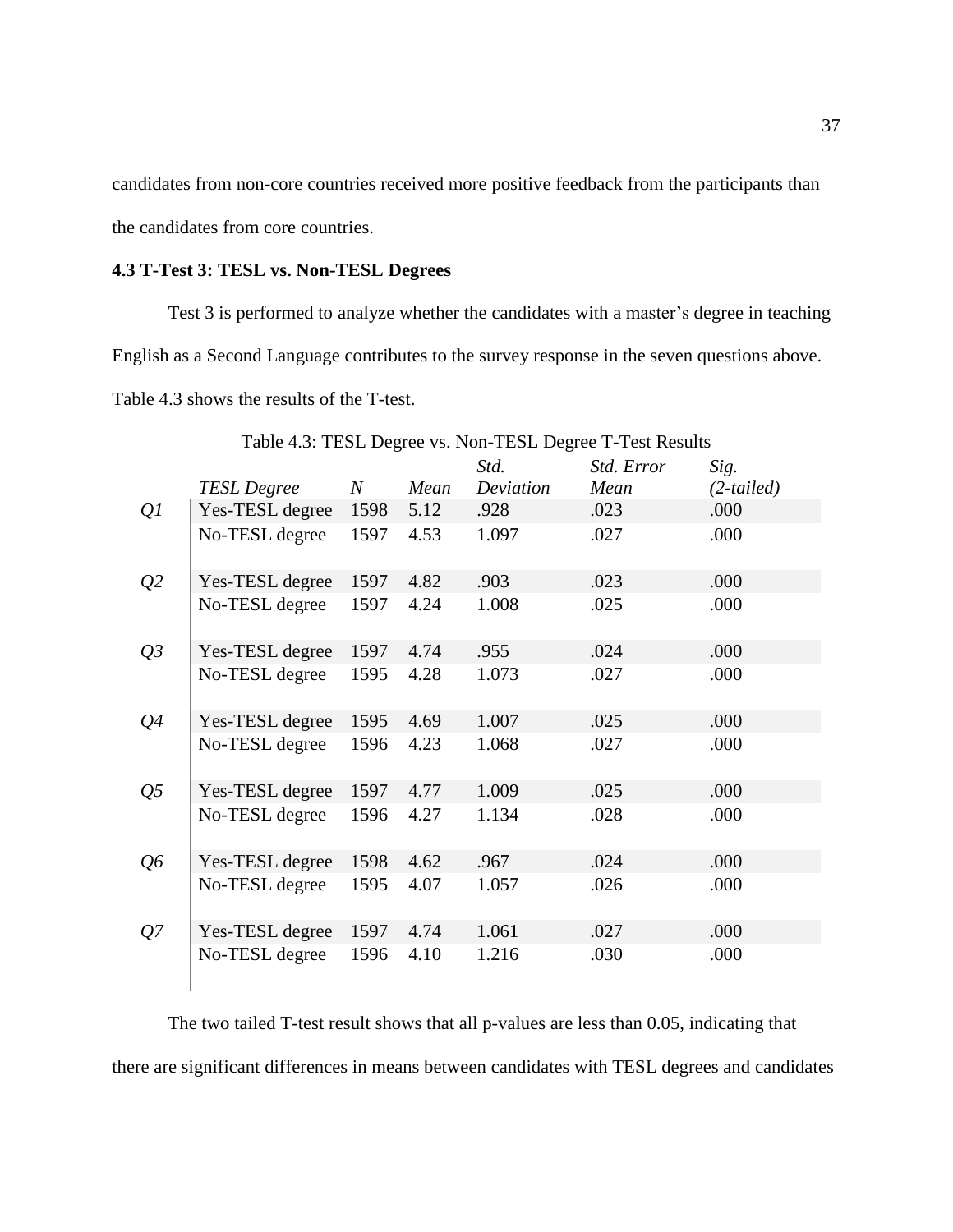without TESL degrees. Thus, the null hypothesis of this T-test can be rejected and the results of all seven questions can be accepted.

<span id="page-38-0"></span>From Question 1, it is concluded that compared to teachers without a TESL degree, teachers with a TESL degree are more likely to have the necessary experience as a teacher. From Question 2, most of the participants agree that teachers with a TESL degree will help prepare them to take English tests. From Question 3, participants show that teachers with TESL degree will more likely to help prepare them to speak English abroad. From Question 4, participants feel more motivated to learn English with teachers with TESL degrees. From Question 5, it is concluded that teachers with TESL degrees are more qualified in the participants' perceptions to improve English conversation skills. Question 6 reveals that teachers with TESL degrees are more qualified in helping the participants' English writing skills compare to the ones without TESL degrees. Question 7 shows that candidates with TESL degrees is well suited as an English teacher in the university in Shanxi, China.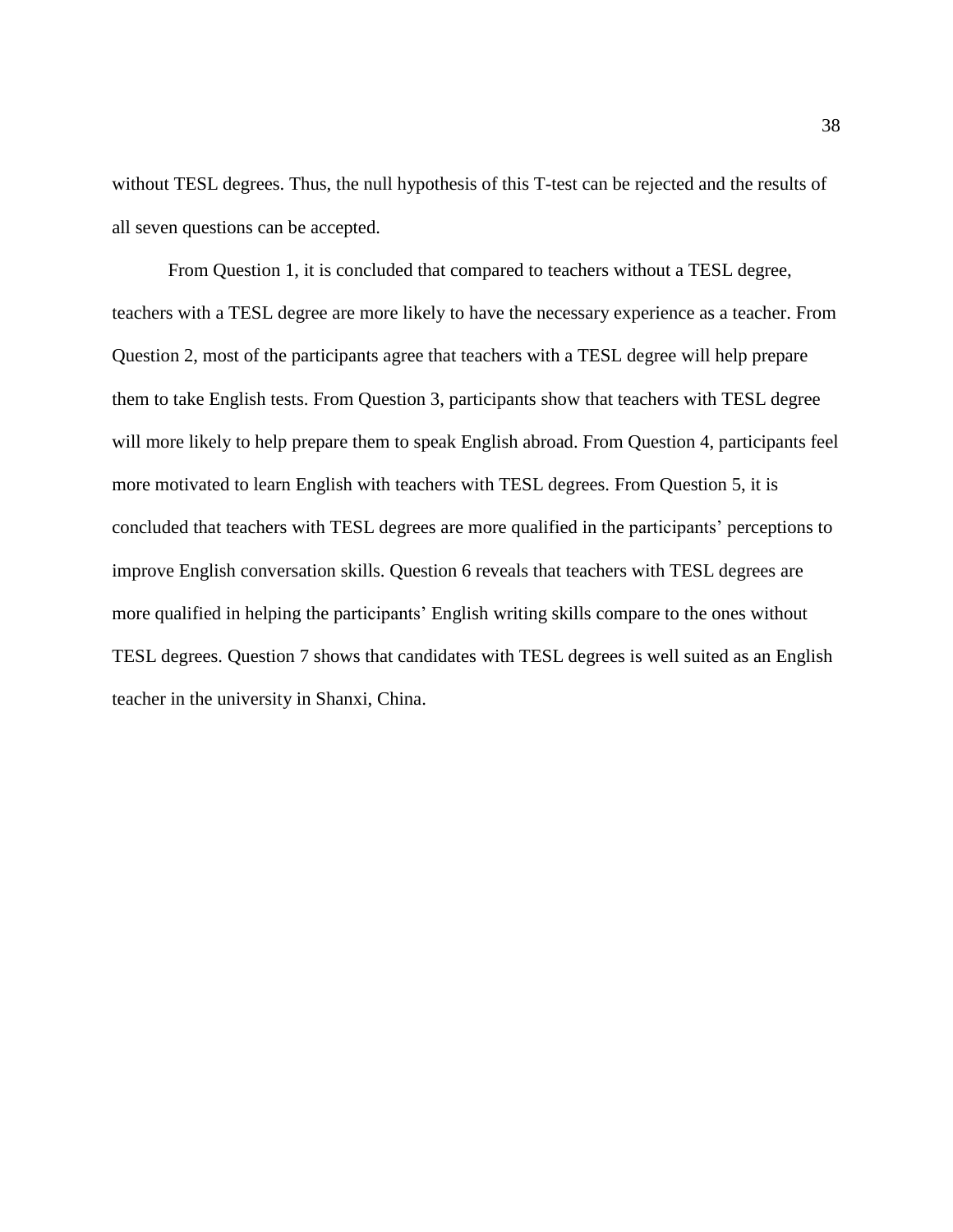

Chart 4.3: With vs. Without TESL Degree

A conclusion can be reached from the T-test above, that is, the participants recognize that a TESL degree is essential in evaluating teaching candidates. Based on the information provided in CVs, teaching candidates with TESL degrees received more positive feedbacks from the participants than candidates without TESL degrees regardless of their experiences as a teacher. Participants react more favorably toward teaching candidates with TESL degrees in English tests preparation assistance, in improving the participants' English-speaking skills, in motivating their interest in English learning, and in improving their English conversation and writing skills. Participants believe that teaching candidates with TESL degrees are more likely to perform well in the teaching position.

### <span id="page-39-0"></span>**T-Test 4: More Experience vs. Less Experience**

Test 4 is performed to analyze whether the related experiences of candidates have contributed to the survey response in the seven questions. Table 5 shows the results of the T-test.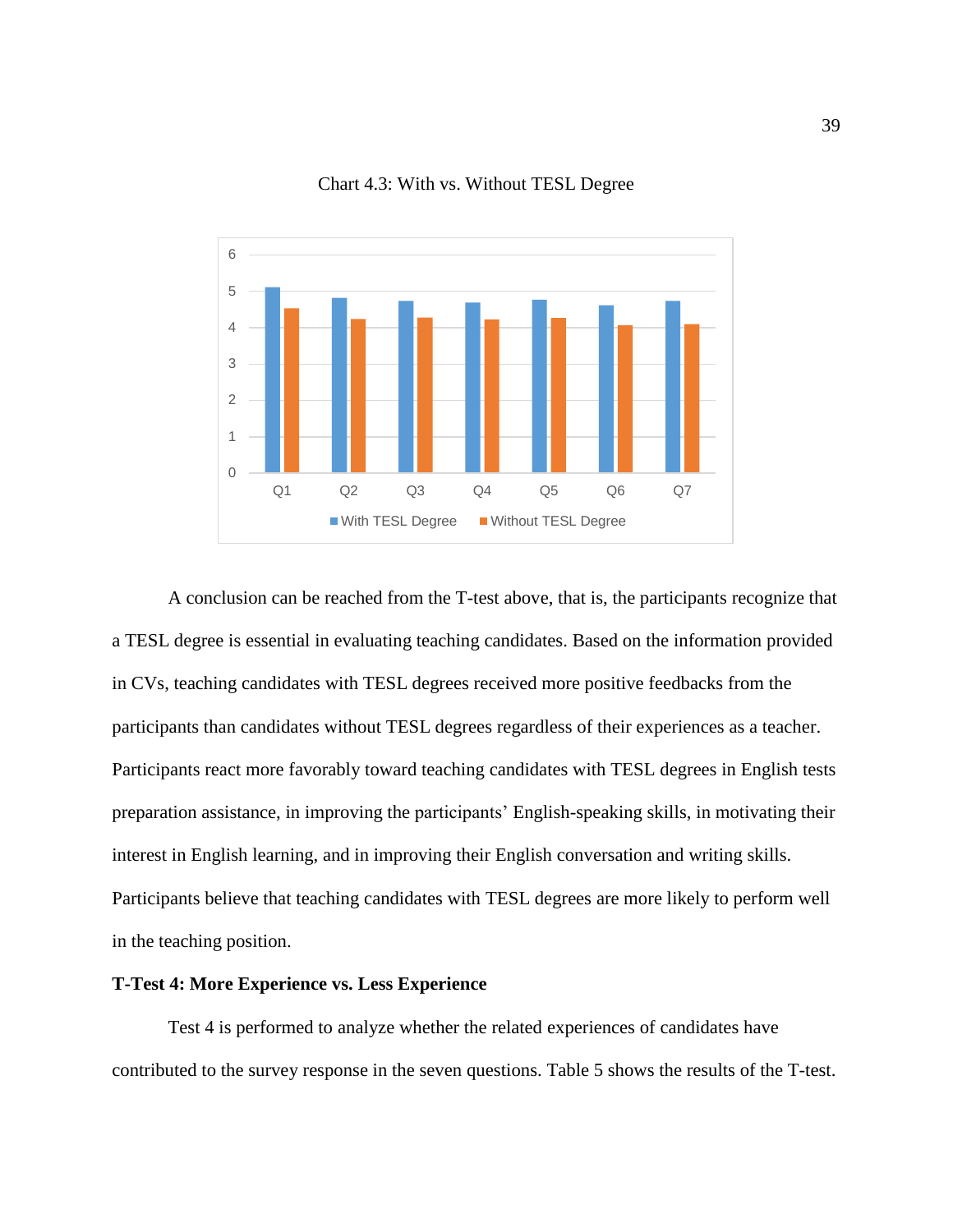In this test, "more experienced" represents candidates with more than three years of English teaching experience, while "less experienced" represents the candidates with less than three years of English teaching experience.

<span id="page-40-0"></span>

|                | <b>Teaching</b>  |                  |      | Std.      | Std. Error | Sig.         |
|----------------|------------------|------------------|------|-----------|------------|--------------|
|                | Experience       | $\boldsymbol{N}$ | Mean | Deviation | Mean       | $(2-tailed)$ |
| Q <sub>1</sub> | More Experienced | 1598             | 5.09 | 1.004     | .025       | .000         |
|                | Less Experienced | 1597             | 4.56 | 1.042     | .026       | .000         |
| Q <sub>2</sub> | More Experienced | 1597             | 4.68 | 1.001     | .025       | .000         |
|                | Less Experienced | 1597             | 4.38 | .976      | .024       | .000         |
| Q3             | More Experienced | 1596             | 4.61 | 1.051     | .026       | .000         |
|                | Less Experienced | 1596             | 4.41 | 1.022     | .026       | .000         |
| Q <sub>4</sub> | More Experienced | 1596             | 4.58 | 1.095     | .027       | .000         |
|                | Less Experienced | 1595             | 4.35 | 1.016     | .025       | .000         |
| Q <sub>5</sub> | More Experienced | 1597             | 4.64 | 1.111     | .028       | .000         |
|                | Less Experienced | 1596             | 4.40 | 1.083     | .027       | .000         |
| Q6             | More Experienced | 1598             | 4.50 | 1.050     | .026       | .000         |
|                | Less Experienced | 1595             | 4.20 | 1.028     | .026       | .000         |
| Q7             | More Experienced | 1597             | 4.62 | 1.189     | .030       | .000         |
|                | Less Experienced | 1596             | 4.22 | 1.148     | .029       | .000         |

Table 4.4: More Experienced vs. Less Experienced T-Test Results

The T-test shows that all p-values were less than .05, indicating that there were significant differences in means of responses between the candidates who had more than 3 years of teaching experience and the candidates who had less than 3 years of teaching experience. The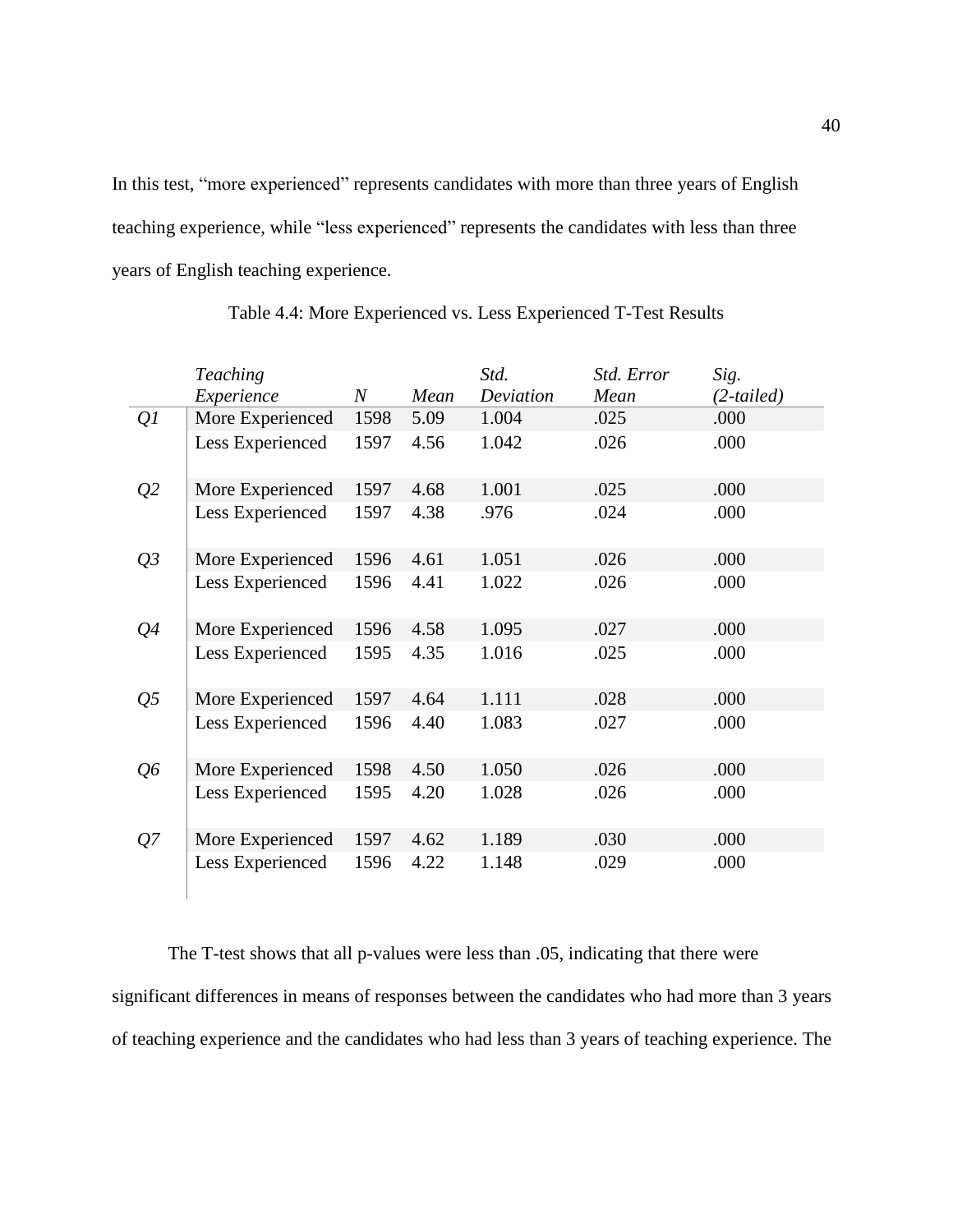null hypothesis for this T-test could be rejected. Responses to all 7 questions are considered valid for the analysis.

From the survey results, participants agree more on teachers who have more than three years teaching experience obtain the necessary experience as a teacher (Q1). Experienced teachers could better help prepare students to take English tests (Q2). Experienced teachers could better help prepare them to speak English abroad (Q3). Participants would be better motivated to learn English with experienced teachers as opposed to inexperienced teachers (Q4). Experienced teachers could better improve English conversation skills (Q5). Participants are more confident to say that experienced teachers would improve their English writing skills (Q6). Finally, participants are more confident to say that the more experienced teachers are better suited as an English teacher in the university (Q7).

<span id="page-41-0"></span>

Chart 4.4: More Experienced vs. Less Experienced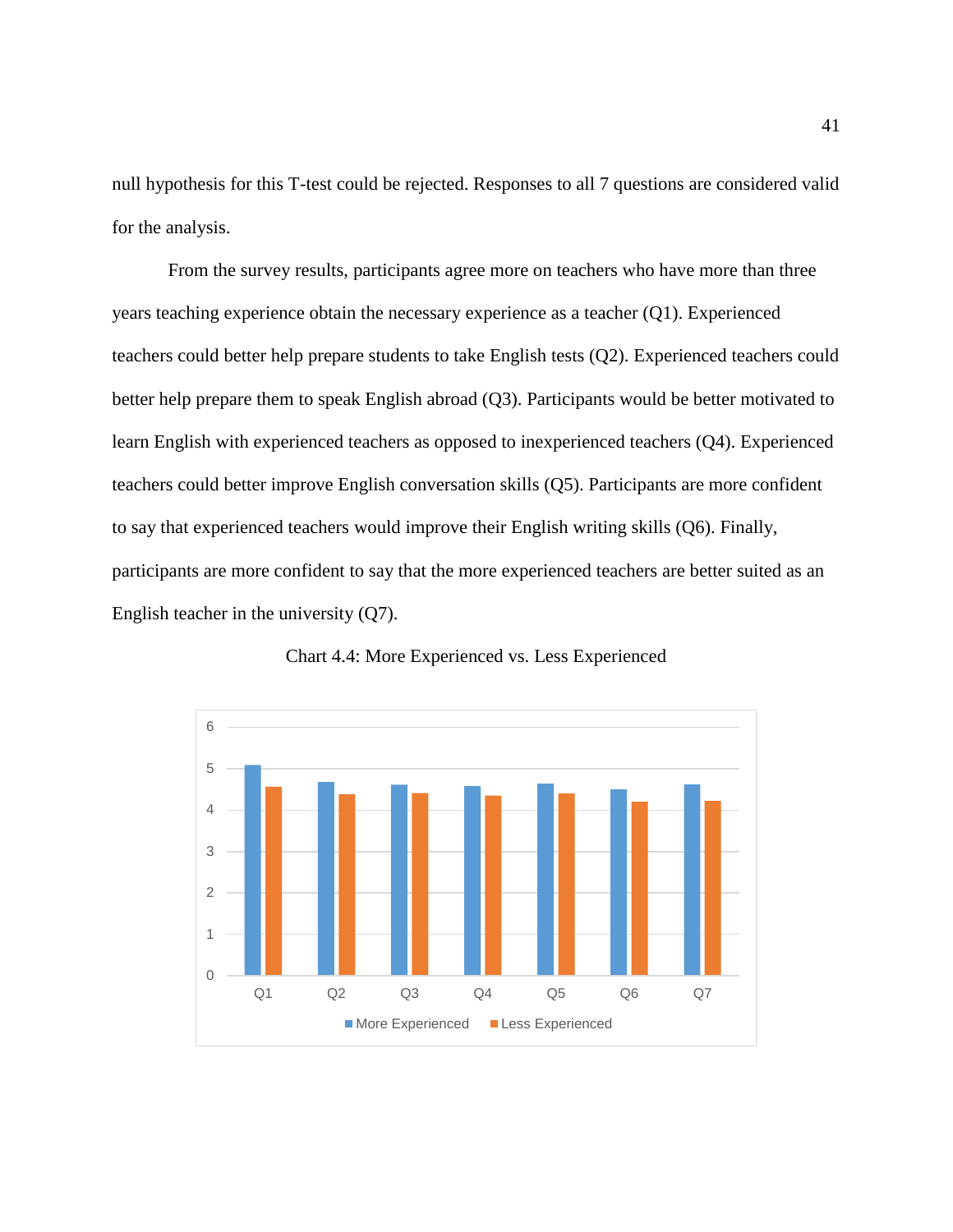A conclusion can be reached from the T-test above, that is, the students' attitude toward experienced teachers versus less experienced teachers do influence the hiring practices. Based on the information provided in CVs, candidates who have over 3 years of teaching experience received more positive feedback from the participants than candidates without at least 3 years of teaching experience regarding necessary experience as a teacher, in English tests preparation assistance, in improving the participants' English-speaking skills, in motivating their interest in English learning, and in improving their English conversation and writing skills. Participants also believe that candidates with 3 years of teaching experiences or more perform better in a teaching position.

### <span id="page-42-0"></span>**ANOVA-Test: Race**

A one-way ANOVA-test is performed to analyze whether race of the candidates have contributed to the survey response in the seven questions. The ANOVA-test is performed instead of a T-test since there are more than two categories involved.

<span id="page-42-1"></span>Again, the facial appearance of the teacher candidates is divided into three categories: Chinese-looking, White, and Others. The definition of the categories was further detailed in Section 3.4 of this paper. Tables 4.5 and 4.6 are the results of the ANOVA-test.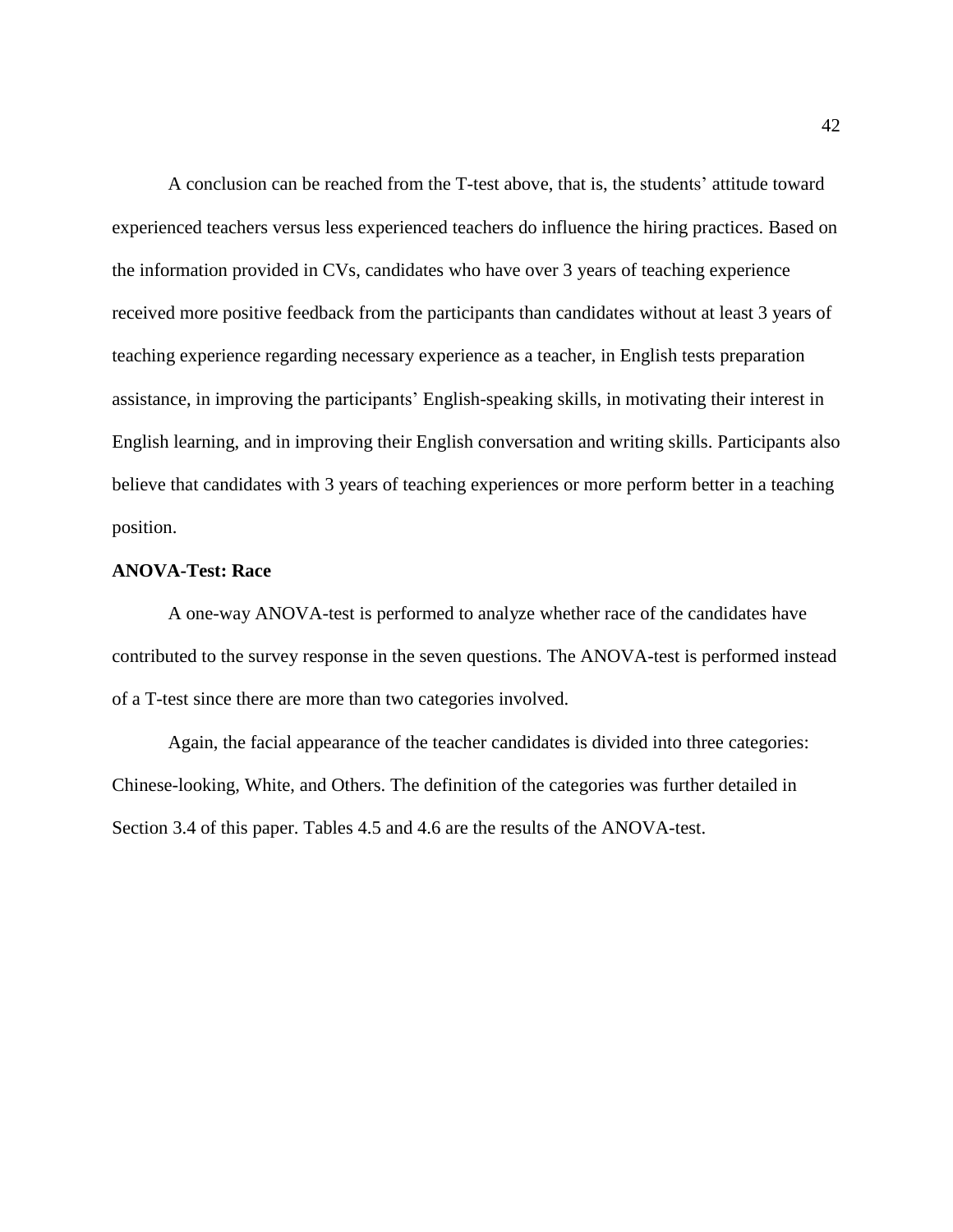# Table 4.5: ANOVA Test for Race

<span id="page-43-0"></span>

|                |                       | Sum of         | df                    | Mean    | F       | Sig   |
|----------------|-----------------------|----------------|-----------------------|---------|---------|-------|
|                |                       | <b>Squares</b> |                       | Square  |         |       |
| Q <sub>I</sub> | <b>Between Groups</b> | 258.979        | $\mathcal{D}_{\cdot}$ | 129.489 | 124.811 | 0.000 |
|                | <b>Within Groups</b>  | 3311.652       | 3192                  | 1.037   |         |       |
|                | Total                 | 3570.631       | 3194                  | 1.118   |         |       |
| Q <sub>2</sub> | <b>Between Groups</b> | 241.854        | $\overline{2}$        | 120.927 | 130.634 | 0.000 |
|                | <b>Within Groups</b>  | 2953.880       | 3191                  | 0.926   |         |       |
|                | Total                 | 3195.734       | 3193                  | 1.001   |         |       |
| $Q_3$          | <b>Between Groups</b> | 76.564         | $\overline{2}$        | 38.282  | 36.043  | 0.000 |
|                | <b>Within Groups</b>  | 3387.095       | 3189                  | 1.062   |         |       |
|                | Total                 | 3463.659       | 3191                  | 1.085   |         |       |
| Q4             | <b>Between Groups</b> | 143.130        | $\overline{2}$        | 71.565  | 65.939  | 0.000 |
|                | <b>Within Groups</b>  | 3459.993       | 3188                  | 1.085   |         |       |
|                | Total                 | 3603.124       | 3190                  | 1.130   |         |       |
| Q <sub>5</sub> | <b>Between Groups</b> | 96.540         | $\overline{2}$        | 48.270  | 40.667  | 0.000 |
|                | <b>Within Groups</b>  | 3786.447       | 3190                  | 1.187   |         |       |
|                | Total                 | 3882.987       | 3192                  | 1.216   |         |       |
| Q6             | <b>Between Groups</b> | 163.750        | $\overline{2}$        | 81.875  | 77.906  | 0.000 |
|                | <b>Within Groups</b>  | 3352.535       | 3190                  | 1.051   |         |       |
|                | Total                 | 3516.285       | 3192                  | 1.102   |         |       |
| Q7             | <b>Between Groups</b> | 247.632        | $\overline{2}$        | 123.816 | 93.228  | 0.000 |
|                | <b>Within Groups</b>  | 4236.651       | 3190                  | 1.328   |         |       |
|                | Total                 | 4484.282       | 3192                  | 1.405   |         |       |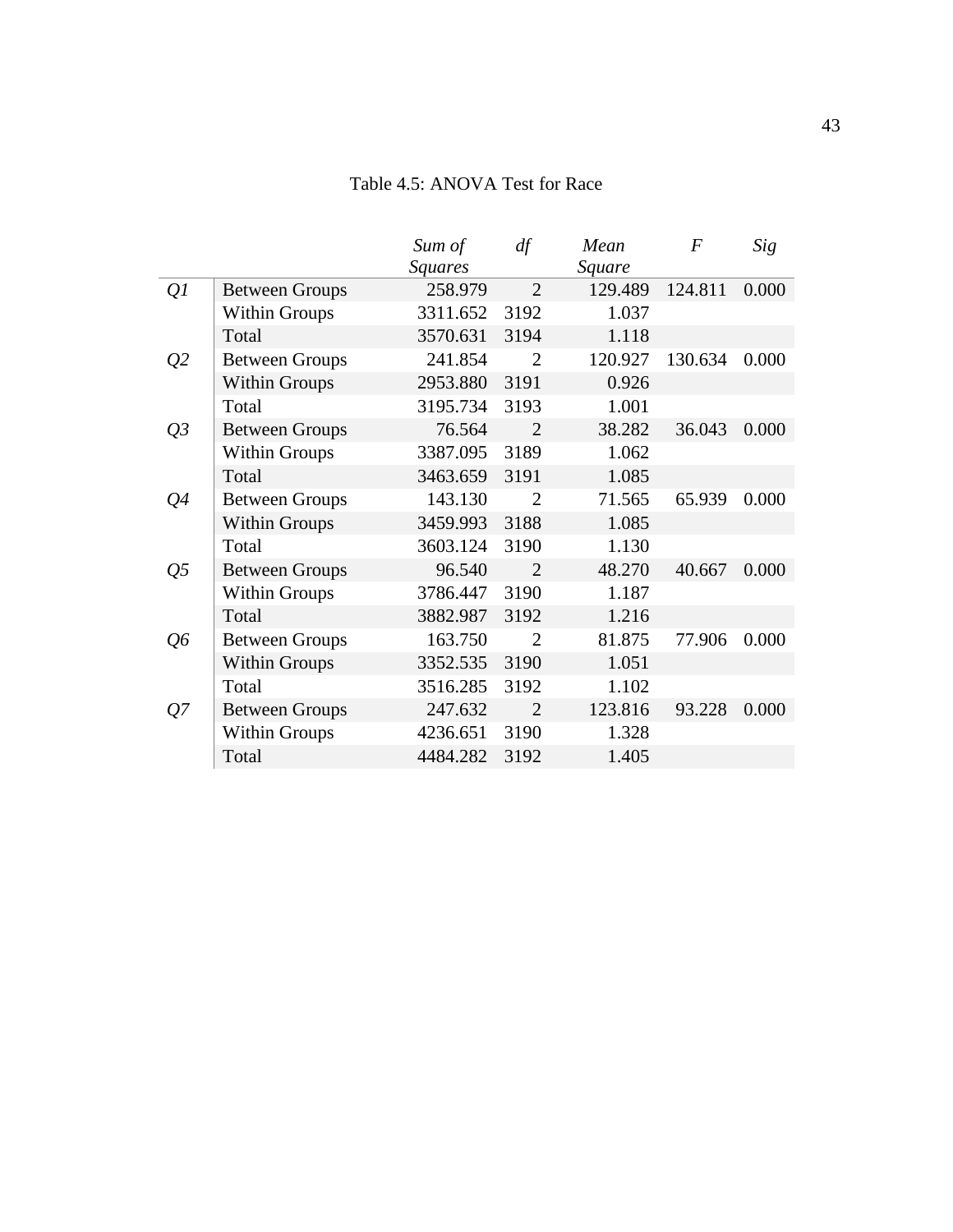|                 | Groups          | $\boldsymbol{N}$ | Mean  | Std.      | Std. Error |
|-----------------|-----------------|------------------|-------|-----------|------------|
|                 |                 |                  |       | Deviation | Mean       |
| Q <sub>1</sub>  | Chinese-looking | 997              | 5.227 | 0.935     | 0.032      |
|                 | White           | 1198             | 4.543 | 1.031     | 0.029      |
|                 | Others          | 1000             | 4.769 | 1.082     | 0.032      |
| $\mathcal{Q}^2$ | Chinese-looking | 996              | 4.926 | 0.927     | 0.030      |
|                 | White           | 1198             | 4.275 | 0.955     | 0.028      |
|                 | Others          | 1000             | 4.439 | 1.005     | 0.030      |
| $Q_3$           | Chinese-looking | 996              | 4.740 | 1.041     | 0.033      |
|                 | White           | 1196             | 4.416 | 0.993     | 0.030      |
|                 | Others          | 1000             | 4.395 | 1.064     | 0.033      |
| Q <sub>4</sub>  | Chinese-looking | 997              | 4.774 | 1.048     | 0.033      |
|                 | White           | 1195             | 4.345 | 0.988     | 0.030      |
|                 | Others          | 999              | 4.290 | 1.096     | 0.033      |
| Q <sub>5</sub>  | Chinese-looking | 996              | 4.778 | 1.047     | 0.035      |
|                 | White           | 1197             | 4.400 | 1.082     | 0.031      |
|                 | Others          | 1000             | 4.406 | 1.140     | 0.034      |
| Q6              | Chinese-looking | 997              | 4.679 | 1.022     | 0.032      |
|                 | White           | 1196             | 4.162 | 1.004     | 0.030      |
|                 | Others          | 1000             | 4.233 | 1.053     | 0.032      |
| Q7              | Chinese-looking | 997              | 4.830 | 1.157     | 0.036      |
|                 | White           | 1197             | 4.194 | 1.120     | 0.033      |
|                 | Others          | 999              | 4.284 | 1.187     | 0.036      |

Table 4.6: Statistical Data for Each Race

The ANOVA-test shows that all p-values were less than .05, indicating that there were significant differences in means of responses between the candidates of different races: Chineselooking, White, and teachers of Other Races. The null hypothesis for this test are rejected for all questions. Responses to all 7 questions are considered valid for the analysis. From the survey results, students preferred teachers who are Chinese-looking more. Surprisingly, White teachers are the least preferred of the three groups except for Questions 3 and 4, where the group has some advantages compared to teachers of Other Races.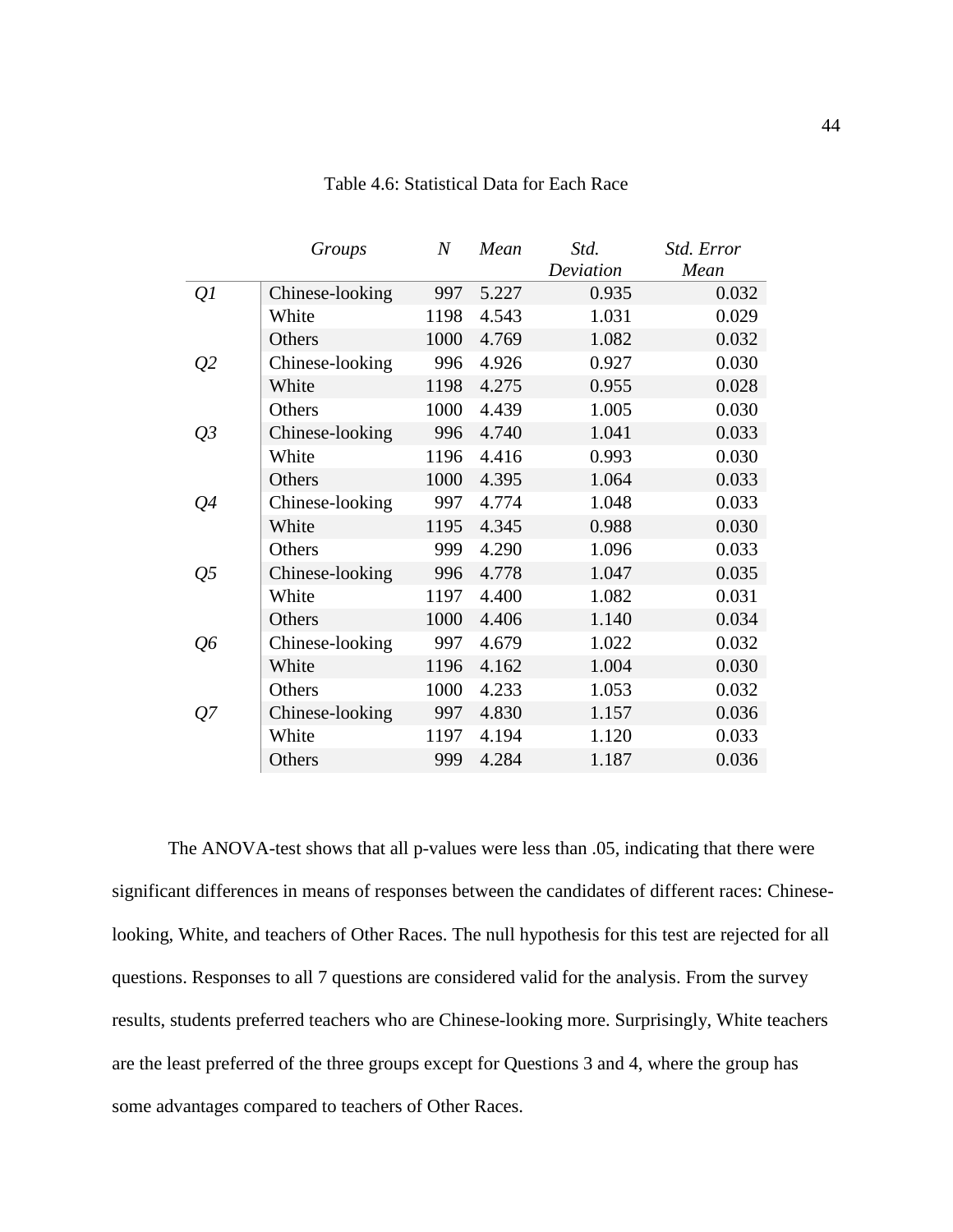<span id="page-45-2"></span>

Chart 4.5: Comparison between Races

<span id="page-45-0"></span>A closer look into the teacher groups revealed an unintentional trait in their credentials:

| Table 4.7: Breakdown of Teachers' Credentials by Race, Persons |  |  |
|----------------------------------------------------------------|--|--|
|----------------------------------------------------------------|--|--|

|                                   | White candidates<br>meeting criteria | Chinese-looking<br>candidates meeting<br>criteria | Other Non-White<br>candidates meeting<br>criteria |
|-----------------------------------|--------------------------------------|---------------------------------------------------|---------------------------------------------------|
| Core-country                      |                                      |                                                   |                                                   |
| Native English speaker            |                                      |                                                   |                                                   |
| <b>TESL Degree</b>                |                                      | 4                                                 |                                                   |
| Teaching Experience $>3$ years    |                                      |                                                   |                                                   |
| <b>Total Number of Candidates</b> |                                      |                                                   |                                                   |

Table 4.8: Breakdown of Teachers' Credentials by Race, Percentage

<span id="page-45-1"></span>

|                                   | White candidates<br>meeting criteria | Other candidates<br>meeting criteria |        |
|-----------------------------------|--------------------------------------|--------------------------------------|--------|
| Core-country                      | 50.0%                                | 40.0%                                | 60.0%  |
| Native English speaker            | 50.0%                                | 40.0%                                | 60.0%  |
| <b>TESL Degree</b>                | 33.3%                                | 80.0%                                | 40.0%  |
| Teaching Experience $>3$ years    | 16.7%                                | 60.0%                                | 80.0%  |
| <b>Total Number of Candidates</b> | 100.0%                               | 100.0%                               | 100.0% |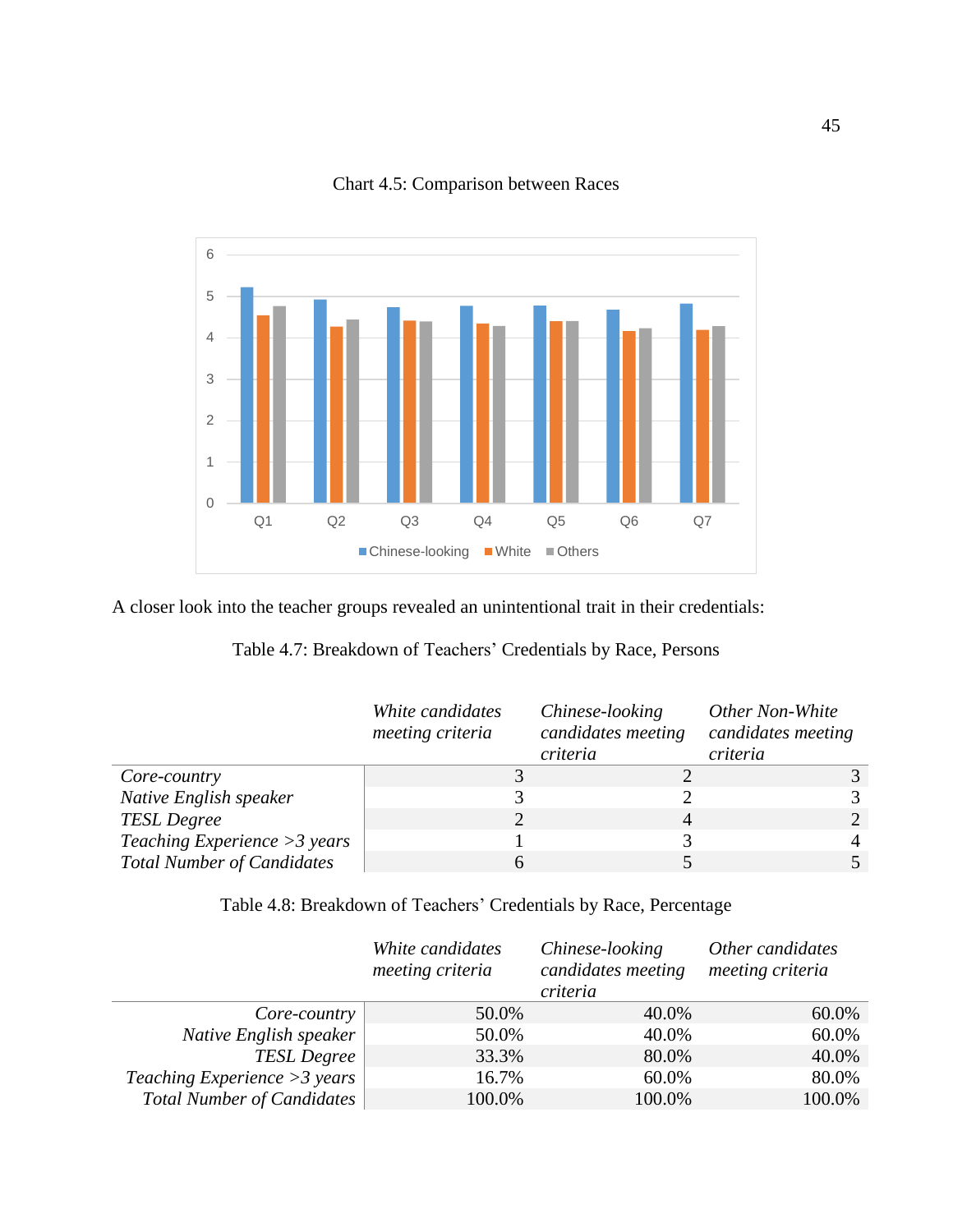Overall, only 33.3% of White teacher candidates have TESL degree compared to Chinese-looking (80.0%) and teacher candidates of other races (40.0%). The percentage is lower for White teacher candidates with teaching experiences over 3 years.

The breakdown of credentials above suggested that the participants' preferences for Chinese-looking teacher candidates may be influenced by teaching experiences and the type of degrees held by the teacher candidates, which are significantly higher than White teacher candidates.

As a result, participants' preferences of English teachers by race is deemed to be inconclusive.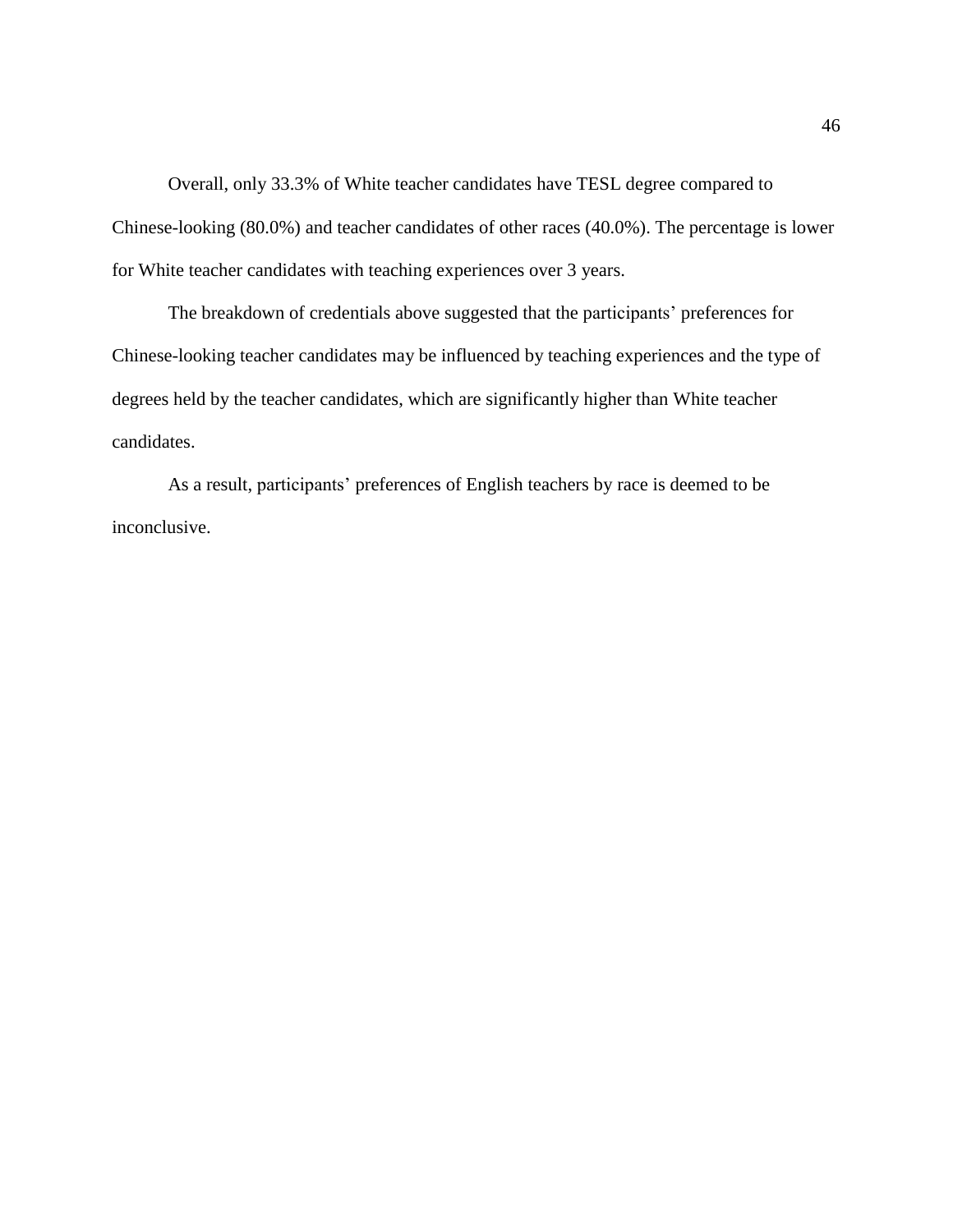#### **Chapter 5: Discussions and Conclusions**

<span id="page-47-0"></span>The researcher predicted that the biased job qualifications could be the results of student bias to teacher candidates. However, the researcher found that the student perceptions based on the survey does not perfectly match the job qualifications for ESL teachers in China. As forecasted, the questionnaire results exhibited that the native language plays a significant role in how Chinese college students evaluate teacher candidates. In other words, the study demonstrated in what manner a teacher's native language affects the student's perceptions of the teaching skills of an English teacher. NESTs scored higher from the questionnaire responses compared to NNESTs, particularly in Question 3 and Question 5 regarding assistance on speaking English abroad and conversational skills.

As far as racial appearance is concerned, the researcher predicted that the participants would prefer White teachers. However, based on the analysis on the survey response, the researcher could not, with a high level of certainty, conclude if the participants have any preferences toward a certain race appearance.

Participants understand that acquiring a TESL degree, as well as adequate teaching experiences are very important criterion for performing well in an English teaching profession. On the contrary, school administrators do not emphasize them during the hiring process.

In student's perceptions, teachers from core countries have advantage in teaching conversational skills. Excluding that, teachers from non-core countries are preferred.

To take away from the study, all English language educators should be proficient in English regardless of their native languages. More professional development support is required for NNESTs in China, especially proficiency in English speaking. Professional development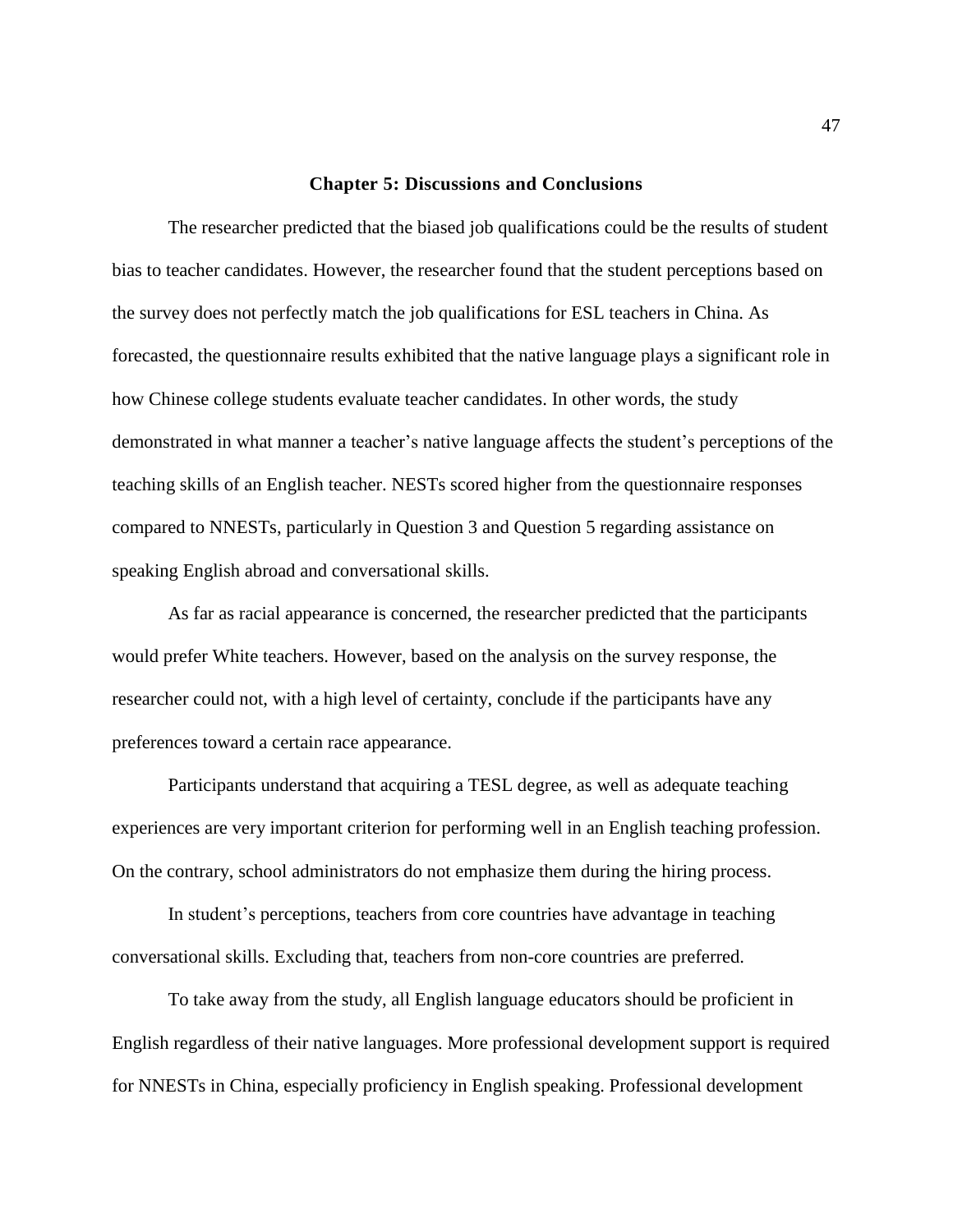would also be required by NESTs to understand the teaching objectives of English in China. Teaching skills, classroom management, teaching experience, and professional preparation should be given as much weight as language proficiency.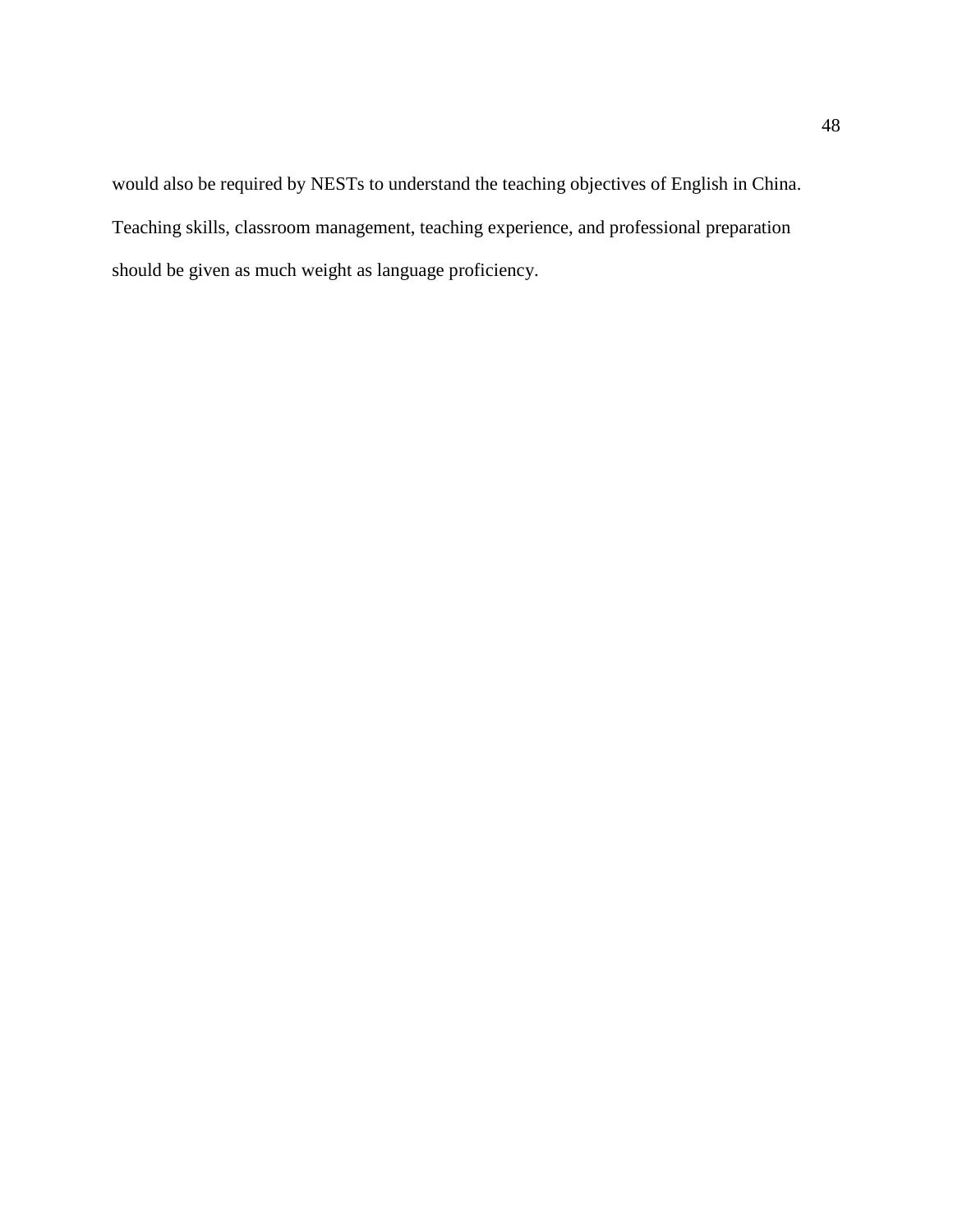#### **References**

<span id="page-49-0"></span>Racism. (n.d.). Retrieved March 6, 2017, from

https://www.merriam-webster.com/dictionary/racism

- Amin, N. (1997). Race and the Identity of the Nonnative ESL Teacher. *TESOL Quarterly, 31*(3), 580-583. doi:10.2307/3587841
- Barendsen, R. D., Ed. (1979). *The 1978 National College Entrance Examination in the People's Republic of China* (Rep.). Washington, DC: Office of Education (DHEW). (ERIC Document Reproduction Service No. 181776)
- Braine, G. (1999). NNS and Invisible Barriers in ELT. *TESOL Matters, 2*(2), 14.
- Braine, G. (2010). Nonnative speaker English teachers: Research, pedagogy, and professional growth. New York: Routledge.
- Braine, G. (2013). *Non-native Educators in English Language Teaching*. Mahwah, NJ: Lawrence Erlbaum Associates.
- Canagarajah, A. S. (1999). Interrogating the 'Native speaker fallacy': Non-linguistic roots. Nonpedagogical results. In *Non-Native Educators in English Language Teaching*.
- Cheng, X. (2009). 改革开放 30 年来我国留学人员工作情况概述 [An Overview of 30 Years of Chinese Students Studying Abroad]. Retrieved April 28, 2017, from <http://qwgzyj.gqb.gov.cn/qwhg/146/1348.shtml>
- Cheung, Y., & Braine, G. (2007). The Attitudes of University Students towards Non-native Speakers English Teachers in Hong Kong. *RELC Journal, 38*(3), 257-277. doi:10.1177/0033688207085847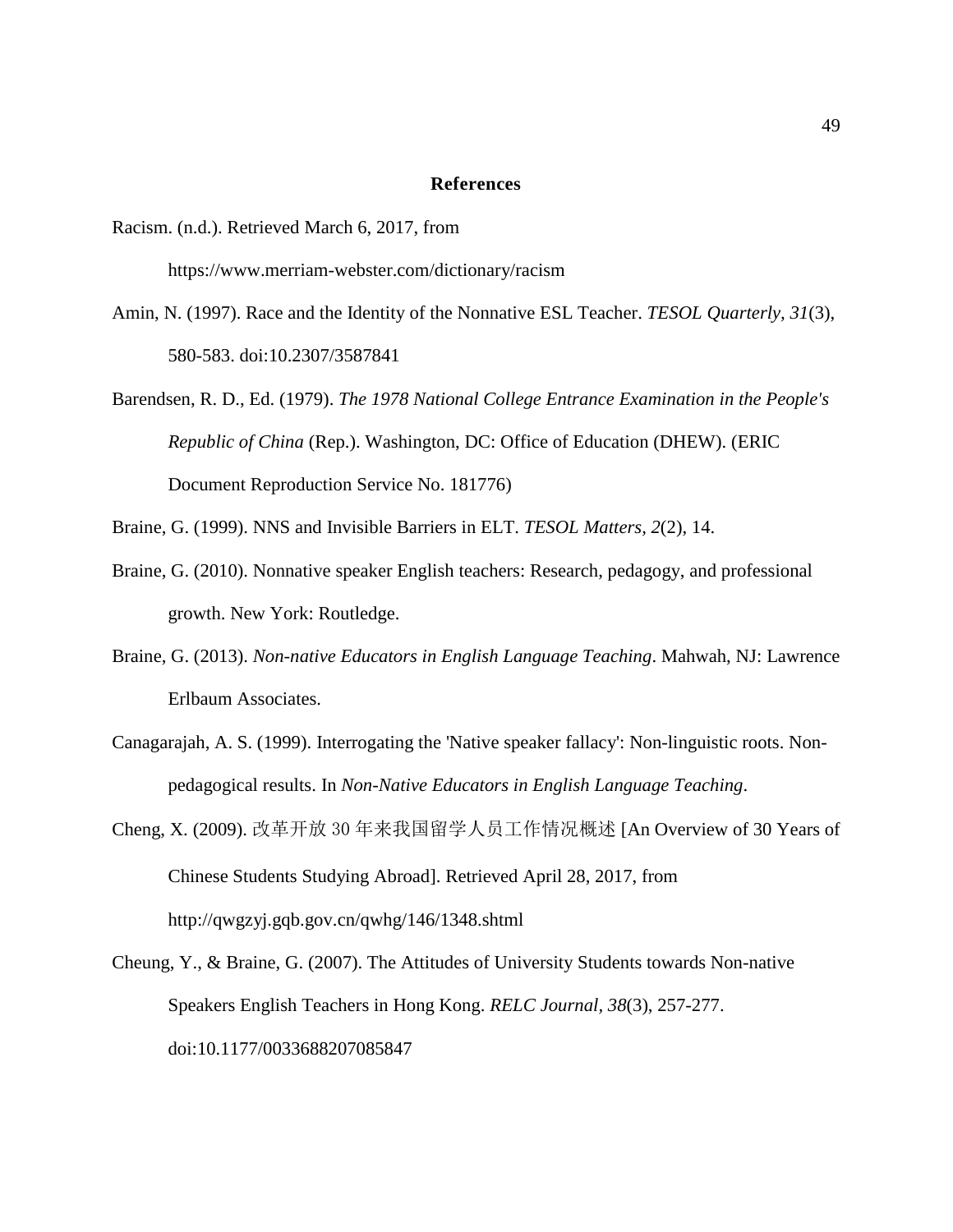- Dember, W. N., West, L. J., & Epstein, W. (2018, January 19). Perception. In *Perception*. Retrieved March 4, 2018, from https://www.britannica.com/topic/perception
- Detailed Language Spoken at Home and Ability to Speak English for the Population 5 Years and Over for States: 2009-2013. (2015, October). Detailed Languages Spoken at Home and Ability to Speak English for the Population 5 Years and Over for States: 2009-2013. Retrieved from [http://www.census.gov/hhes/socdemo/language/data/other/detailed-lang](http://www.census.gov/hhes/socdemo/language/data/other/detailed-lang-tables.xls)[tables.xls](http://www.census.gov/hhes/socdemo/language/data/other/detailed-lang-tables.xls)
- Fu, K. (1986). 中国外语教育史 *[History of Foreign Language Education in China]*. Shanghai: Shanghai Foreign Language Education Press.
- Gong, Z., Dai, L., & Tan, J. (2014). 高校外籍教师教学现状抽样调查报告 *[A Survey Report of Foreign Teachers Teaching in Colleges and Universities in China]* (Rep. No. 1009-0592 (2014) 10-225-05). Beijing, China: China Academic Journal Electronic Publishing House.
- Kachru, B. B. (1985). Standards, codification and sociolinguistic realism: The English Language in the Outer Circle. In *English in the World: Teaching and Learning the Language and Literatures* (pp. 11-30). Cambridge: Cambridge University Press.
- Kamhi-Stein, L. (1999). Preparing non-native professionals in TESOL: Implications for teacher education programs. In *Non-native educators in English language teaching* (pp. 145- 158). Mahwah, NJ: Lawrence Erlbaum Associates.
- Kubota, R., & Lin, A. (2006). Race and TESOL: Introduction to Concepts and Theories. *TESOL Quarterly, 40*(3), 471. doi:10.2307/40264540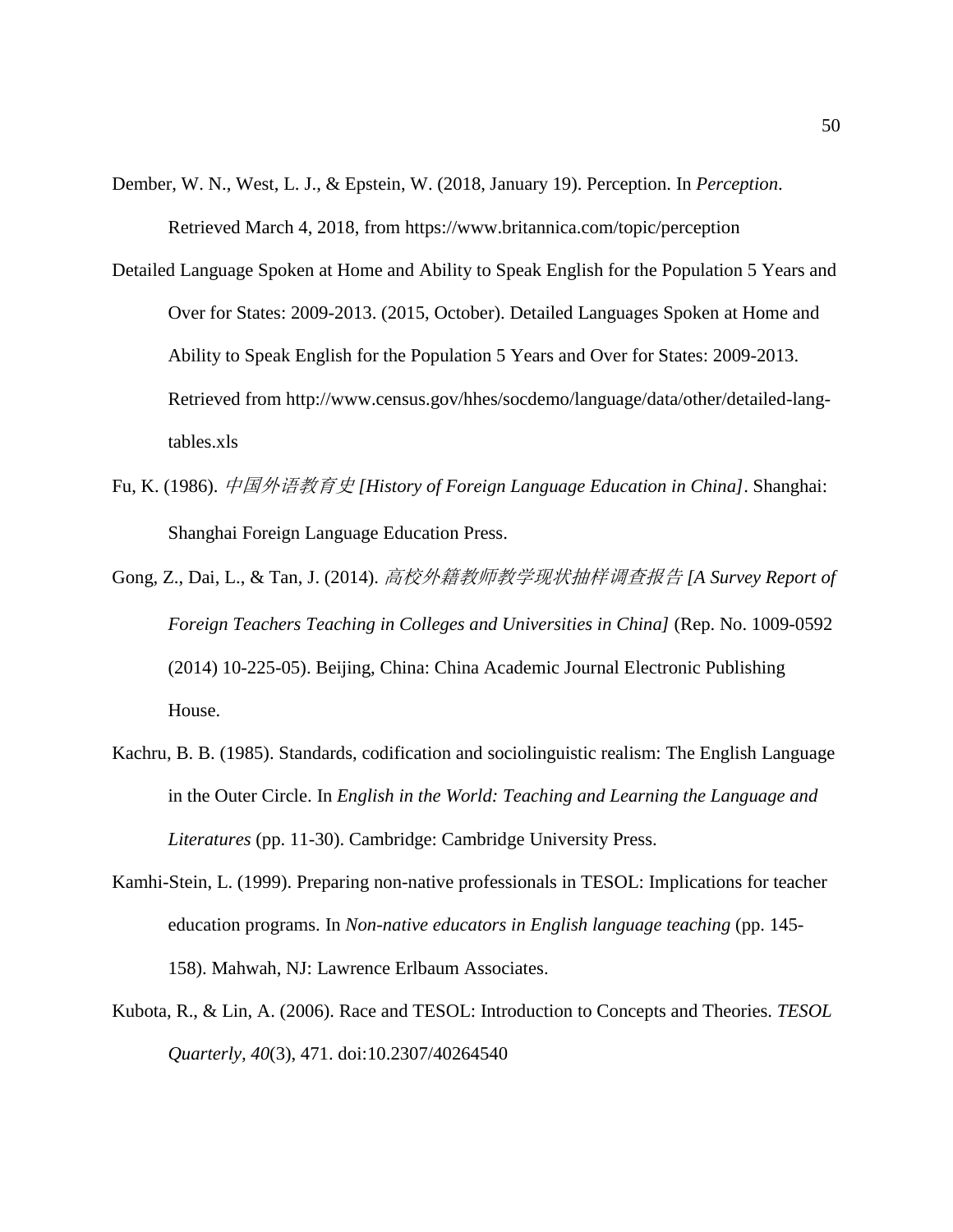- Lasagabaster, D., & Sierra, J. M. (2002). University Students Perceptions of Native and Nonnative Speaker Teachers of English. *Language Awareness, 11*(2), 132-142. doi:10.1080/09658410208667051
- Leavitt, Z., & Lee, A. (2015, January 28). How English Teachers in China Are Lied to and Exploited. Retrieved from https://www.vice.com/en\_us/article/av4pvj/the-chinese-eslindustrial-complex-shady-working-conditions-abound-for-foreign-english-teachers-inchina-127
- Legal Aid Society, The. (2010). *Language Discrimination: Your Legal Rights*[Brochure]. Retrieved from https://www.americanbar.org/content/dam/aba/administrative/labor\_law/meetings/2010/a nnualconference/034.authcheckdam.pdf
- Liu, J. (1999). From their own perspectives: The impact of non-native ESL professionals on their students. In *Non-native educators in English language teaching* (pp. 159-176). Mahwah, NJ: Lawrence Erlbaum Associates.
- Liu, Z. (2013). "洋面孔"就能当外教? [Can One be an English Teacher with just "Foreign-Looks"]. 经济 *[The Economy]*, (8).

Luo, C. (2013, April 27). British man linked to child sex offences in UK 'taught at Beijing school'. Retrieved October 8, 2015, from http://www.scmp.com/news/china/article/1223811/british-teacher-wanted-child-sexprobe-sparks-calls-tighter-checks

Middle Kingdom Life. (2010, November 6). What Do Foreign Oral English Teachers in China Actually Teach? Teaching English in China. Retrieved April 20, 2017, from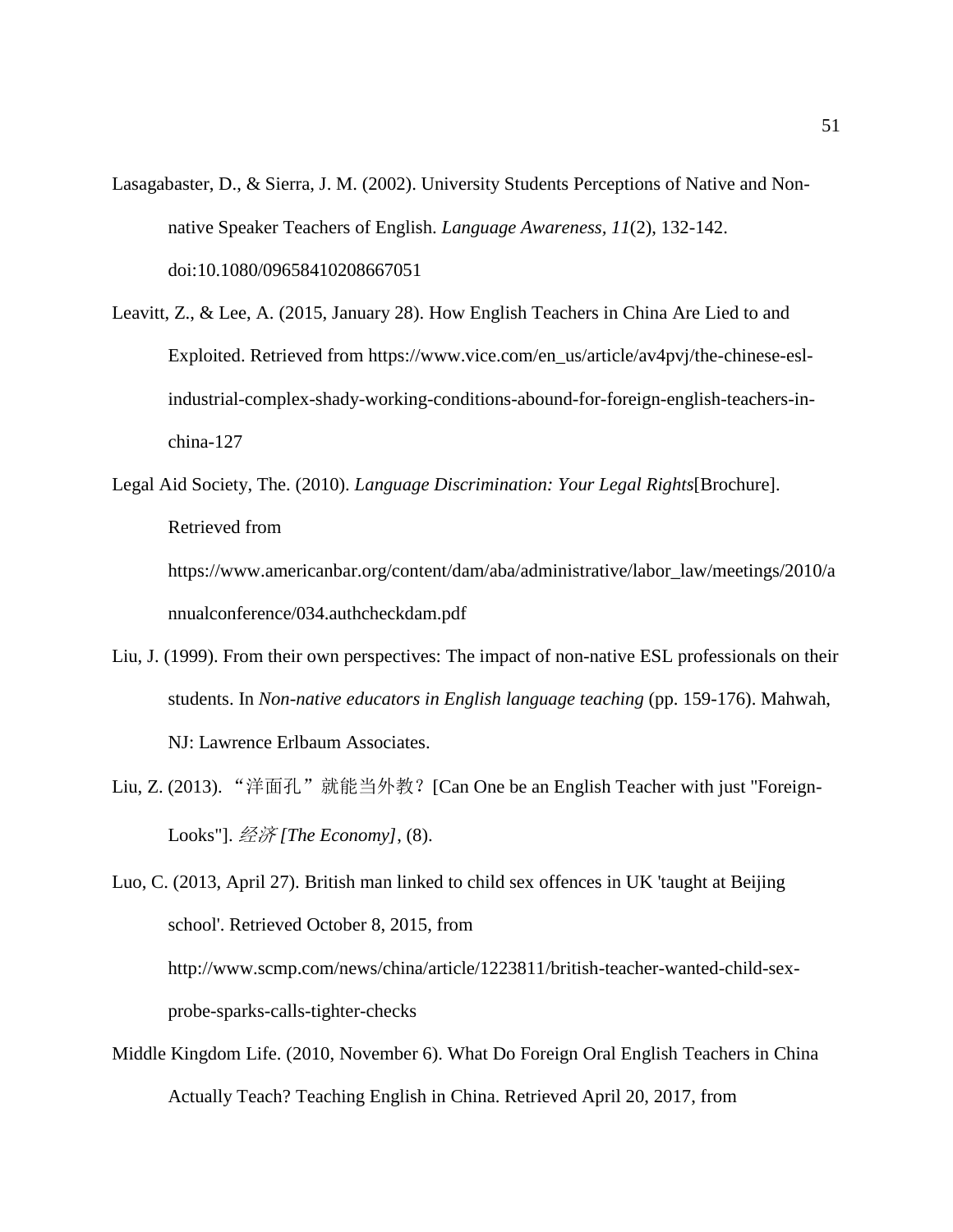[https://web.archive.org/web/20170420192529/http://middlekingdomlife.com/guide/oral](https://web.archive.org/web/20170420192529/http:/middlekingdomlife.com/guide/oral-english-curriculum.htm)[english-curriculum.htm](https://web.archive.org/web/20170420192529/http:/middlekingdomlife.com/guide/oral-english-curriculum.htm)

- Moussu, L. M. (2007). Native and nonnative English-speaking English as a second language teacher: Student attitudes, teacher self-perceptions, and intensive English administrator beliefs and practices (Unpublished doctoral dissertation). Purdue University. Retrieved from <https://files.eric.ed.gov/fulltext/ED492599.pdf>
- Nunan, D., & Bailey, K. M. (2009). Quantitative Data Analysis. In *Exploring second language classroom research: A comprehensive guide*. Boston, MA: Heinle Cengage Learning.
- Official Languages Act: Consolidation by the Office of the Commissioner of Official Languages: Revised Statutes of Canada, 1985, c. 31 (4th supplement). (1999). Ottawa: Commissioner of Official Languages.
- Ouyang H. (2003) Resistance to the Communicative Method of Language Instruction within a Progressive Chinese University. In: Anderson-Levitt K.M. (eds) *Local Meanings, Global Schooling*. Palgrave Macmillan, New York
- Porter, E. A. (1990). Foreign teachers in China: Old problems for a new generation, 1979-1989. New York: Greenwood Press.
- Ross, H. (1994). China Learns English: Language Teaching and Social Change in the Peoples Republic. New Haven: Yale University Press.
- Ryan, C. (2013). *Language use in the United States: 2011* (pp. 1-16). American community survey reports, 22.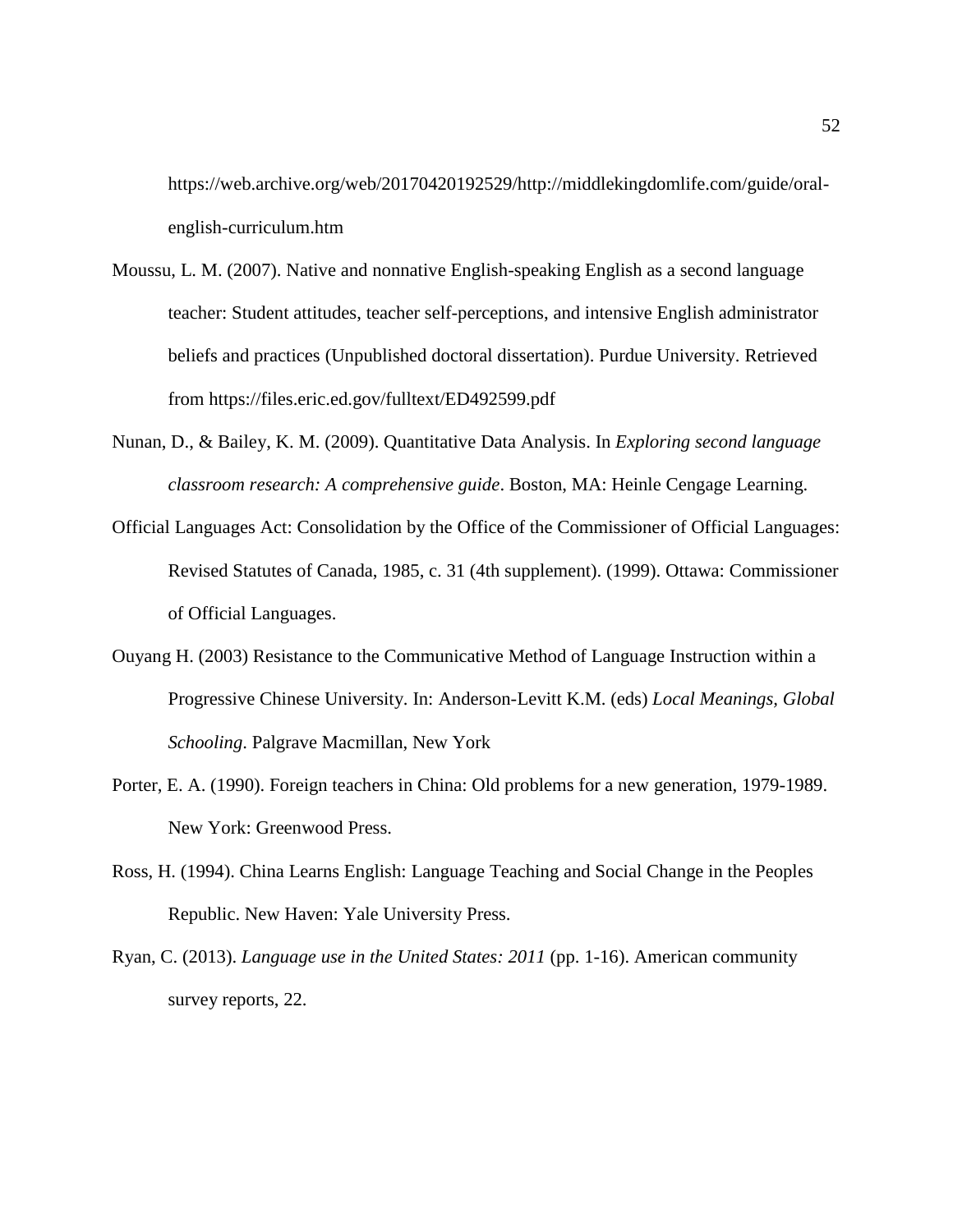- Schildkraut, D. J. (2001). Official-English and the States: Influences on Declaring English the Official Language in the United States. *Political Research Quarterly, 54*(2), 445-457. doi:10.1177/106591290105400211
- The World Factbook. (2017, January 12). South Africa. Retrieved February 11, 2017, from https://www.cia.gov/library/publications/the-world-factbook/geos/sf.htm
- Walelign, A. (1986). Non-native speakers need not apply. *English Teaching Forum, 24*(2), 40- 41.
- Yang, Q. (2013). 高校外籍教师的英语课堂: 问题与对策——广西师范大学个案研究 [Foreign teachers' English Class in Chinese College Context: Problems and Solutions - An Empirical Study in Guangxi Normal University](Master's thesis, Guangxi Normal University, 2013). Guangxi Normal University.
- Yang, Y. (2000). *History of English Education in China (1919-1998)* (Rep.). Retrieved from https://files.eric.ed.gov/fulltext/ED441347.pdf (ERIC Document Reproduction Service No. ED441347)
- Zhang, Y., & Wang, J. (2005). 高等院校外籍教师教学现状分析 [Current Analysis of Foreign Teachers in Higher Education Institutions]. Journal of Northwestern Polytechnical University (Social Sciences), 25(3).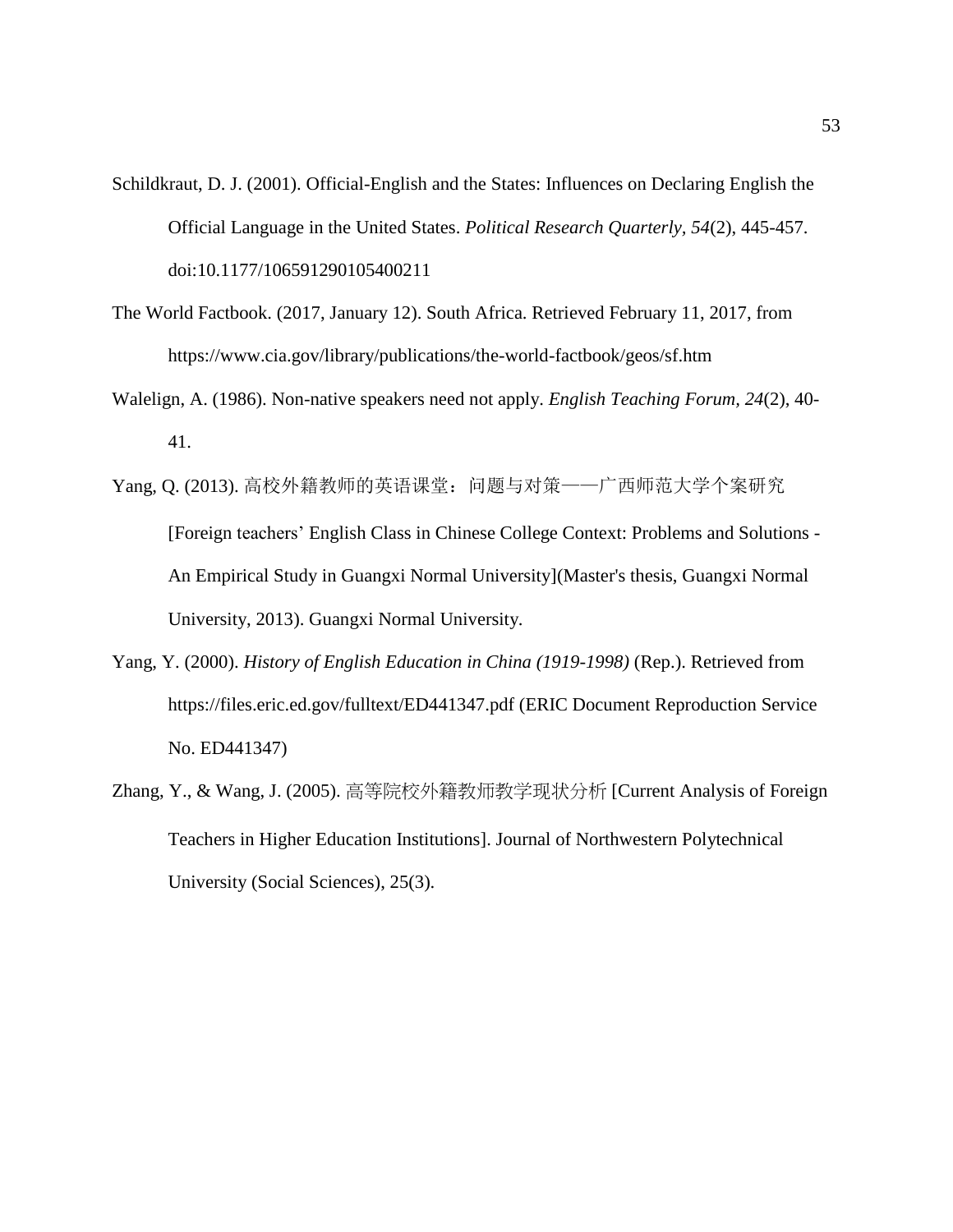## **Appendix: Student Questionnaire**

<span id="page-54-0"></span>Pretend you are hiring English Teacher for your university next year. With that in mind, please look at the applicants and answer the questions below.



Candidate 1 Native language: English Nationality: New Zealand Highest degree completed: M.A. TESL Degree English teaching experience: 5 years

Study the CV of the candidate. Put an x on the box according to what you think.

| Q1         | This teacher has the necessary experience as a teacher.    |  |  |  |
|------------|------------------------------------------------------------|--|--|--|
| 02         | This teacher will help prepare me to take English tests.   |  |  |  |
| 03         | This teacher will help prepare me to speak English abroad. |  |  |  |
| 04         | I will be motivated to learn English with this teacher.    |  |  |  |
| <i>O</i> 5 | This teacher will improve my English conversation skills.  |  |  |  |
| 06         | This teacher will help improve my English writing skills.  |  |  |  |
| 07         | This teacher is well suited as an English teacher in our   |  |  |  |
|            | university.                                                |  |  |  |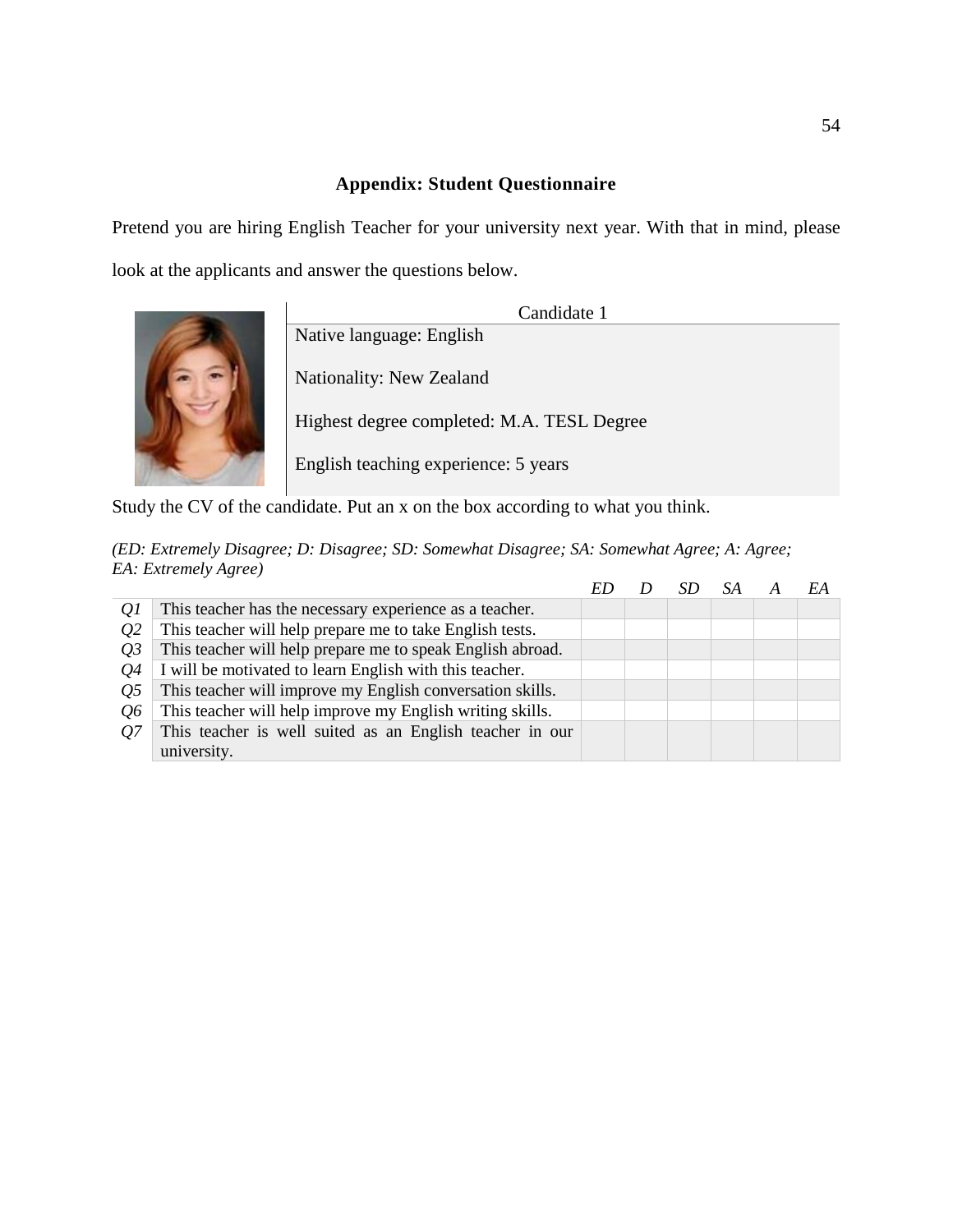



Nationality: Australia

Native language: English

Highest degree completed: M.A. TESL Degree

English teaching experience: 0 years

Study the CV of the candidate. Put an x on the box according to what you think.

|                |                                                            |  |  | EA |
|----------------|------------------------------------------------------------|--|--|----|
| Q1             | This teacher has the necessary experience as a teacher.    |  |  |    |
| Q <sub>2</sub> | This teacher will help prepare me to take English tests.   |  |  |    |
| <i>O</i> 3     | This teacher will help prepare me to speak English abroad. |  |  |    |
| 04             | I will be motivated to learn English with this teacher.    |  |  |    |
| 05             | This teacher will improve my English conversation skills.  |  |  |    |
| 06             | This teacher will help improve my English writing skills.  |  |  |    |
| 07             | This teacher is well suited as an English teacher in our   |  |  |    |
|                | university.                                                |  |  |    |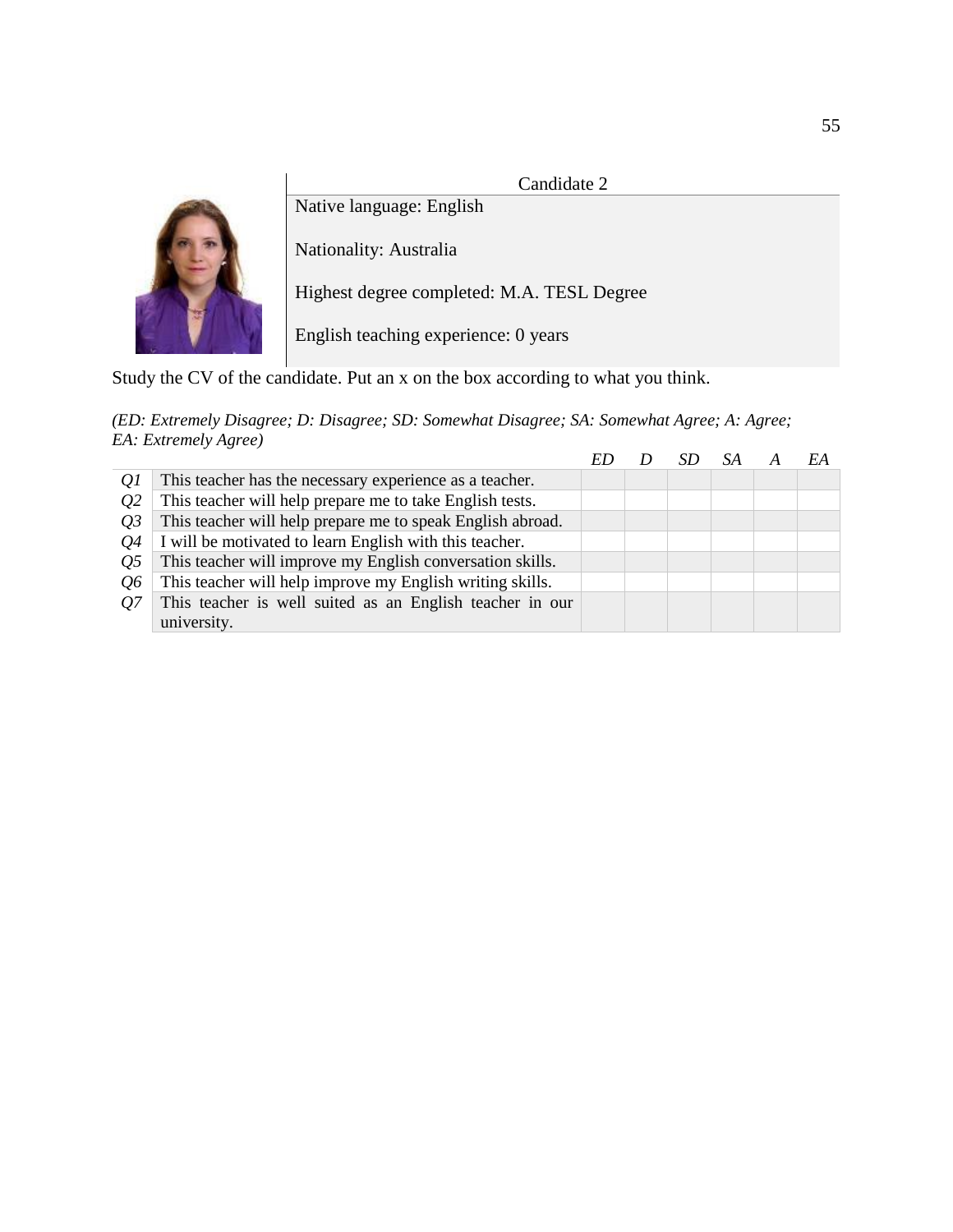# Candidate 3



Native language: English Nationality: U.K.

Highest degree completed: B.A. Art

English teaching experience: 4 years

Study the CV of the candidate. Put an x on the box according to what you think.

|                |                                                            |  |  | EA |
|----------------|------------------------------------------------------------|--|--|----|
| Q1             | This teacher has the necessary experience as a teacher.    |  |  |    |
| Q <sub>2</sub> | This teacher will help prepare me to take English tests.   |  |  |    |
| <i>O</i> 3     | This teacher will help prepare me to speak English abroad. |  |  |    |
| 04             | I will be motivated to learn English with this teacher.    |  |  |    |
| 05             | This teacher will improve my English conversation skills.  |  |  |    |
| 06             | This teacher will help improve my English writing skills.  |  |  |    |
| 07             | This teacher is well suited as an English teacher in our   |  |  |    |
|                | university.                                                |  |  |    |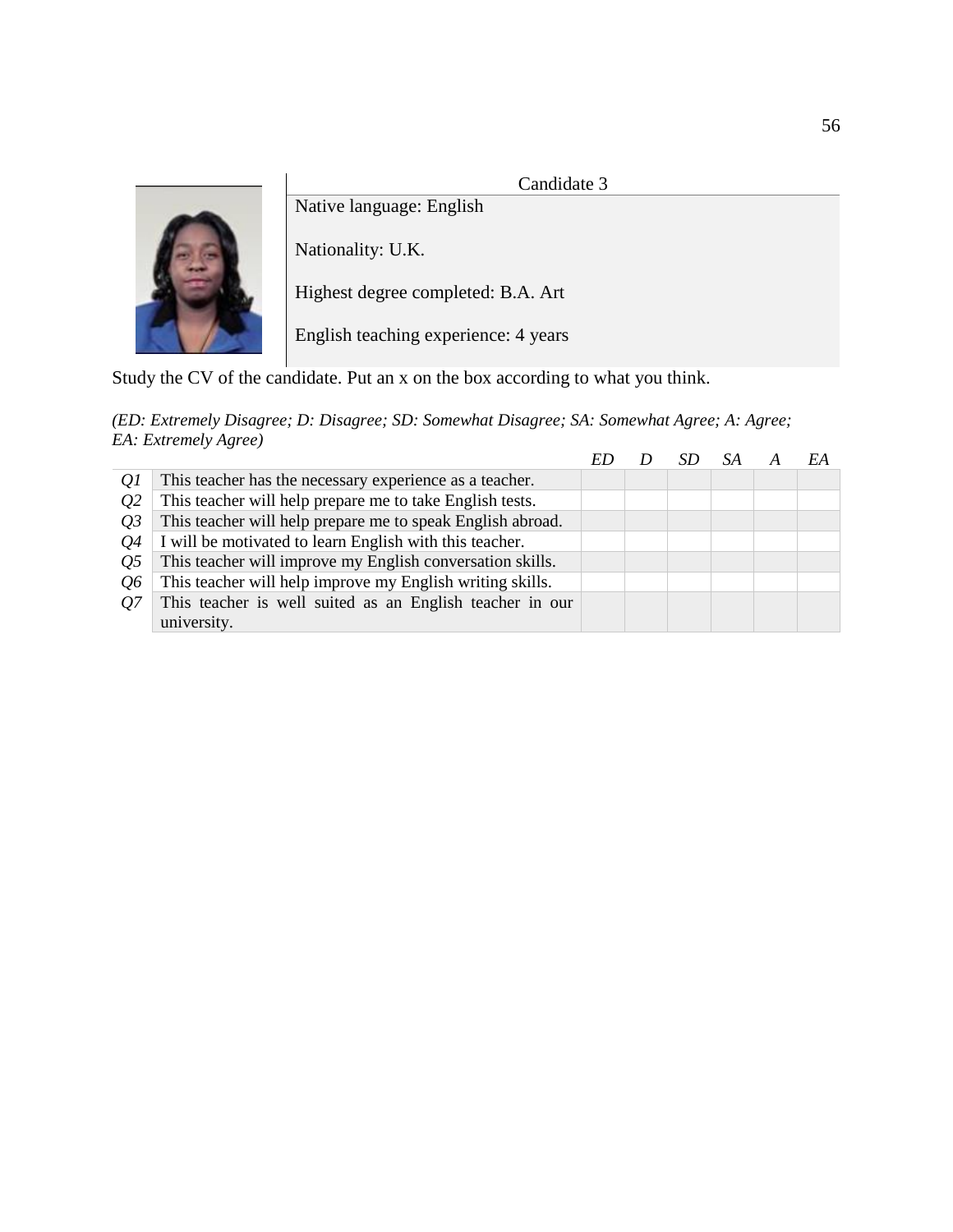# Candidate 4



Native language: English

Nationality: U.S.

Highest degree completed: B.A. Business

English teaching experience: 0 years

Study the CV of the candidate. Put an x on the box according to what you think.

|                |                                                            |  |  | EA |
|----------------|------------------------------------------------------------|--|--|----|
| Q1             | This teacher has the necessary experience as a teacher.    |  |  |    |
| Q <sub>2</sub> | This teacher will help prepare me to take English tests.   |  |  |    |
| <i>O</i> 3     | This teacher will help prepare me to speak English abroad. |  |  |    |
| 04             | I will be motivated to learn English with this teacher.    |  |  |    |
| 05             | This teacher will improve my English conversation skills.  |  |  |    |
| 06             | This teacher will help improve my English writing skills.  |  |  |    |
| 07             | This teacher is well suited as an English teacher in our   |  |  |    |
|                | university.                                                |  |  |    |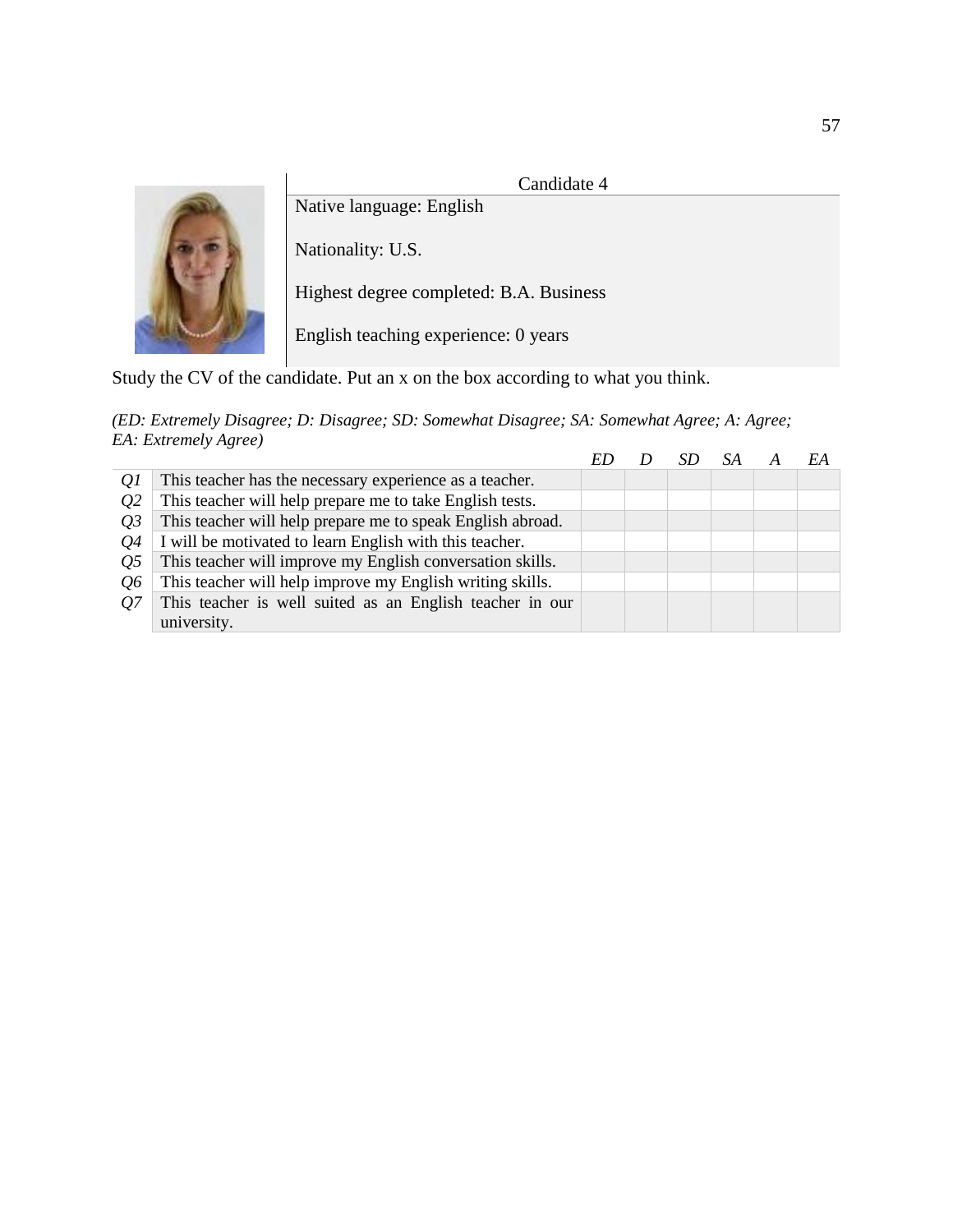

|            |                                                            |  |  | EA |
|------------|------------------------------------------------------------|--|--|----|
| Q1         | This teacher has the necessary experience as a teacher.    |  |  |    |
| <i>O</i> 2 | This teacher will help prepare me to take English tests.   |  |  |    |
| 03         | This teacher will help prepare me to speak English abroad. |  |  |    |
| 04         | I will be motivated to learn English with this teacher.    |  |  |    |
| 05         | This teacher will improve my English conversation skills.  |  |  |    |
| 06         | This teacher will help improve my English writing skills.  |  |  |    |
| 07         | This teacher is well suited as an English teacher in our   |  |  |    |
|            | university.                                                |  |  |    |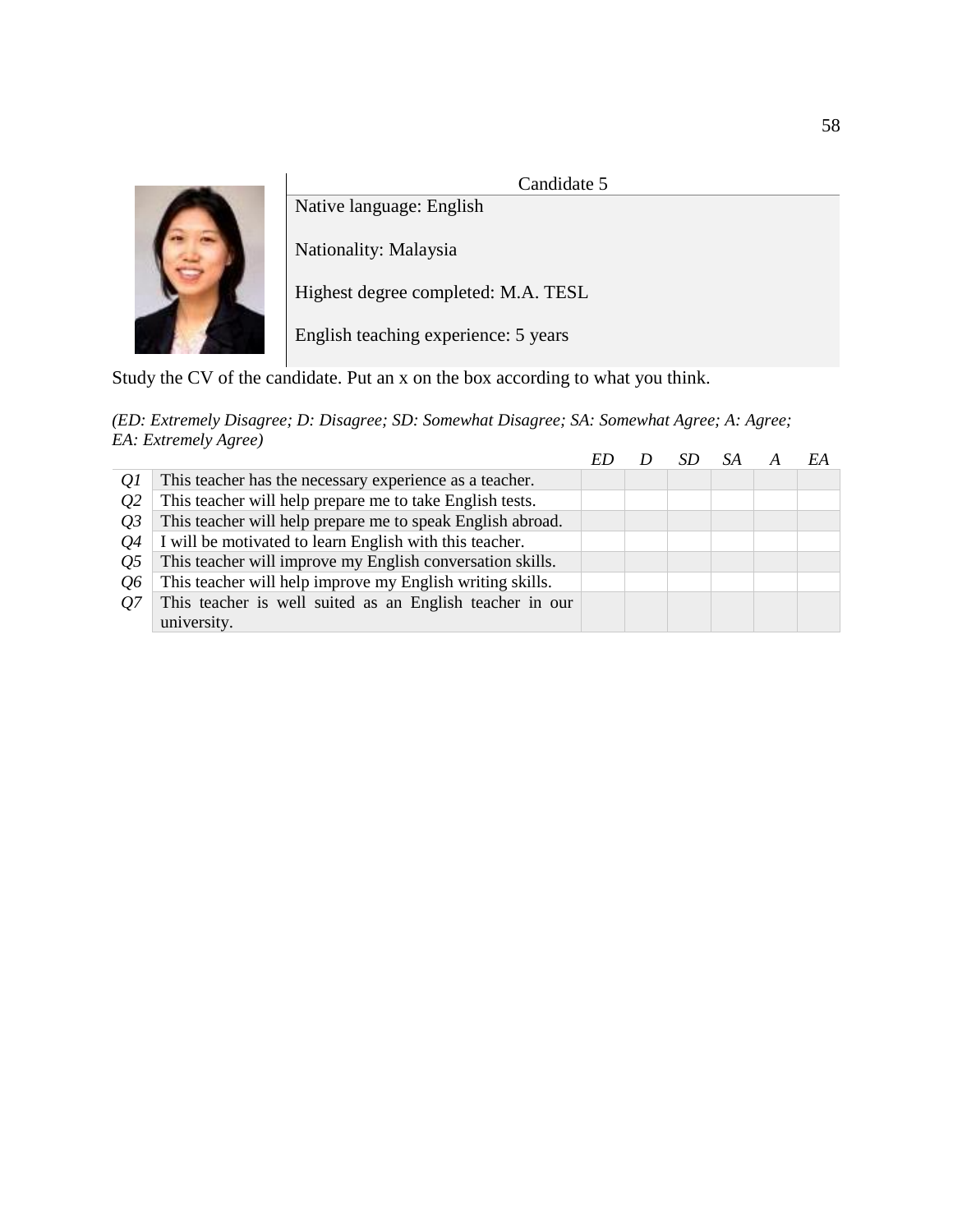

| Q1         | This teacher has the necessary experience as a teacher.    |  |  |  |
|------------|------------------------------------------------------------|--|--|--|
| <i>O</i> 2 | This teacher will help prepare me to take English tests.   |  |  |  |
| 03         | This teacher will help prepare me to speak English abroad. |  |  |  |
| 04         | I will be motivated to learn English with this teacher.    |  |  |  |
| <i>O</i> 5 | This teacher will improve my English conversation skills.  |  |  |  |
| 06         | This teacher will help improve my English writing skills.  |  |  |  |
| 07         | This teacher is well suited as an English teacher in our   |  |  |  |
|            | university.                                                |  |  |  |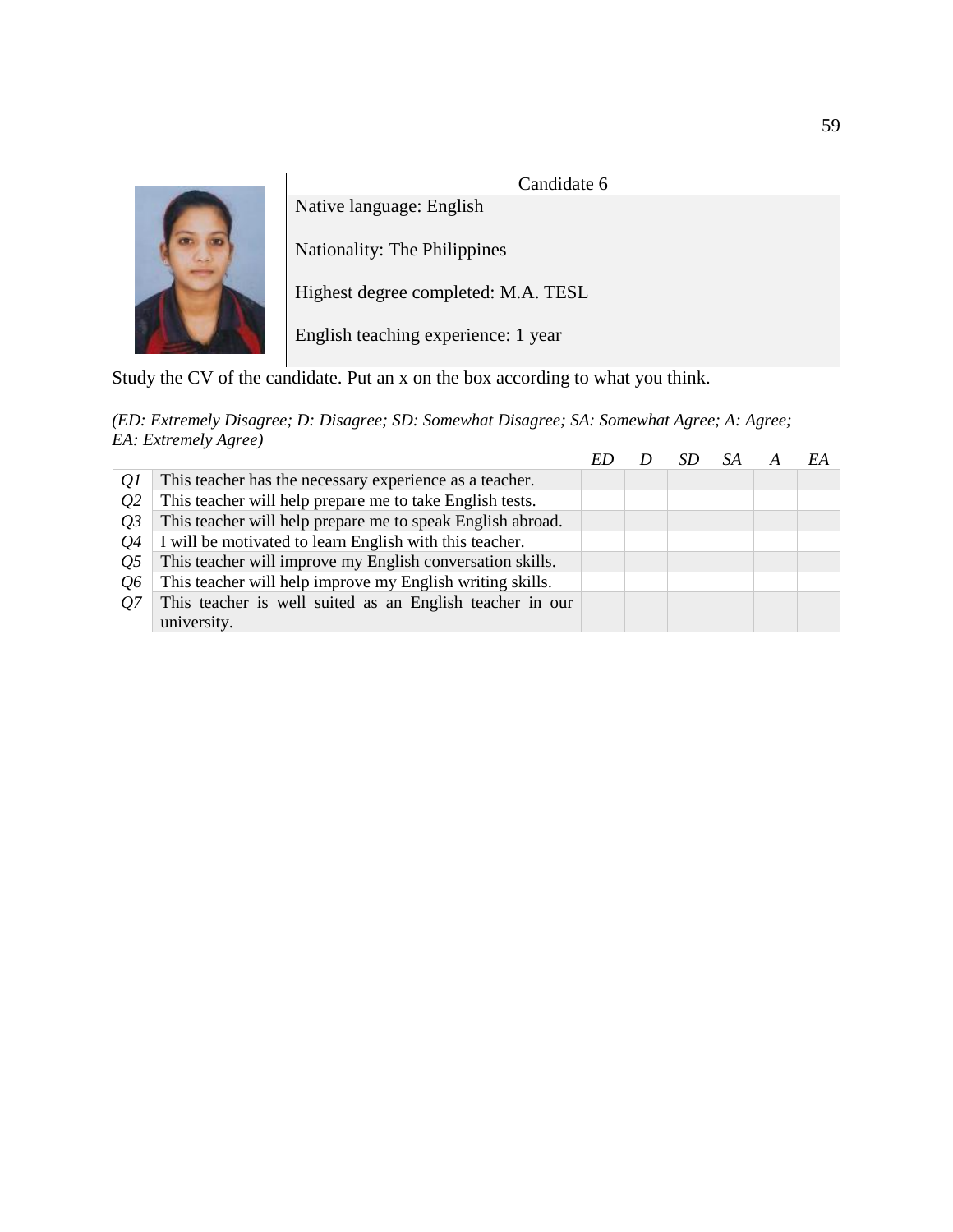

| Q1         | This teacher has the necessary experience as a teacher.    |  |  |  |
|------------|------------------------------------------------------------|--|--|--|
| <i>O</i> 2 | This teacher will help prepare me to take English tests.   |  |  |  |
| 03         | This teacher will help prepare me to speak English abroad. |  |  |  |
| 04         | I will be motivated to learn English with this teacher.    |  |  |  |
| <i>O</i> 5 | This teacher will improve my English conversation skills.  |  |  |  |
| 06         | This teacher will help improve my English writing skills.  |  |  |  |
| 07         | This teacher is well suited as an English teacher in our   |  |  |  |
|            | university.                                                |  |  |  |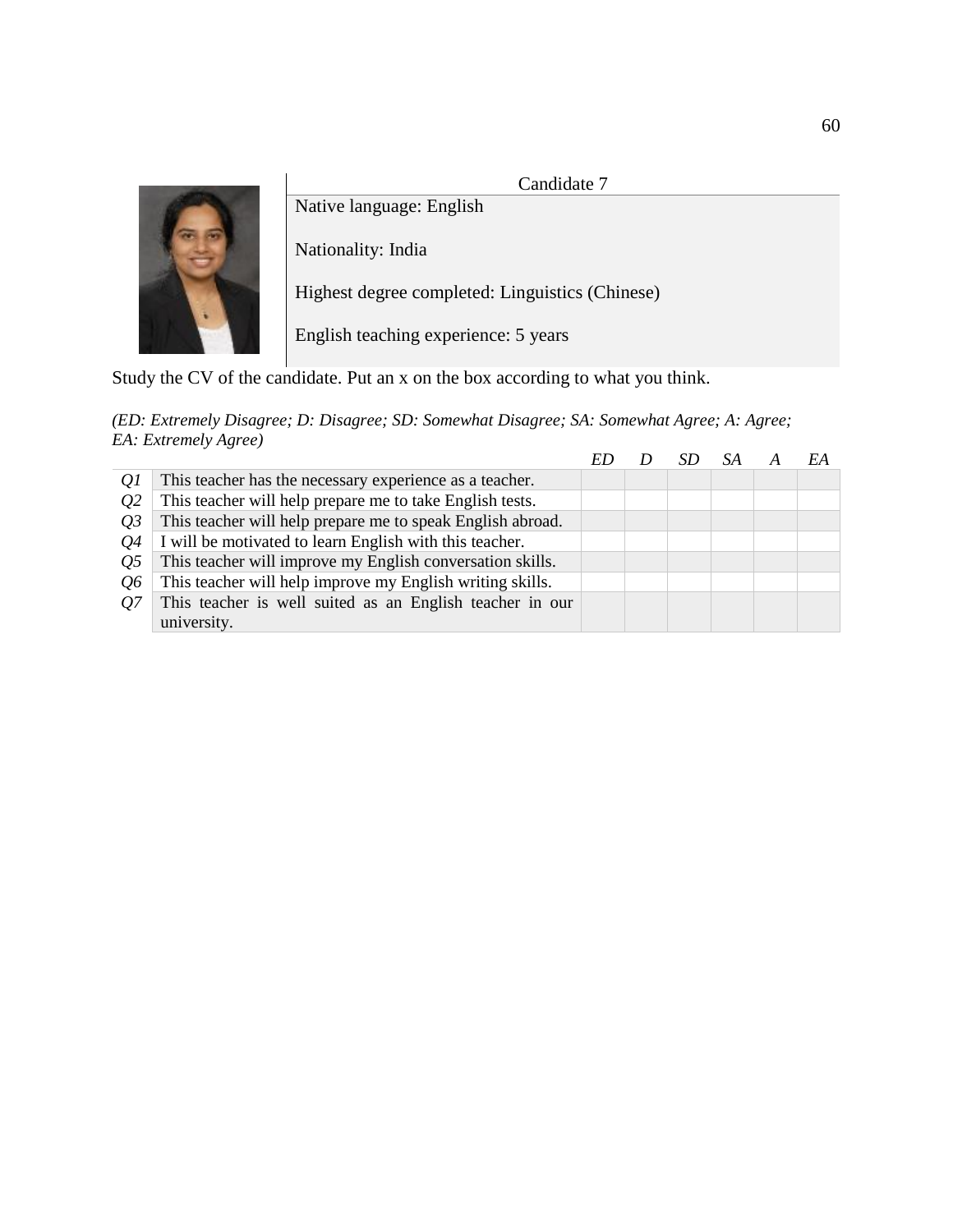

|            |                                                            |  |  | F.A |
|------------|------------------------------------------------------------|--|--|-----|
| Q1         | This teacher has the necessary experience as a teacher.    |  |  |     |
| <i>O</i> 2 | This teacher will help prepare me to take English tests.   |  |  |     |
| 03         | This teacher will help prepare me to speak English abroad. |  |  |     |
| 04         | I will be motivated to learn English with this teacher.    |  |  |     |
| 05         | This teacher will improve my English conversation skills.  |  |  |     |
| <i>Q</i> 6 | This teacher will help improve my English writing skills.  |  |  |     |
| 07         | This teacher is well suited as an English teacher in our   |  |  |     |
|            | university.                                                |  |  |     |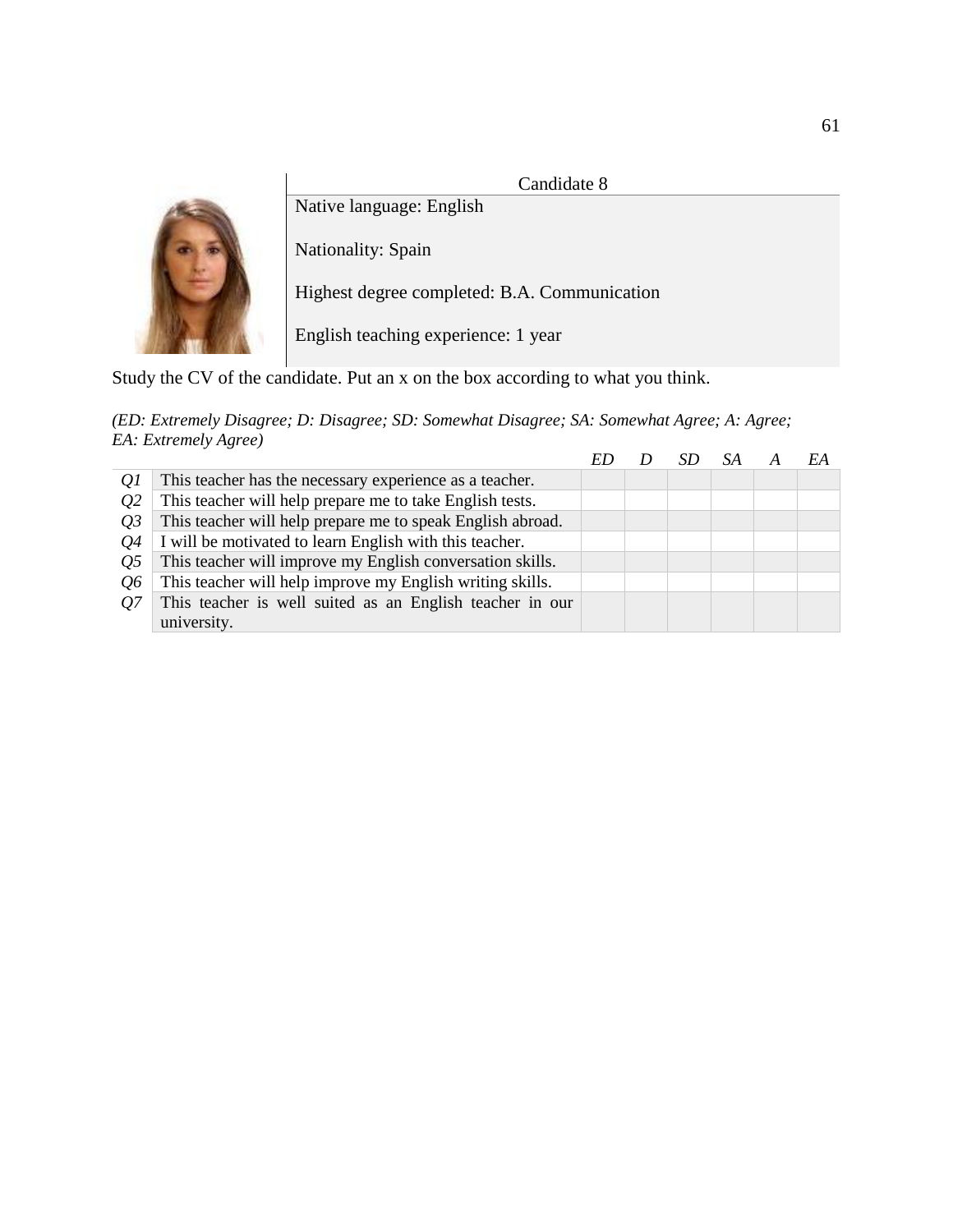# Candidate 9



Native language: French Nationality: Canada Highest degree completed: M.A. TESL English teaching experience: 8 years

Study the CV of the candidate. Put an x on the box according to what you think.

|                |                                                            |  |  | EA |
|----------------|------------------------------------------------------------|--|--|----|
| Q1             | This teacher has the necessary experience as a teacher.    |  |  |    |
| Q <sub>2</sub> | This teacher will help prepare me to take English tests.   |  |  |    |
| <i>O</i> 3     | This teacher will help prepare me to speak English abroad. |  |  |    |
| 04             | I will be motivated to learn English with this teacher.    |  |  |    |
| 05             | This teacher will improve my English conversation skills.  |  |  |    |
| 06             | This teacher will help improve my English writing skills.  |  |  |    |
| 07             | This teacher is well suited as an English teacher in our   |  |  |    |
|                | university.                                                |  |  |    |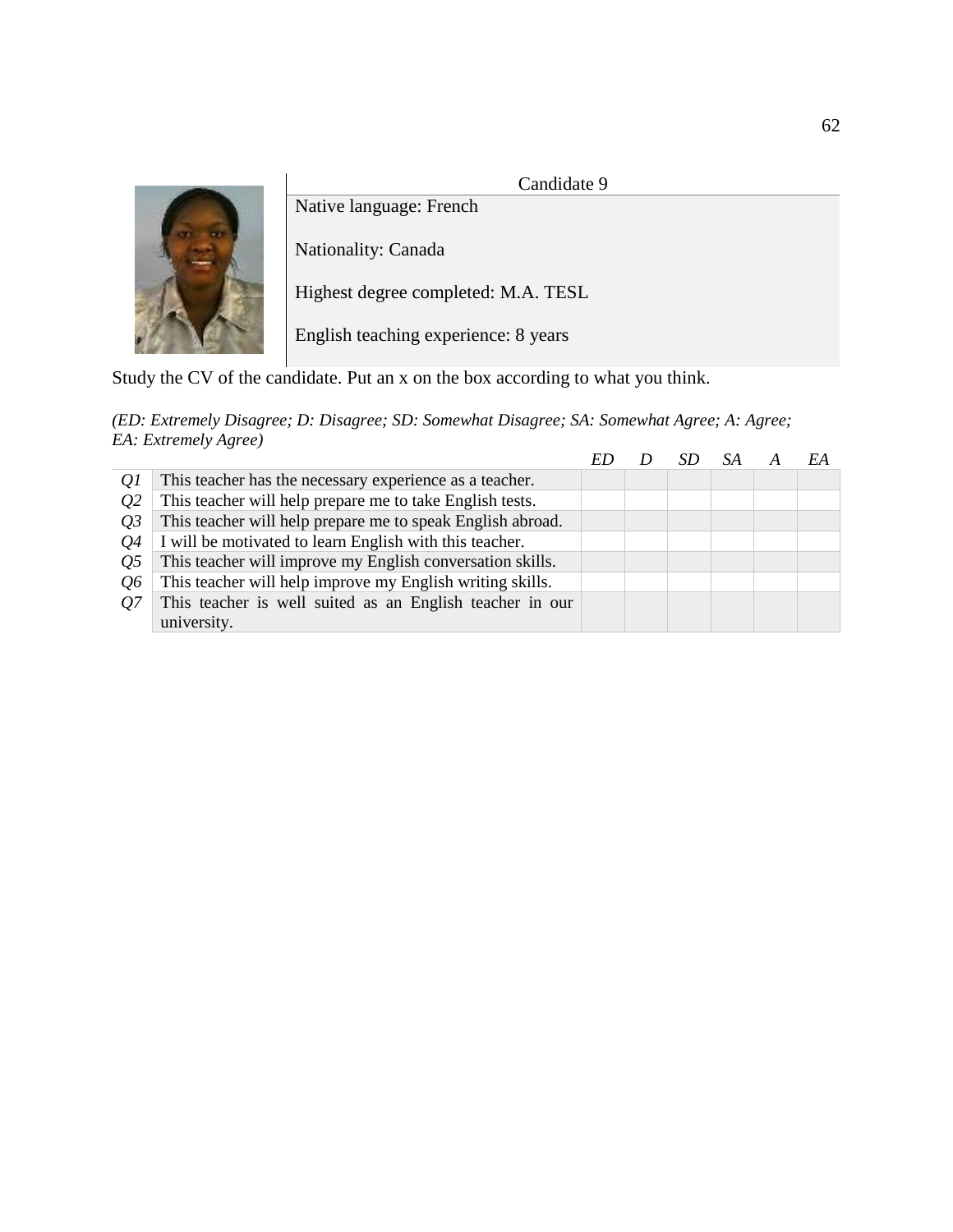

| Q1         | This teacher has the necessary experience as a teacher.    |  |  |  |
|------------|------------------------------------------------------------|--|--|--|
| <i>O</i> 2 | This teacher will help prepare me to take English tests.   |  |  |  |
| 03         | This teacher will help prepare me to speak English abroad. |  |  |  |
| 04         | I will be motivated to learn English with this teacher.    |  |  |  |
| <i>O</i> 5 | This teacher will improve my English conversation skills.  |  |  |  |
| 06         | This teacher will help improve my English writing skills.  |  |  |  |
| 07         | This teacher is well suited as an English teacher in our   |  |  |  |
|            | university.                                                |  |  |  |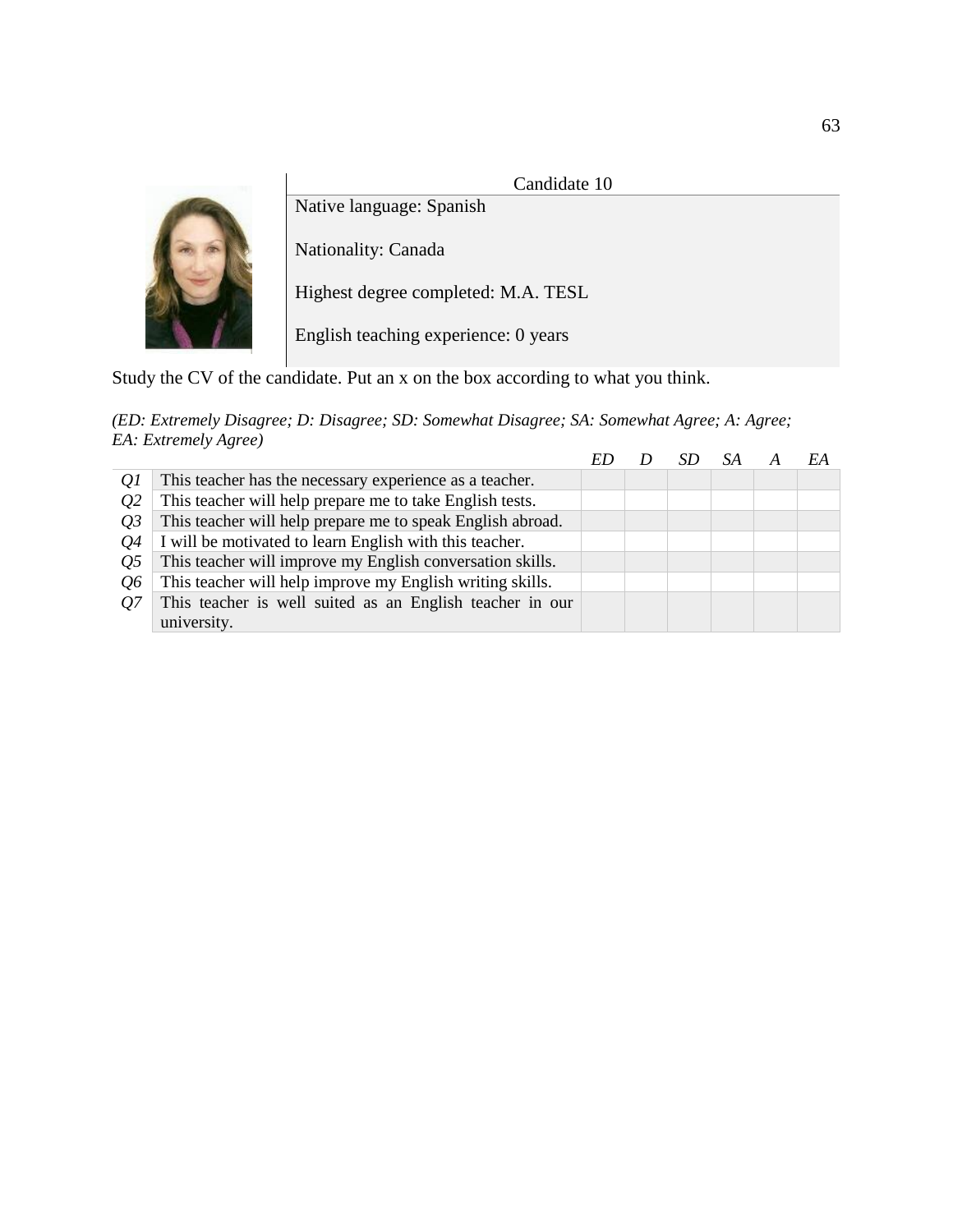# Candidate 11



Native language: Somali

Nationality: U.S.

Highest degree completed: East Asian Studies

English teaching experience: 5 years

Study the CV of the candidate. Put an x on the box according to what you think.

|            |                                                            |  |  | EA |
|------------|------------------------------------------------------------|--|--|----|
| Q1         | This teacher has the necessary experience as a teacher.    |  |  |    |
| <i>O</i> 2 | This teacher will help prepare me to take English tests.   |  |  |    |
| 03         | This teacher will help prepare me to speak English abroad. |  |  |    |
| 04         | I will be motivated to learn English with this teacher.    |  |  |    |
| 05         | This teacher will improve my English conversation skills.  |  |  |    |
| 06         | This teacher will help improve my English writing skills.  |  |  |    |
| 07         | This teacher is well suited as an English teacher in our   |  |  |    |
|            | university.                                                |  |  |    |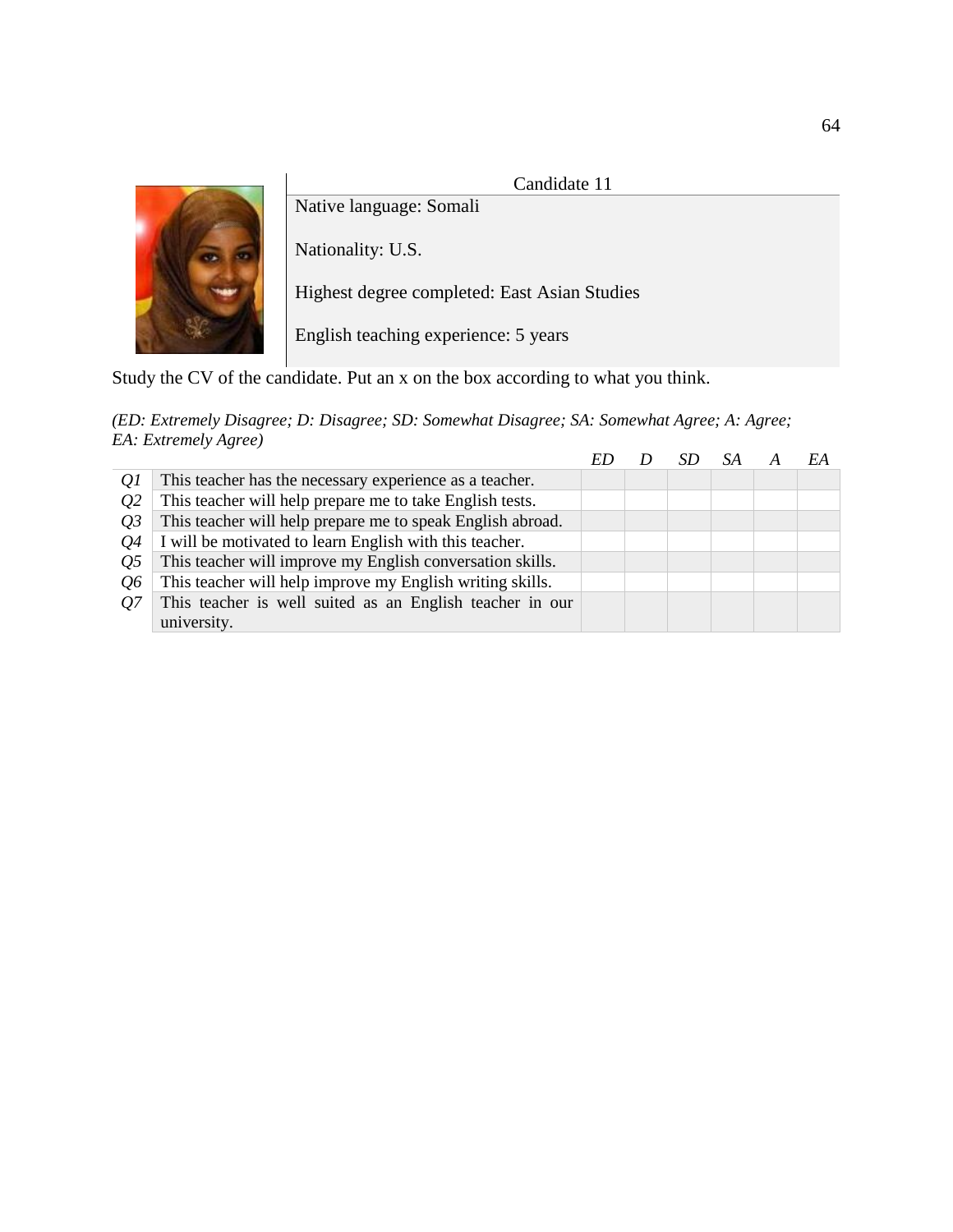

|            |                                                            |  |  | EA |
|------------|------------------------------------------------------------|--|--|----|
| Q1         | This teacher has the necessary experience as a teacher.    |  |  |    |
| <i>O</i> 2 | This teacher will help prepare me to take English tests.   |  |  |    |
| 03         | This teacher will help prepare me to speak English abroad. |  |  |    |
| 04         | I will be motivated to learn English with this teacher.    |  |  |    |
| 05         | This teacher will improve my English conversation skills.  |  |  |    |
| 06         | This teacher will help improve my English writing skills.  |  |  |    |
| 07         | This teacher is well suited as an English teacher in our   |  |  |    |
|            | university.                                                |  |  |    |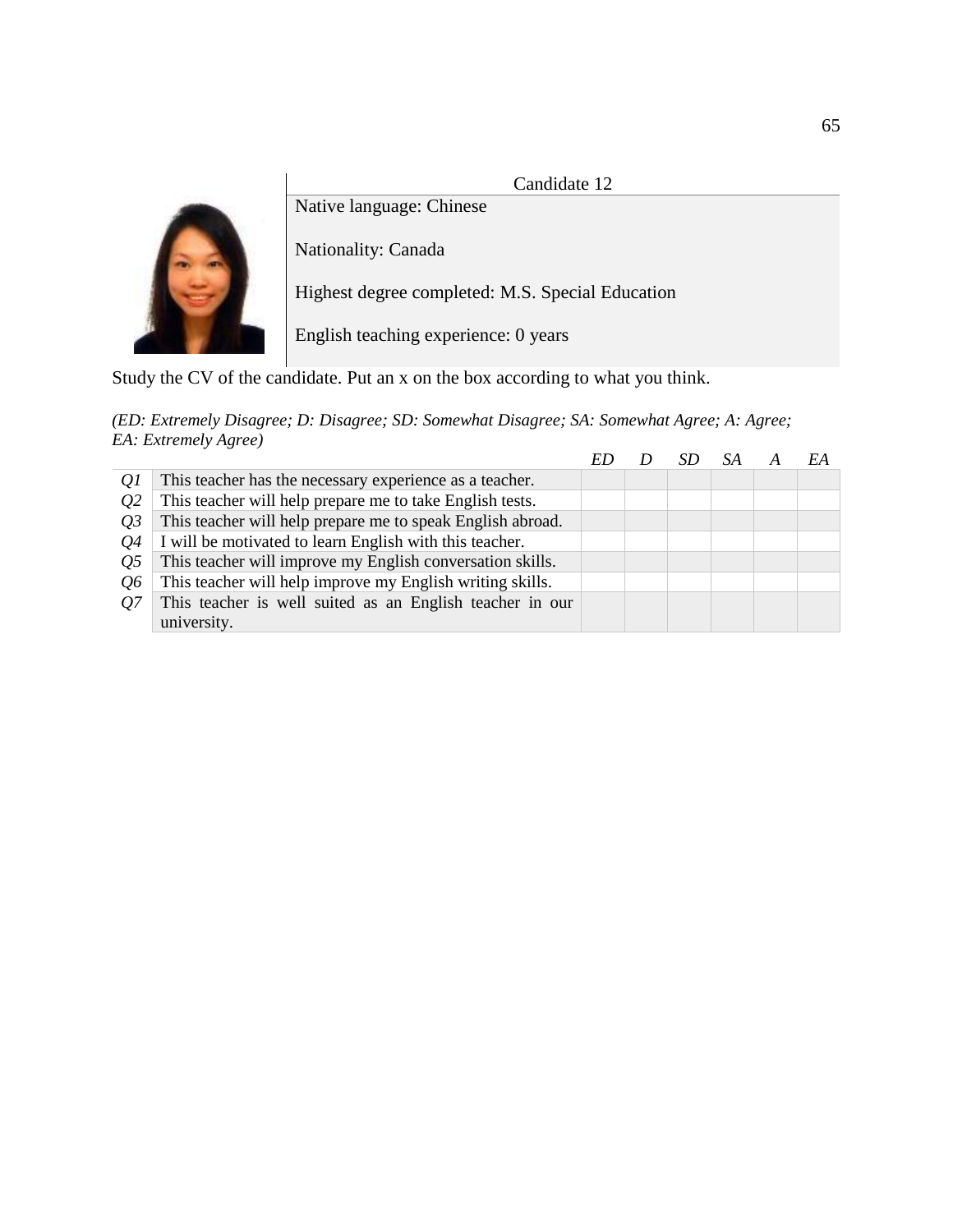

| Q1         | This teacher has the necessary experience as a teacher.    |  |  |  |
|------------|------------------------------------------------------------|--|--|--|
| <i>O</i> 2 | This teacher will help prepare me to take English tests.   |  |  |  |
| 03         | This teacher will help prepare me to speak English abroad. |  |  |  |
| 04         | I will be motivated to learn English with this teacher.    |  |  |  |
| <i>O</i> 5 | This teacher will improve my English conversation skills.  |  |  |  |
| 06         | This teacher will help improve my English writing skills.  |  |  |  |
| 07         | This teacher is well suited as an English teacher in our   |  |  |  |
|            | university.                                                |  |  |  |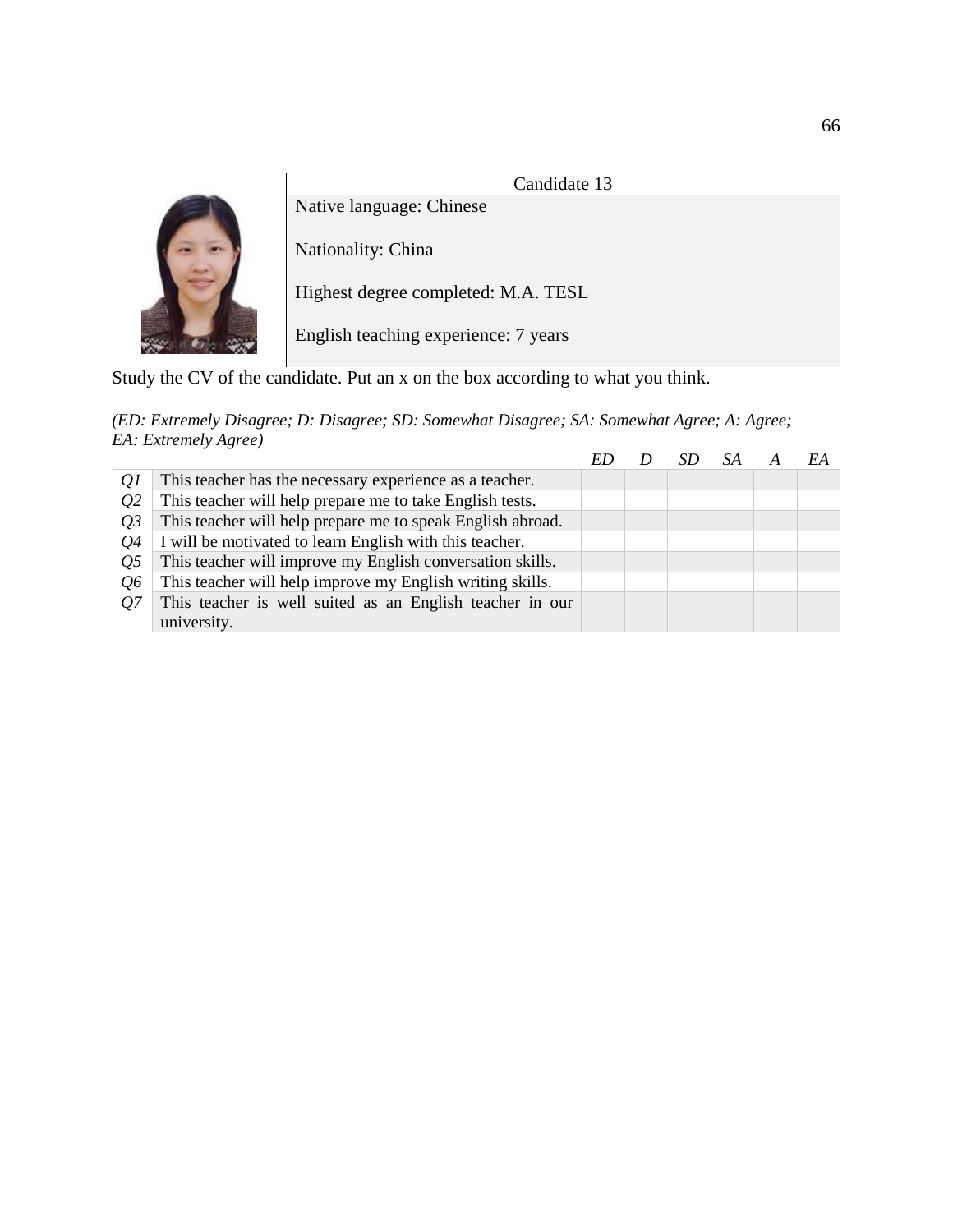

Candidate 14

Nationality: China Highest degree completed: M.A. TESL English teaching experience: 2 years

Study the CV of the candidate. Put an x on the box according to what you think.

|            |                                                            |  |  | F.A |
|------------|------------------------------------------------------------|--|--|-----|
| Q1         | This teacher has the necessary experience as a teacher.    |  |  |     |
| <i>O</i> 2 | This teacher will help prepare me to take English tests.   |  |  |     |
| 03         | This teacher will help prepare me to speak English abroad. |  |  |     |
| 04         | I will be motivated to learn English with this teacher.    |  |  |     |
| 05         | This teacher will improve my English conversation skills.  |  |  |     |
| <i>Q</i> 6 | This teacher will help improve my English writing skills.  |  |  |     |
| 07         | This teacher is well suited as an English teacher in our   |  |  |     |
|            | university.                                                |  |  |     |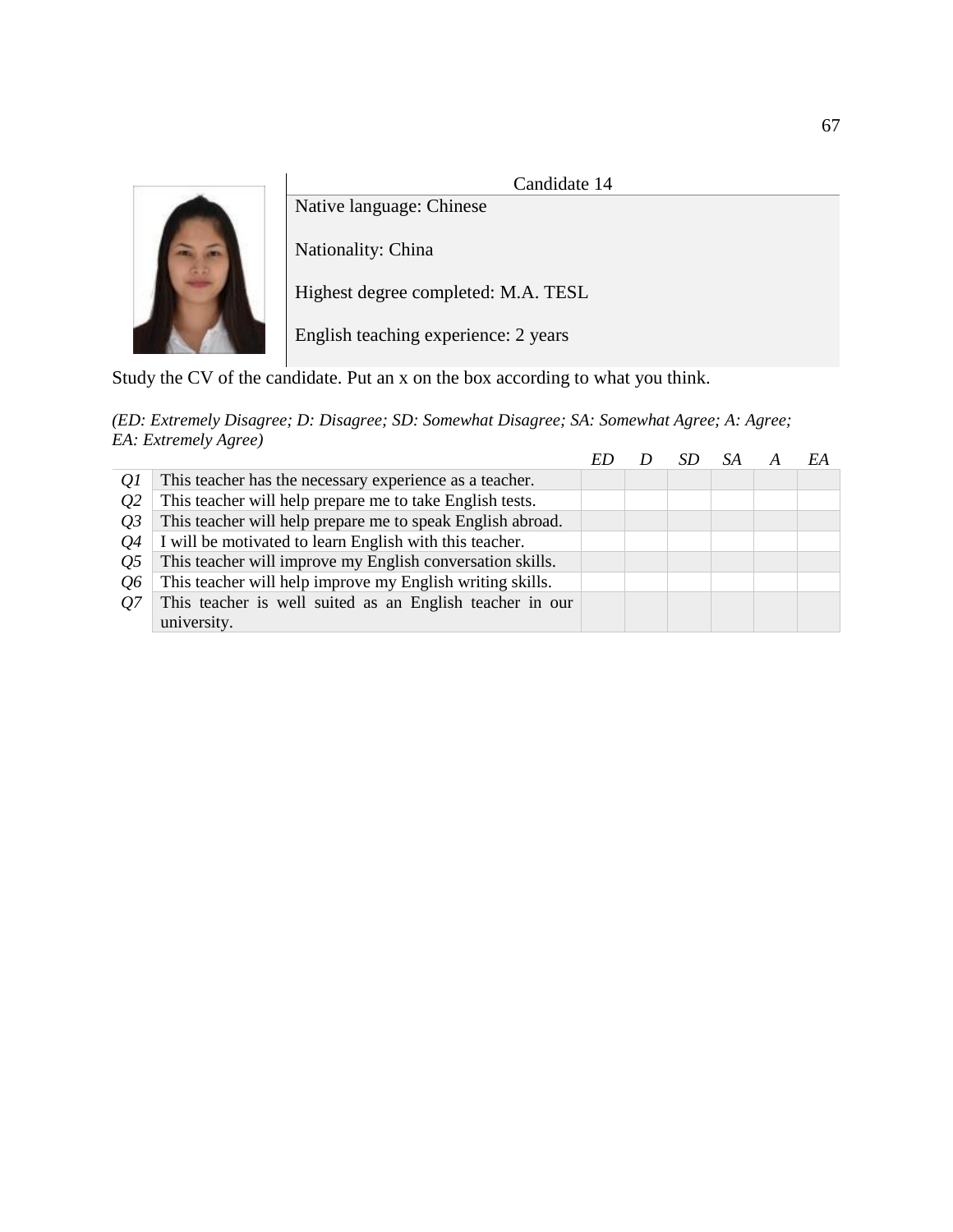

Candidate 15

Nationality: Italy

Native language: Italian

Highest degree completed: M.A. Education

English teaching experience: 7 years

Study the CV of the candidate. Put an x on the box according to what you think.

|                |                                                            |  |  | EA |
|----------------|------------------------------------------------------------|--|--|----|
| Q1             | This teacher has the necessary experience as a teacher.    |  |  |    |
| Q <sub>2</sub> | This teacher will help prepare me to take English tests.   |  |  |    |
| <i>O</i> 3     | This teacher will help prepare me to speak English abroad. |  |  |    |
| 04             | I will be motivated to learn English with this teacher.    |  |  |    |
| 05             | This teacher will improve my English conversation skills.  |  |  |    |
| 06             | This teacher will help improve my English writing skills.  |  |  |    |
| 07             | This teacher is well suited as an English teacher in our   |  |  |    |
|                | university.                                                |  |  |    |